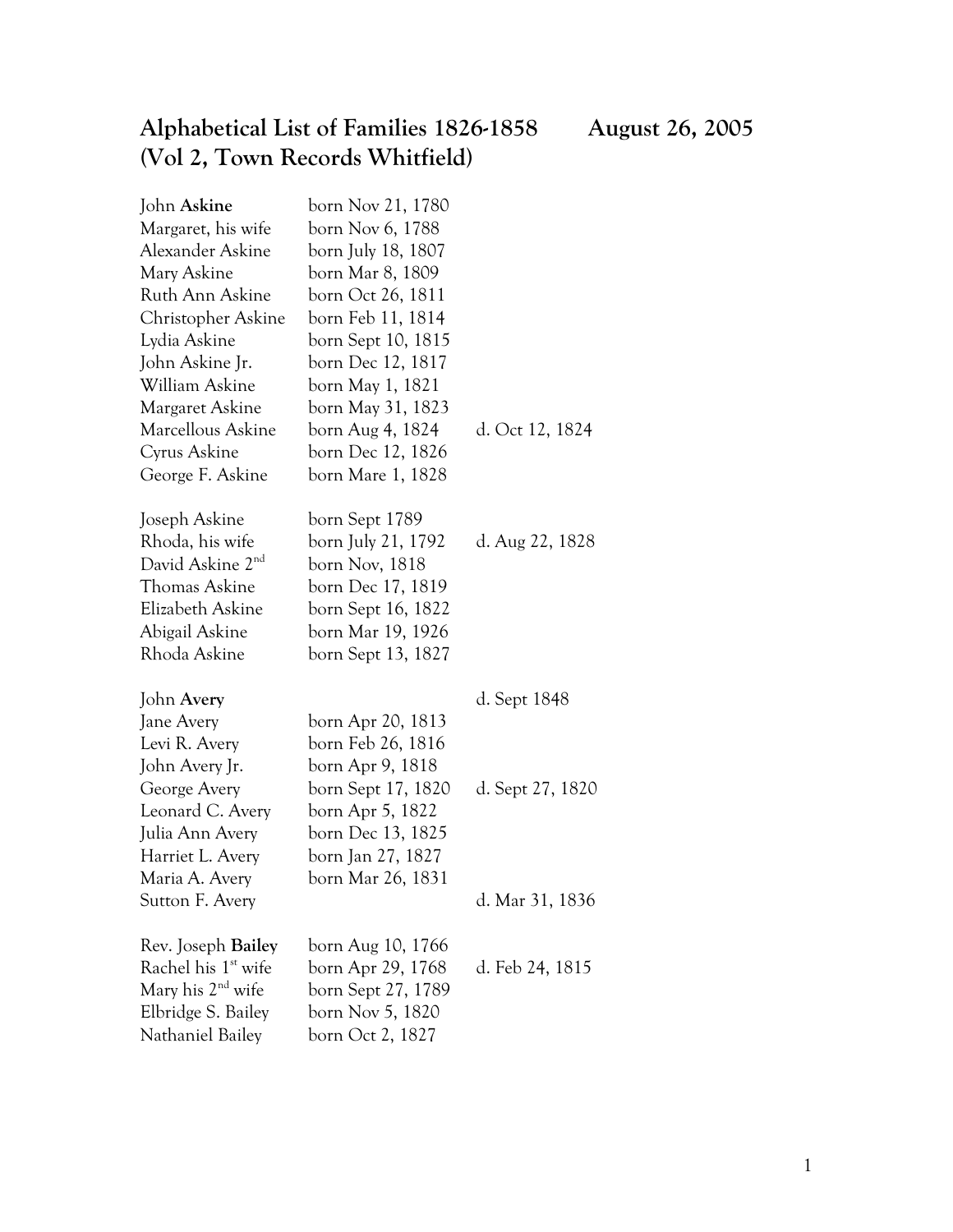| Richard Bailey    | born Feb 25, 1796 |
|-------------------|-------------------|
| Jane his wife     | born Jan 10, 1798 |
| Nancy Jane Bailey | born Jan 2, 1824  |

#### Charles F. **Barker** children

| Emor Barker       | born Feb 21, 1839  |                |
|-------------------|--------------------|----------------|
| Freeman C. Barker | born Apr 25, 1841  |                |
| Alvin C. Barker   | born Oct 5, 1847   |                |
| Harriet B. Barker | born Mar 20, 1843  | d. Jan 8, 1847 |
| Charles F. Barker | born July 19, 1845 | d. Feb 5, 1847 |
|                   |                    |                |

#### Eleanor **Barr** d. Sept 13, 1843 Margaret Barr d. Oct 22, 1848 Warren Bates Betsey his wife

#### Allen **Bates**

Warren Bates, Jr. Oliver W. Bates Jerred Bates 2nd

Mary Allan Daughter of Jared Bates Jr. born Oct 12, 1826

| Jared Bates      | born Sept 14, 1776 |                |
|------------------|--------------------|----------------|
| Eunice his wife  | born Dec 24, 1779  | d. Dec 6, 1822 |
| David Bates      | born Nov 18, 1813  |                |
| John Bates       | born Feb 19, 1816  |                |
| Thomas Bates     | born Apr 16, 1817  |                |
| John Allen Bates | born Dec 9, 1820   |                |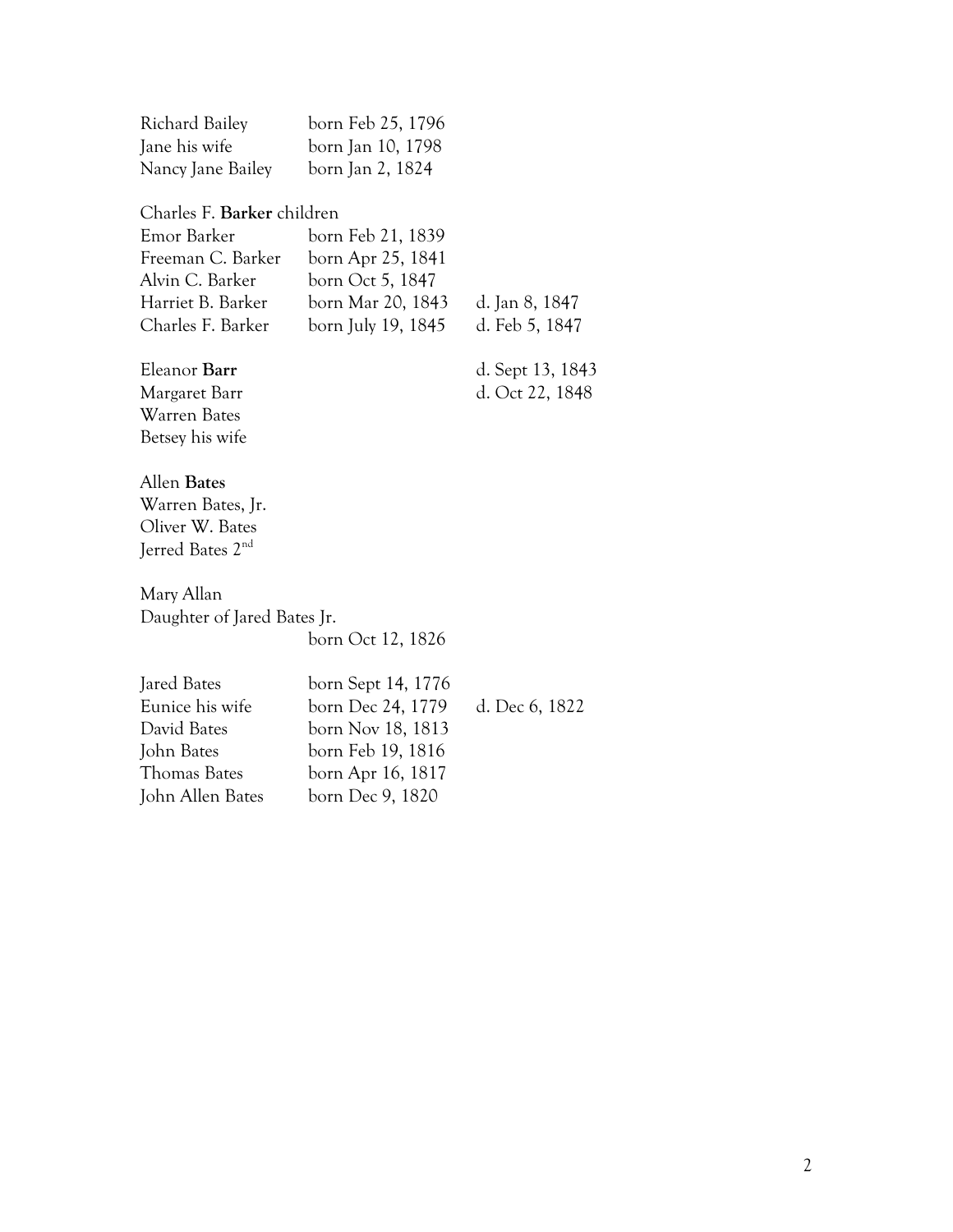| Benniah <b>Benjamin</b>                | born Feb 7, 1791         |                 |
|----------------------------------------|--------------------------|-----------------|
| Betsey his wife                        | born Sept 3, 1791        |                 |
| Addison? Benjamin born Oct 26, 1812    |                          |                 |
| Ephraim M. Benjamin born Mar 11, 1814  |                          | d. Sept 8, 1848 |
| Hester Ann Benjamin born Feb 21, 1817  |                          |                 |
| Parson Benjamin                        | born Oct 24, 1818        | d. Apr 10, 1833 |
| Washburn Benjamin born Sept 26, 1820   |                          |                 |
| Mary E. Benjamin born Aug 17, 1822     |                          |                 |
| Milton N. Benjamin born Aug 13, 1824   |                          |                 |
| Lois N. Benjamin born Nov 26, 1826     |                          |                 |
| Benniah Benjamin Jr. born Jan 3, 1829  |                          |                 |
| Catharine E. Benjamin born Mar 1, 1831 |                          |                 |
| Nancy L. Benjamin                      | born June 23, 1833       |                 |
| John Benjamin                          | born Aug 27, 1836        |                 |
| Mary E. Benjamin                       | born Aug 27, 1836        | d. Oct 8, 1846  |
| Ephraim N. Benjamin                    |                          | d. Sept 8, 1840 |
| Ann E. Benjamin                        | born Nov 1, 1843         |                 |
| Eliphalet Blackman's children          |                          |                 |
| Hannah Blackman born Mar 31, 1813      |                          |                 |
| Luther Blackman                        | born Nov 4, 1816         |                 |
| Sarah Blackman                         | born Nov 4, 1819         |                 |
| Benjamin Blackman                      |                          |                 |
| Abigail his wife                       | born Jan 9, 1807         |                 |
| Frederick Blackman                     | born Dec 13, 1829        |                 |
| Moses Bragdon                          | born Jan 9, 1814         |                 |
| John Brann                             | born Mar. 16 or 17, 1801 |                 |
| Abigail his wife                       | born May 4, 1807         |                 |
| John B. Brann                          | born Jan 27, 1828        |                 |
| Thomas Brann                           | born May 16, 1805        |                 |
| Lucinda his wife                       | born May 15, 1800        |                 |
| Loren Brann                            | born Jan 6, 1829         |                 |
| Isaac Brann                            | born Feb 5, 1767         | d. Oct 25, 1818 |
| Ruth Brann                             | born Feb 20, 1813        |                 |
| Charles Brann                          | born June 1, 1817        |                 |
| Rosanna Brann Jr.                      | born June 16, 1819       |                 |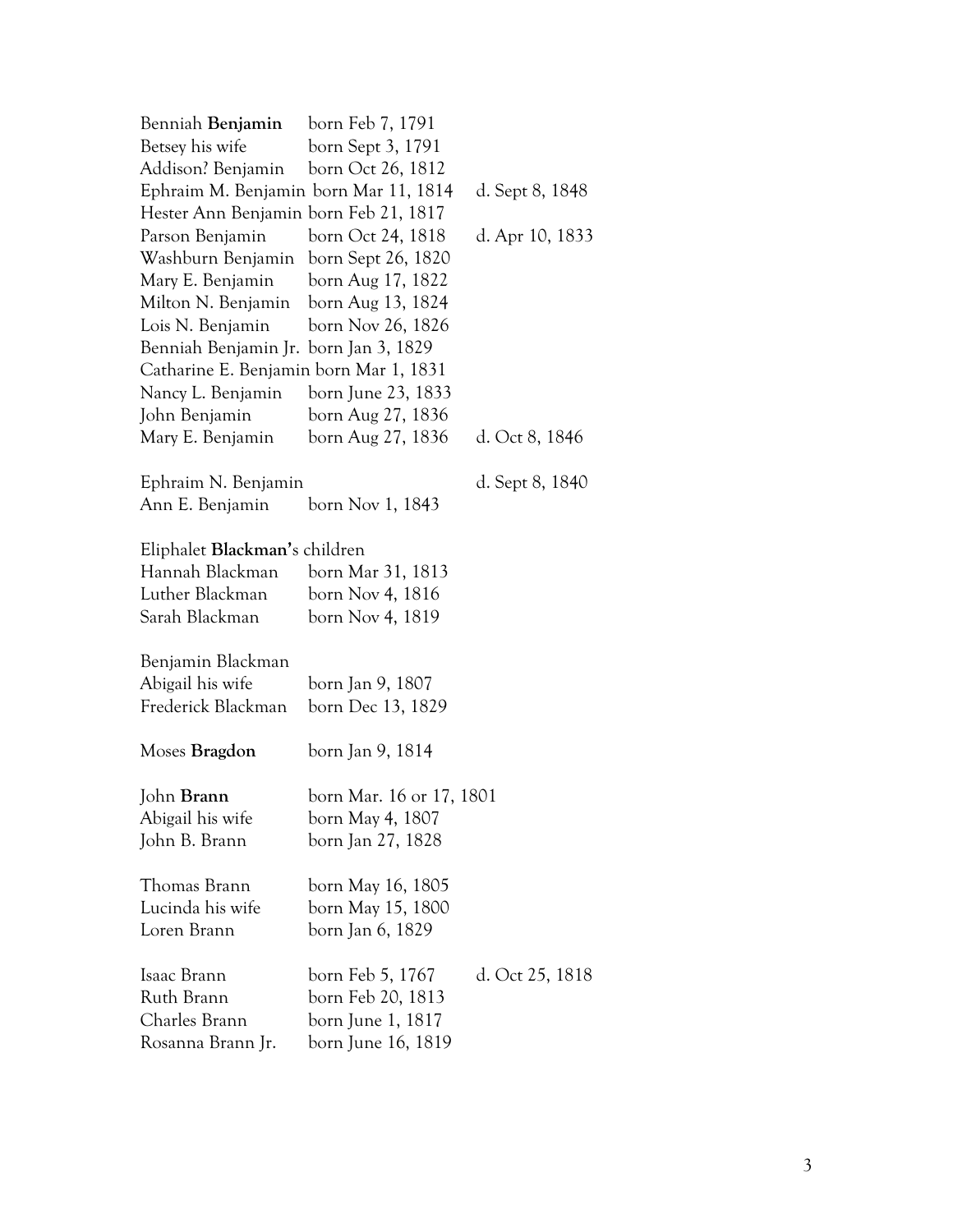| Isaac Brann<br>Mary Ann his wife<br>Mary Ann Brann<br>Isaac Brann Jr.                                                                | born May 18, 1797<br>born June 3, 1805<br>born Sept 9, 1825<br>born Dec 11, 1828                       | d. Sept 18, 1826                                    |                 |
|--------------------------------------------------------------------------------------------------------------------------------------|--------------------------------------------------------------------------------------------------------|-----------------------------------------------------|-----------------|
| Daniel Brann<br>Elizabeth his wife<br>Robert C. Brann<br>Francis Brann                                                               | born Feb 13, 1803<br>born Apr 29, 1807<br>born Nov 23, 1827<br>born July 11, 1829                      |                                                     | d. Oct 22, 1848 |
| John <b>Breens</b> children<br>Paul Breen<br>James Breen<br>Elizabeth Breen<br>Nancy Breen                                           | born Jan 15, 1813<br>born Mar 31, 1816<br>born Dec 31, 1819<br>born Nov 29, 1821                       |                                                     |                 |
| James <b>Brookins</b> children<br>Josiah Brookins<br>Lewis Brookins<br>Harriet Brookins<br><b>Emiless Brookins</b><br>Eliza Brookins | born Feb 10, 1806<br>born Oct 6, 1811<br>born Sept 10, 1813<br>born Sept 10, 1815<br>born Feb 10, 1818 |                                                     |                 |
| David Bryant<br>Susan his wife<br>Seth T. Bryant<br>Hannah Bryant                                                                    | born July 22, 1803<br>born June 18, 1804<br>born Dec 4, 1827<br>born Feb 10, 1830                      |                                                     |                 |
| Thomas J. Cambell son<br>Daniel Cambell                                                                                              | born Mar 13, 1829                                                                                      |                                                     |                 |
| David Carlton<br>Daniel Carlton<br>David Carlton Jr.                                                                                 | born May 30, 1813                                                                                      | d. Apr 3, 1825<br>d. May 28, 1822<br>d. Oct 4, 1814 |                 |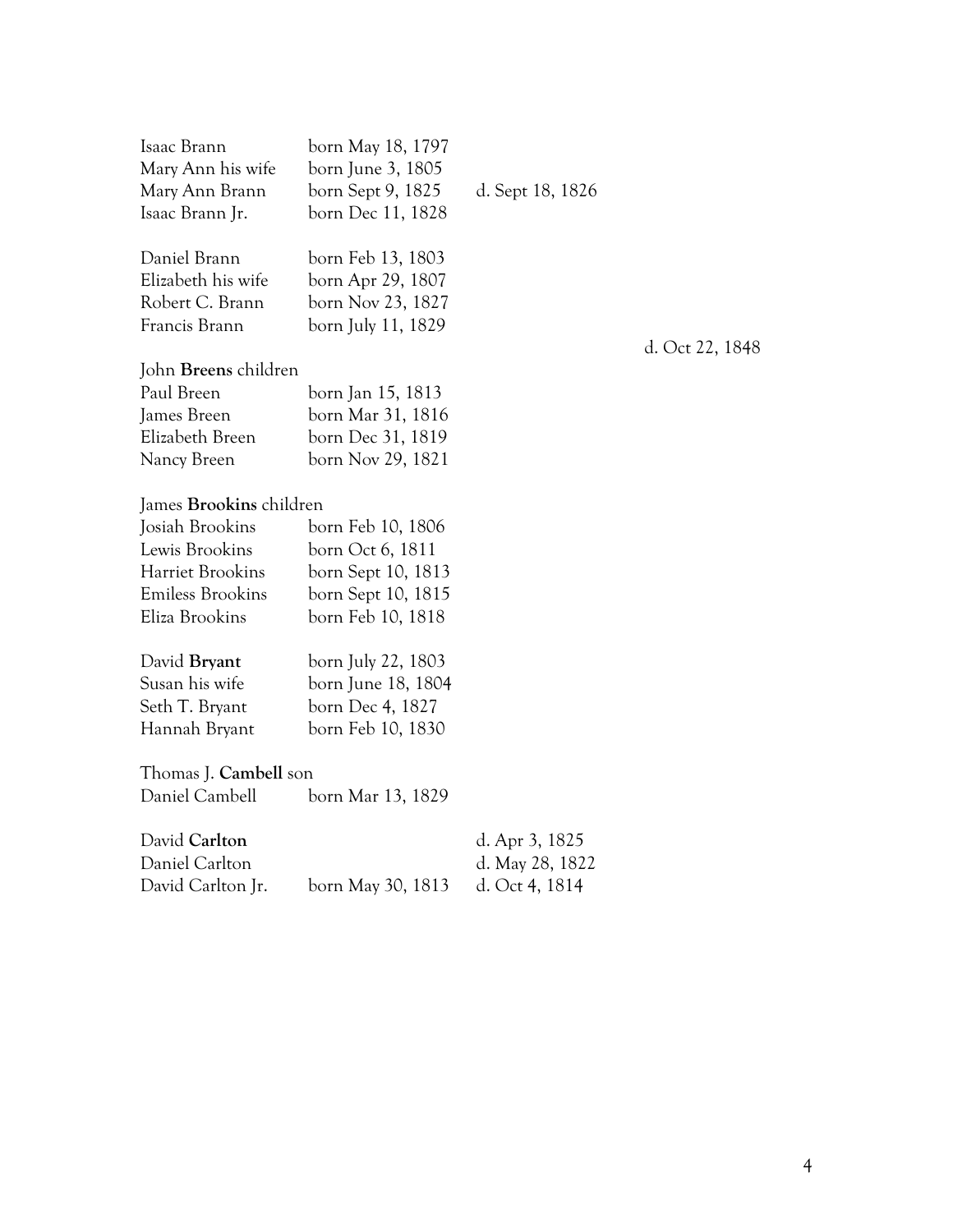| Samuel Carlton Jr.<br>Ruth his wife<br>William T. Carlton<br>Merrel Carlton<br>Sarah Jane Carlton<br>Jerson M. Carlton<br>Erastys F. Carlton<br>Mary Ann Carlton<br>Samuel Carlton 3d<br>John Carlton | born Oct 7, 1810<br>born Jan 30, 1812<br>born Mar 3, 1814<br>born May 9, 1816<br>born Mar 30, 1818<br>born Feb 15, 1820<br>born Sept 20, 1822<br>born July 20, 1824       | d. Nov 17, 1829<br>d. Jan 5, 1815    |
|-------------------------------------------------------------------------------------------------------------------------------------------------------------------------------------------------------|---------------------------------------------------------------------------------------------------------------------------------------------------------------------------|--------------------------------------|
| Nathaniel Carlton<br>Eliza his wife born Apr 2, 1789<br>Joel Carlton<br>Ambrose Carlton<br>Rachel Carlton<br>Cyrus R. Carlton<br>Elizabeth N. Carlton<br>George W. Carlton                            | born July 15, 1785<br>born Aug 25, 1811<br>born Feb 14, 1814<br>born Sept 6, 1818<br>born Jan 13, 1824<br>born Oct 6, 1825<br>born Apr 8, 1829                            |                                      |
| Moses Carlton 2d<br>Elizabeth his wife<br>Henry T. Carlton<br>Hannah Carlton<br>Newal Carlton<br>Charles Carlton<br>Hiram P. Carlton<br>Elwell Carlton                                                | born June 25, 1787<br>born July 13, 1792<br>born Oct 27, 1814<br>born Oct 26, 1816<br>born Apr 24, 1821<br>born July 26, 1823<br>born June 27, 1825<br>born July 13, 1827 |                                      |
| W. F. Carleton<br>E. L. Carleton his wife born Feb 22, 1821<br>F. W. Carleton<br>W. W. Carleton                                                                                                       | born Oct 7, 1810<br>born Mar 18, 1838<br>born July 4, 1840                                                                                                                |                                      |
| James Carral<br>Mercy his wife<br>Mary Caral<br>John Carrol                                                                                                                                           | born June 1812                                                                                                                                                            | d. Dec 8, 1816<br>d. Mar 10, 1816    |
| James Henry Carter<br>Olive Carter                                                                                                                                                                    | born July 1, 1811<br>born Aug 25, 1813                                                                                                                                    | d. Mar 14, 1821                      |
| Samuel Cashman<br>Phebe his wife                                                                                                                                                                      |                                                                                                                                                                           | d. Oct 22, 1829<br>d. Apr 15, 1826/5 |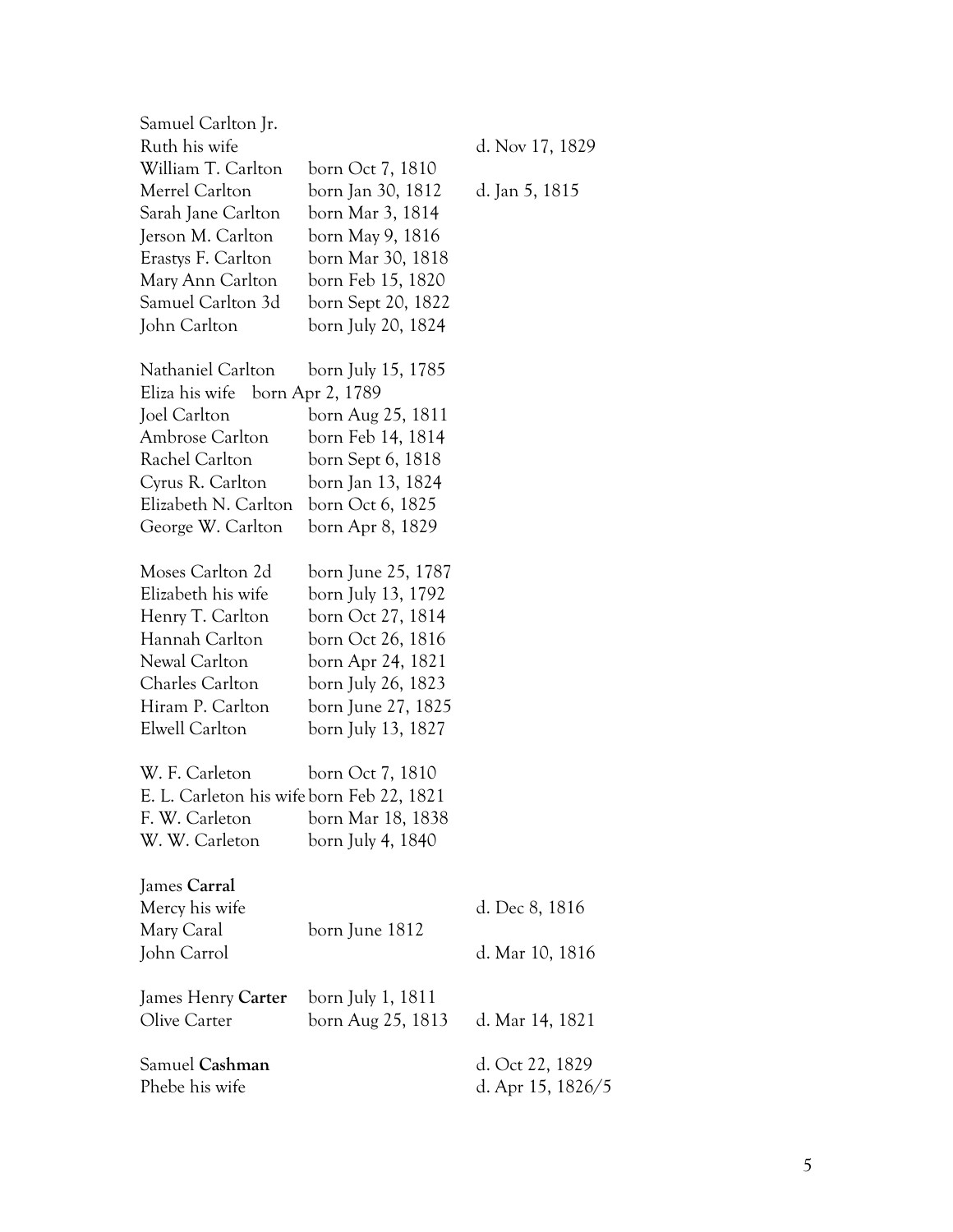| John <b>Chaney</b> children    |                     |                |
|--------------------------------|---------------------|----------------|
| Ephraim Chaney 2 <sup>nd</sup> | born Dec 29, 1809   | d. Oct 7, 1810 |
| Angeline Chaney                | born Sept 23, 1811  |                |
| Syrena Chaney                  | born Apr 25, 1814   |                |
| Joseph T. Chaney               | born Aug 19, 1817   |                |
| Cordelia Chaney                | born Nov 16, 1819   | d. Jan 6, 1822 |
| Albion P. Chaney               | born Feb 28, 1822   |                |
| Elizabeth Chaney               | born Oct 14, 1825   |                |
| Hudson B. Chaney               | born Oct 22, 1827   |                |
| William Chaney                 | born Jan 16, 1785   |                |
| Betsey his wife                | born July 2, 1793   |                |
| Eliza Ann Chaney               | born Mar 10, 1817   |                |
| Nancy Chaney                   | born Sept 30, 1818  |                |
| William Chaney Jr              | born Apr 6, 1820    |                |
| Susan Chaney                   | born Oct 18, 1821   |                |
| John Chaney 3rd                | born July 25, 1823  |                |
| Isaac Chaney                   | born Oct 5, 1825    |                |
| Hartly Chaney                  | born March 25, 1828 |                |
| <b>Ausbury</b> Chaney          | born Nov 1830       |                |
|                                |                     |                |

### Joseph T. Chaney Children

| John R. Chaney | born Dec 20, 1845 |
|----------------|-------------------|
| Ruel W. Chaney | born Aug 26, 1848 |
| Ephraim Chaney | born May 29, 1792 |

| born Oct 30, 1815 |
|-------------------|
| born Feb 14, 1817 |
| born Dec 20, 1819 |
|                   |

#### Edwin **Chase** children

| born Jan 23, 1841 |
|-------------------|
| born Feb 10, 1843 |
| born Apr 29, 1845 |
| born Feb 18, 1847 |
| born Jan 26, 1849 |
|                   |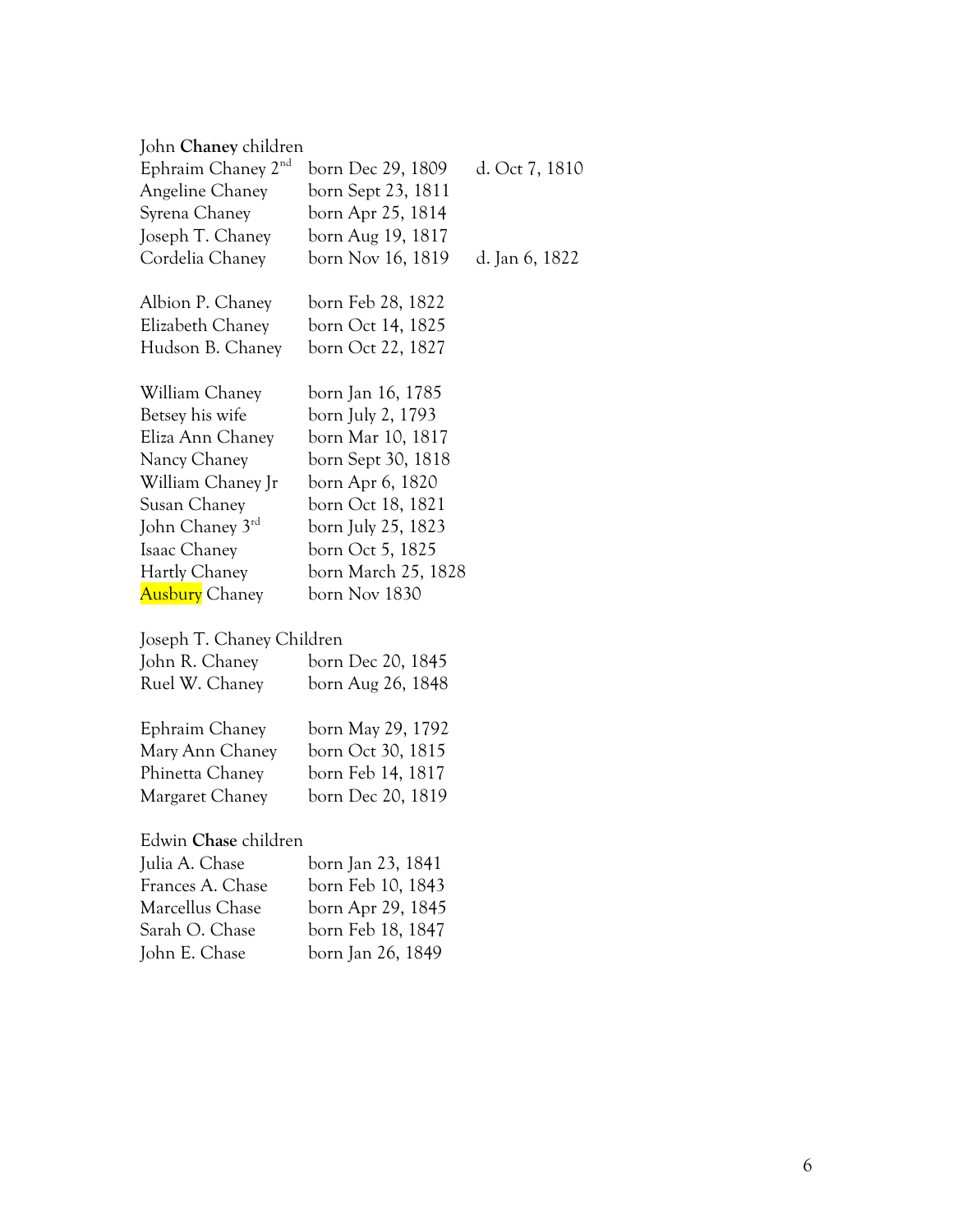| Enoch Chase         |                    |                  |
|---------------------|--------------------|------------------|
| His wife            |                    |                  |
| John Chase          | born Apr 30, 1805  |                  |
| Edwin Chase         | born Mar 30, 1807  |                  |
| Mary Chase          | born May 14, 1810  |                  |
| <b>Releaf Chase</b> | born May 11, 1812  |                  |
| <b>Aphfy</b> Chase  | born Feb 26, 1814  |                  |
| Enoch Chase Jr.     | born Aug 28, 1815  |                  |
| Nancy Chase         | born July 28, 1817 |                  |
| William Chase       | born Jan 18, 1819  |                  |
| Lucy Chase          | born Aug 20, 1820  |                  |
| Stephen Chase       | born Sept 3, 1822  |                  |
| George Chase        | born Feb 8, 1825   |                  |
| John M. Chase       | born Apr 23, 1827  |                  |
| Theodore Chisam     | born Mar 4, 1795   |                  |
| Mary his wife       | born June 30, 1802 |                  |
| Esther Chisam       | born Apr 5, 1827   |                  |
| John Chisam 3rd     | born Nov 25, 1828  |                  |
| Dea. Abram Choat    | born Feb 24, 1759  | d. Apr 12, 1837  |
| Abigail his wife    | born Dec 29, 1761  | d. Jan 24, 1845  |
| Ebenezer Choate     | born Mar 21, 1782  |                  |
| Barbara his wife    | born Oct 6, 1784   |                  |
| Elmyra Choate       | born Feb 21, 1807  |                  |
| Ebenezer Choate Jr  | born Apr 4, 1808   | d. Apr 10, 1808  |
| Eunice H. Choate    | born May 4, 1809   |                  |
| Ebenezer Choate Jr. | born Mar 10, 1811  | d. Mar 16, 1811  |
| Jane F. Choate      | born July 20, 1811 |                  |
| Harrison Choate     | born Apr 23, 1814  | d. Feb 16, 1815  |
| Sarah Choate        | born Feb 26, 1816  |                  |
| Elbridge G. Choate  | born May 27, 1818  |                  |
| Elizabeth F. Choate | born May 27, 1821  |                  |
| Susan Choate        | born Sept 10, 1823 |                  |
| Caroline C. Choate  | born Sept 20, 1825 |                  |
| Albert T. Choate    | born May 13, 1828  | d. July 23, 1828 |
| Sally Choate        |                    | d. 1827?         |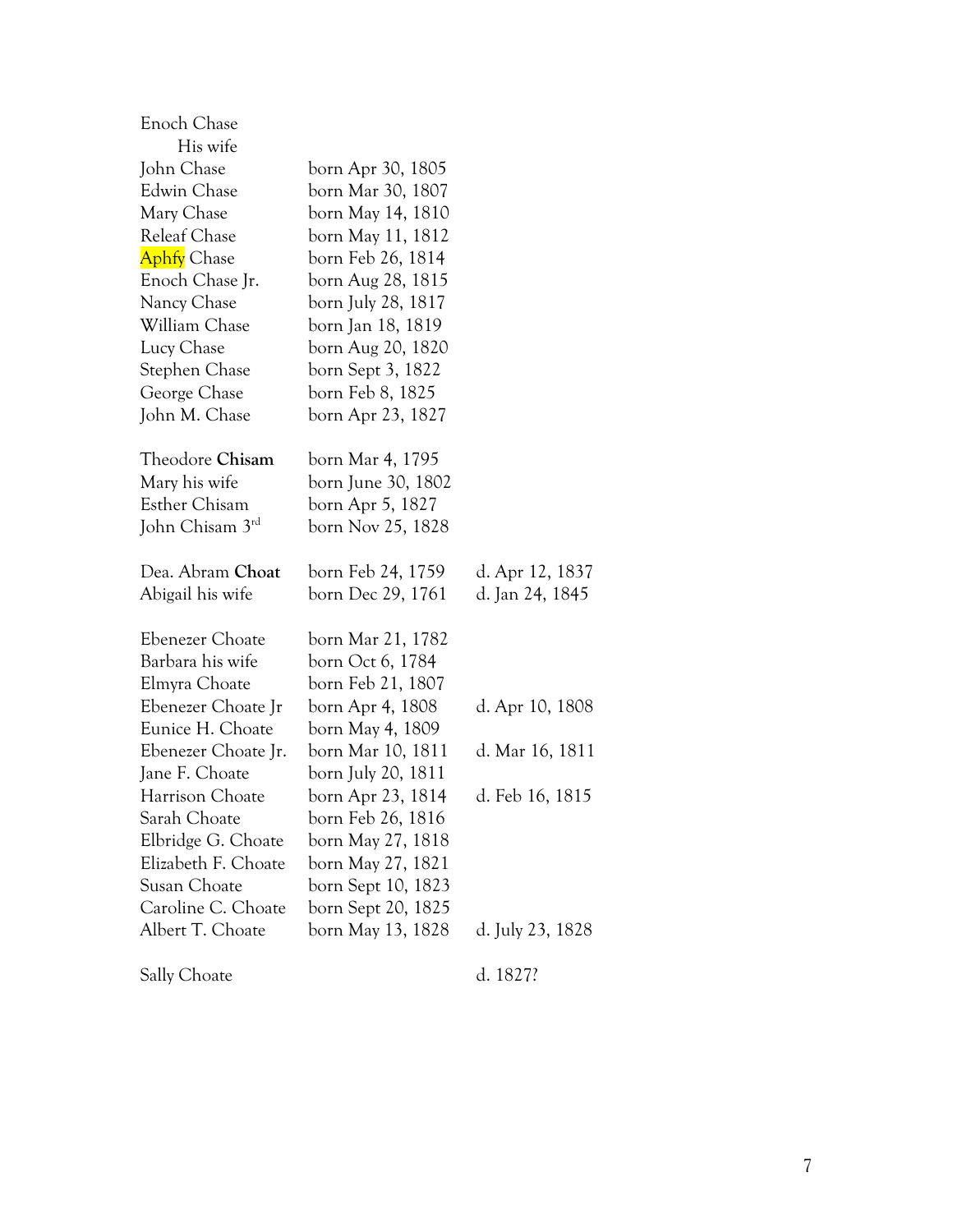| Abram Choate Jr.                         | born Mar 7, 1789   |                  |
|------------------------------------------|--------------------|------------------|
| Lydia his wife                           | born Aug 1, 1791   |                  |
| Isaac Chauncy Choate born Sept 25, 1813  |                    |                  |
| Belinda Choate                           | born May 9, 1816   |                  |
| Abram Choate 3rd                         |                    |                  |
| Abram Choate 3 <sup>rd</sup>             |                    |                  |
| Mary Ann Choate                          | born June 5, 1821  |                  |
| Abram Choate 3 <sup>rd</sup>             | born July 9, 1824  |                  |
| Sarah H. Choate                          | born Dec 14, 1826  |                  |
| Benjamin T. Choate                       | born June 14, 1825 |                  |
| John Q. Adams Choate born Feb 21, 1832   |                    |                  |
| Rufus Choate                             | born Mar 2, 1798   |                  |
| Mariah his wife                          | born Oct 6, 1798   |                  |
| Sally Choate                             | born Feb 26, 1819  |                  |
| Abigail Choate                           | born Apr 15, 1821  |                  |
| Susan Choate                             | born Mar 15, 1823  |                  |
| Mary Ann Choate                          | born Feb 20, 1825  |                  |
| Francis A. Choate                        | born Feb 16, 1827  |                  |
| Ann Choate                               | born Nov 12, 1828  | d. Aug 1831      |
| George J. Choate                         | born Apr 10, 1831  |                  |
| Warren T. Choate                         | born Mar 17, 1834  |                  |
| Rufus L. Choate                          | born Mar 10, 1836  |                  |
| Anne Maria Choate                        | born Nov 17, 1839  |                  |
| Myrick W. Choate                         | born Aug 11, 1841  |                  |
| Anne E. Choate                           | born June 30, 1843 |                  |
| Moses Choate Children                    |                    |                  |
| Hannah Choate                            |                    | d. Oct 4, 1821   |
| Susan Choate                             |                    | d. Mar 7, 1823   |
| Mary Jane Choate                         | born Sept 8, 1813  | d. June 29, 1821 |
| Monroe Choate                            | born Nov 10, 1816  |                  |
| Isaac C. Choate                          | born Sept 25, 1813 |                  |
| Sarah Ann his wife                       | born Oct 10, 1815  | d. May 27, 1843  |
| Ann Euphemia Choate born May 5, 1839     |                    |                  |
| I. C. Choate Jr.                         | born Sept 9, 1840  | d. Sept 9, 1840  |
| Sarah Luette Choate                      | born May 22, 1842  |                  |
| Ebenezer Choate 2 <sup>nd</sup> Children |                    |                  |
| William H. Choate                        | born June 21, 1839 |                  |
| Mary J. Choate                           | born June 21, 1839 |                  |
| Ellen A. Choate                          | born Mar 9, 1842   |                  |
| Marcellus Choate                         | born Feb 15, 1848  |                  |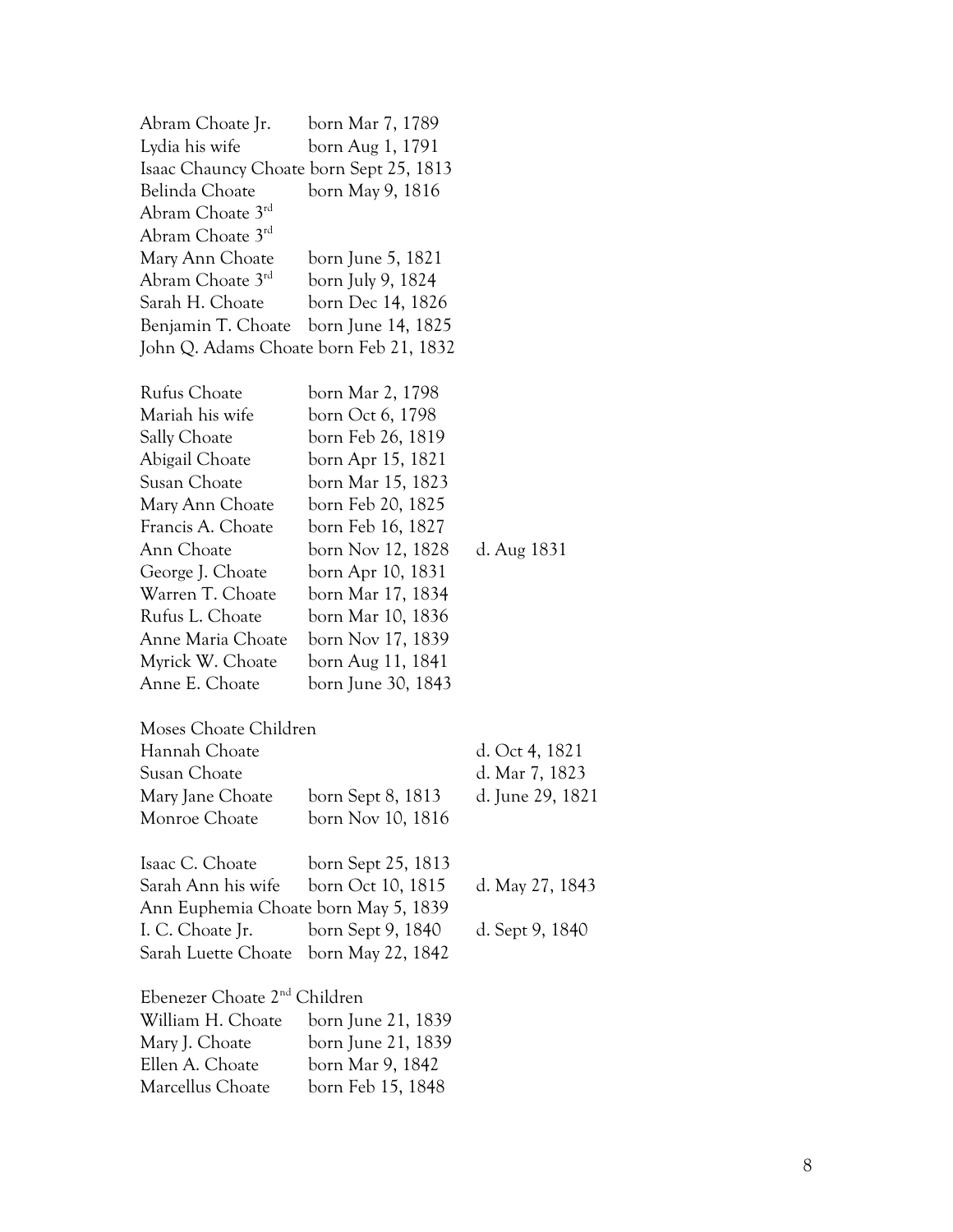| Moses Choate Jr. Children    |                    |                |
|------------------------------|--------------------|----------------|
| Priscilla Choate             | born Jan 21, 1834  |                |
| Margaret A. Choate           | born June 23, 1836 |                |
| Charles F. Choate            | born May 27, 1838  |                |
| Georgeanna Choate            | born May 25, 1840  | d. May 5, 1842 |
| Perfenda F. Choate           | born June 6, 1842  |                |
| Georgeanna Choate            | born Dec 2, 1844   |                |
| Kingsbury Choate             | born Aug 1, 1847   |                |
| Thomas Clark 2 <sup>nd</sup> | born Oct 15, 1792  |                |
| Hariet his wife              | born Mar 28, 1803  |                |
| Lavina Clark                 | born July 10, 1825 |                |
| Horace W. Clark              | born Oct 4, 1827   |                |
| Walter W. Clark              | born Nov 17, 1797  |                |
| Joanna his wife              | born Sept 29, 1806 |                |
| Allen A. Clark               | born July 26, 1829 |                |
| John Clark                   | born July 6, 1779  |                |
| Martha his wife              | born June 1, 1797  |                |
| Dorothy Clark                | born Oct 4, 1818   |                |
| Alice Clark                  | born May 12, 1820  |                |
| Esther Clark                 | born Apr 7, 1822   |                |
| Sarah Clark                  | born Jan 3, 1824   |                |
| Samuel Clark                 | born Apr 8, 1825   |                |
| Mary Ann Clark               | born Jan 9, 1827   |                |
| Margaret Clark               | born Oct 28, 1828  |                |
| <b>Edward Clark</b>          |                    |                |
| Bridget his wife             |                    |                |
| Edward Clark Jr.             | born Mar 4, 1814   |                |
| Mary wife of Daniel Clark    |                    | d. Oct 2, 1848 |
| James Clark Children         |                    |                |
| Alfreda Clark                | born Mar 11, 1830  |                |
| Warren Clark                 | born May 27, 1831  |                |
| Ephraim Clark                | born Nov 20, 1832  |                |
| Lovina Clark                 | born June 15, 1834 |                |
| Nancy Clark                  | born Oct 24, 1835  |                |
| James N. Clark               | born July 2, 1838  |                |
| Martha J. Clark              | born Sept 1, 1840  |                |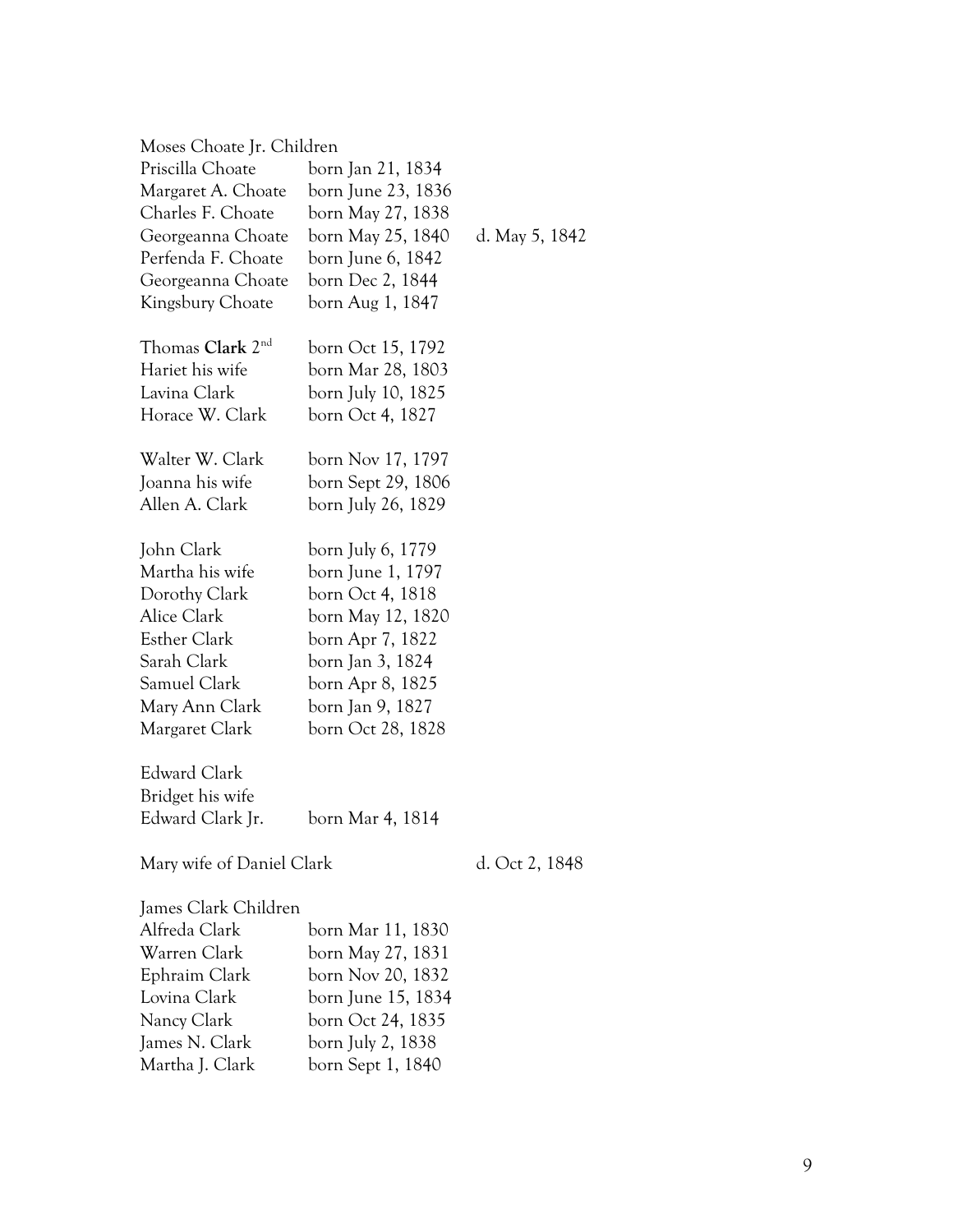| Richard Clary                 |                    |
|-------------------------------|--------------------|
| Margaret his wife             | born May 25, 1797  |
| Susanna Clary                 | born May 20, 1822  |
| Oliver Clary born My 19, 1823 |                    |
| Washington Clary              | born Nov 9, 1825   |
| Phebe Clary                   | born Apr 18, 1828  |
| <b>Samuel Cleaves</b>         | born May 31, 1782  |
| Rosanna his wife              | born Mar 14, 1798  |
| Elizabeth Cleaves             | born Mar 5, 1824   |
| Jeremiah Cleaves              | born June 20, 1826 |
| <b>Robert Cleaves</b>         | born Mar 20, 1829  |
| <b>Abram Cleaves</b>          | born June 25, 1796 |
| Sarah his wife                | born Jan 13, 1801  |
| Orilla Cleaves                | born Jan 8, 1822   |
| James Cleaves                 | born May 21, 1827  |
| Jedediah Cleaves              | born Jan 27, 1827  |
| Nathaniel Colby               |                    |
| Charlotte his wife            | born Mar 22, 1796  |
| Nathaniel Colby Jr.           | born Sept 19, 1815 |
| Franklin Colby                | born Jan 12, 1818  |
| Hannah Colby                  | born Oct 26, 1820  |
| <b>Rufus Colby</b>            | born Dec 27, 1822  |
| Jeremiah Colby                | born Jan 18, 1825  |
| George W. Colby               | born Feb 11, 1827  |
| Charlotte Colby               | born Apr 2, 1829   |
| Abigail N. Colby              | born Apr 29, 1831  |
| Paulina J. Colby              | born Aug 4, 1833   |
| James M. Colby                | born May 28, 1835  |
| Simore W. Colby               | born Mar 29, 1837  |
| Henry M. Colby                | born Oct 27, 1839  |

### Children of Wm. **Collerson**

| Lucretia B. Collerson born Apr 8, 1835   |                                                       |  |
|------------------------------------------|-------------------------------------------------------|--|
|                                          | Martha H. Collerson born Oct 12, 1836 d. July 5, 1844 |  |
| Mary E. Collerson born Apr 28, 1843      |                                                       |  |
| Martha A. Collerson born Oct 20, 1844    |                                                       |  |
| William A.D. Collerson born Mar 21, 1846 |                                                       |  |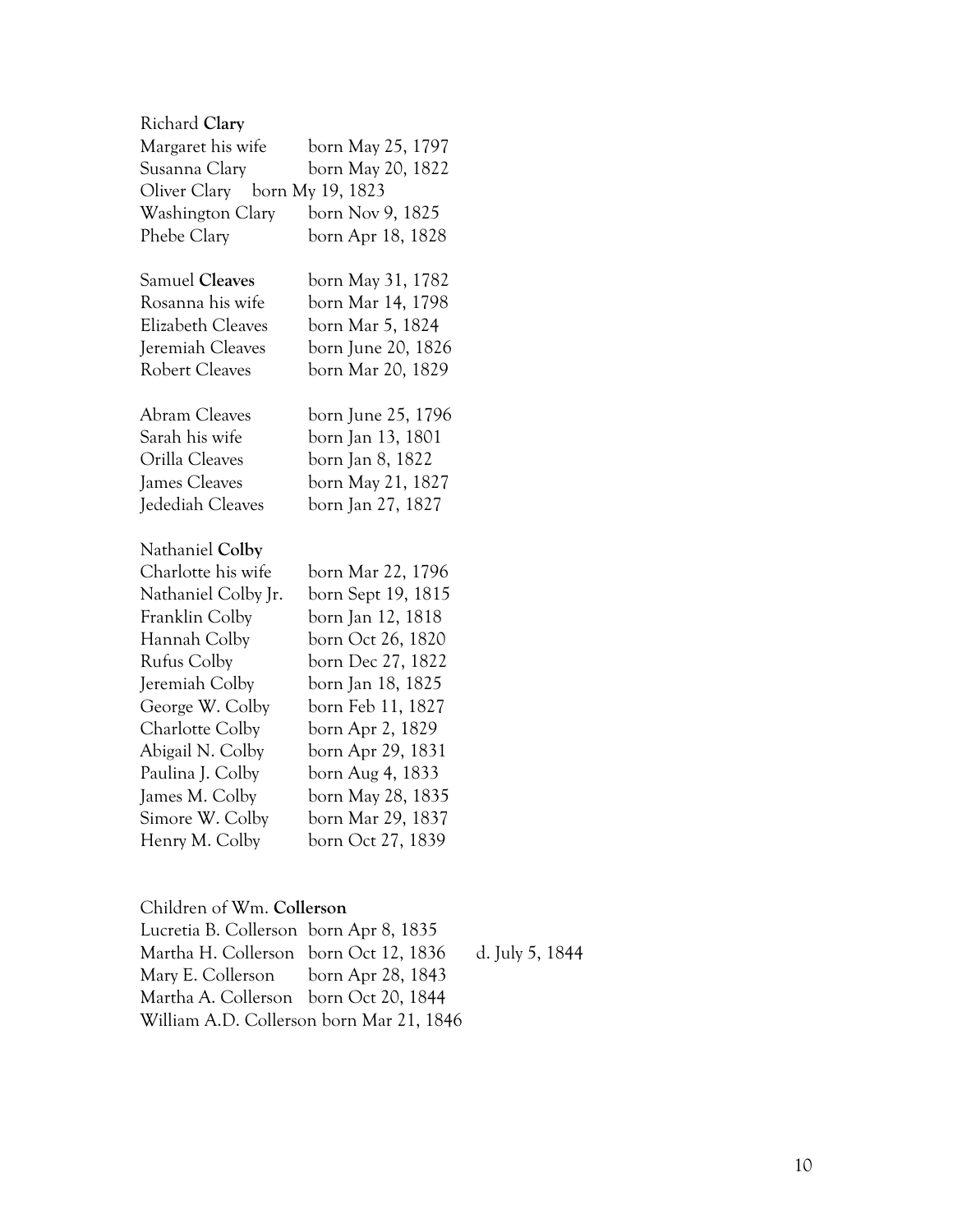| William Collerson       |                    |                 |
|-------------------------|--------------------|-----------------|
| his wife                |                    |                 |
| Etia Collerson          | born Apr 8, 1835   |                 |
| tha H. Collerson        | born Oct 12, 1836  |                 |
|                         |                    |                 |
| Edward Collins Children |                    |                 |
| Charles Collins         | born Aug 9, 1825   |                 |
| John Collins            | born Feb 17, 1828  |                 |
|                         |                    |                 |
| <b>Richard Combs</b>    | born July 15, 1786 |                 |
| Elizabeth his wife      | born Aug 11, 1788  |                 |
| Martha Combs            | born Mar 31, 1811  |                 |
| Mary Jane Combs         | born Dec 16, 1812  |                 |
| <b>Emeline Combs</b>    | born Aug 21, 1814  | d. Mar 29, 1815 |
| Silas Combs             | born June 27, 1820 |                 |
| <b>Emily Combs</b>      | born Feb 27, 1820  |                 |
| Elizabeth Combs         | born Jan 28, 1822  |                 |
| Alexander Combs         | born Jan 9, 1825   |                 |
| Ann Combs               | born Sept 8, 1826  |                 |
| Rebecca Combs           | born Apr 8, 1829   |                 |
|                         |                    |                 |
| Franklin Combs          | born Mar 19, 1799  |                 |
| Ruth his wife           | born Sept 2, 1802  |                 |
| Clark Coombs            | born May 18, 1828  |                 |
|                         |                    |                 |
| <b>Thomas Combs</b>     | born Aug 1768      |                 |
| Sarah his wife          | born 1772          | d. Apr 29, 1829 |
|                         |                    |                 |
| Samuel Cookson          | born Mar 17, 1798  |                 |
| Sarah his wife          | born Mar 11, 1797  |                 |
| Ralph Cookson           | born Dec 19, 1820  | d. Dec 19, 1820 |
| William Cookson         | born Oct 29, 1821  |                 |
| Samuel Cookson, Jr      | born Jan 18, 1825  |                 |
| Sarah Cookson           | born Jan 18, 1825  |                 |
| Harriet Cookson         | born July 20, 1827 |                 |
| Abigail Cookson         | born Jan 11, 1830  | d. Jan 11, 1830 |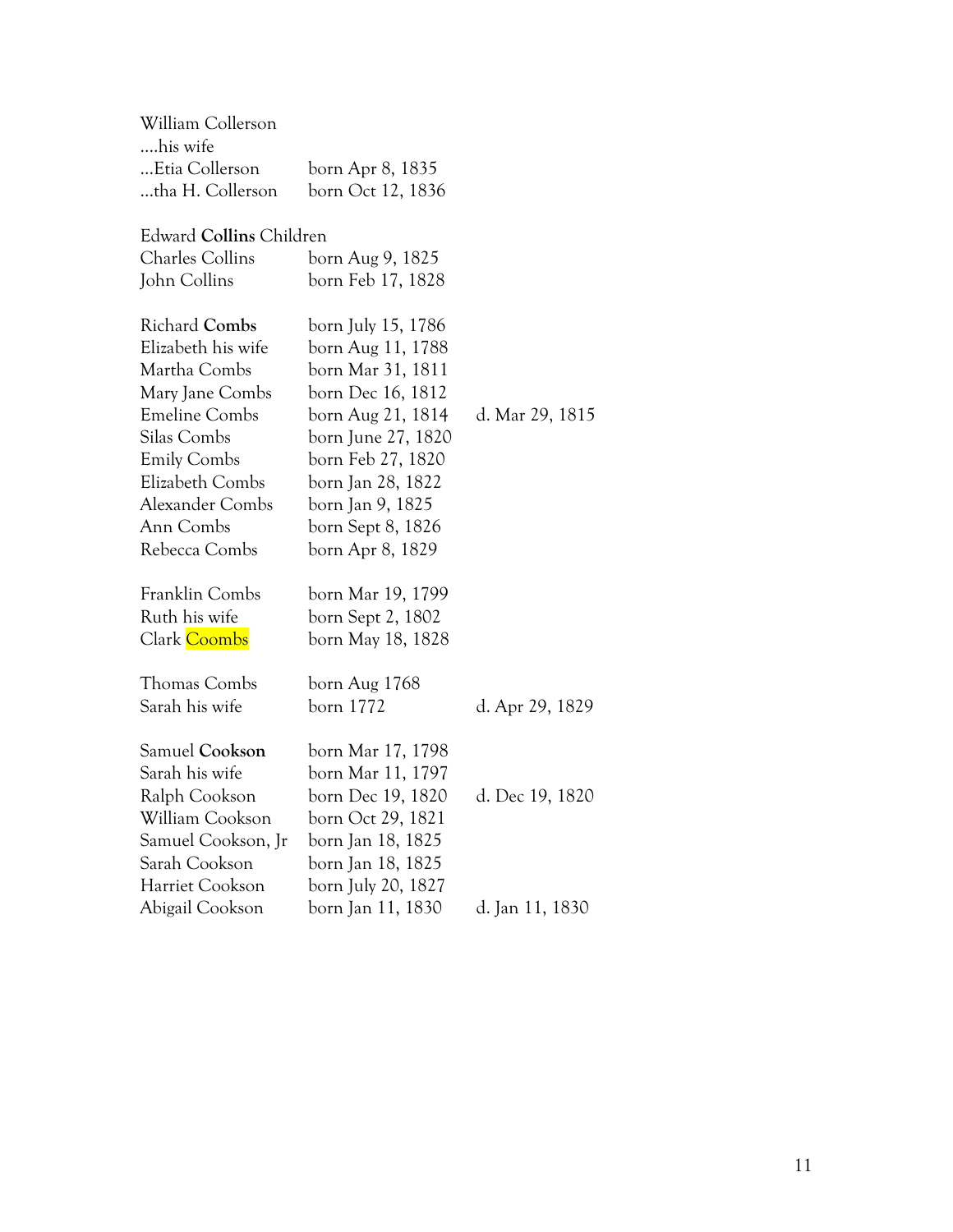| Leonard Cooper Jr.<br>Sarah his wife<br>Mercy H. Cooper<br>Caroline Cooper<br>Elvira Cooper<br>Hiram Cooper<br>Leonard Cooper 3rd<br>Sarah Cooper<br>Octava Cooper | born June 22, 1788<br>born Jan 11, 1793<br>born Nov 15, 1814<br>born Oct 20, 1817<br>born Nov 14, 1819<br>born Oct 28, 1821<br>born Nov 2, 1824<br>born Jan 23, 1827<br>born Apr 29, 1828 |                 |
|--------------------------------------------------------------------------------------------------------------------------------------------------------------------|-------------------------------------------------------------------------------------------------------------------------------------------------------------------------------------------|-----------------|
| Leonard Cooper 2 <sup>nd</sup><br>Abigail his wife<br>Thomas W. Cooper<br>Hanna Cooper<br>Leonard Cooper 4 <sup>th</sup>                                           | born July 4, 1797<br>born Apr 26, 12801<br>born Nov 16, 1825<br>born Feb 28, 1828<br>born Mar 12, 1829                                                                                    |                 |
| Moses Cooper                                                                                                                                                       |                                                                                                                                                                                           | d. Jan 15, 1830 |
| Freeman Cooper<br>Susan his wife<br>Martha Cooper<br>Louisa Cooper<br>Eliphalet Cooper                                                                             | born Dec 14, 1803<br>born Apr 28, 1805<br>born Nov 10, 1825<br>born Dec 28, 1827<br>born Sept 18, 1829                                                                                    |                 |
| Bowman Cooper<br>Naomi his wife<br>Cyrus Cooper<br>Zarus Cooper<br>Lydia Cooper                                                                                    | born Apr 17, 1802<br>born Aug 22, 1801<br>born May 3, 1824<br>born Feb 27, 1826<br>born Feb 13, 1828                                                                                      |                 |
| Jedediah Cooper<br>Warren Cooper                                                                                                                                   | born Jan 26, 1816                                                                                                                                                                         | d. Feb 14, 1829 |
| Jedediah Cooper<br>Lavina his wife<br>Simon C. Cooper<br>Gillmore Cooper                                                                                           | born Mar 15, 1808<br>born Feb 22, 1809<br>born June 23, 1826<br>born June 23, 1828                                                                                                        |                 |
| <b>Thomas Costelow</b><br>Dorothy his wife<br><b>William Costelow</b><br><b>Mark Costelow</b><br>Mary Costelow                                                     | born Aug 26, 1799<br>born June 29, 1825<br>born Feb 22, 1827<br>born Dec 28, 1828                                                                                                         |                 |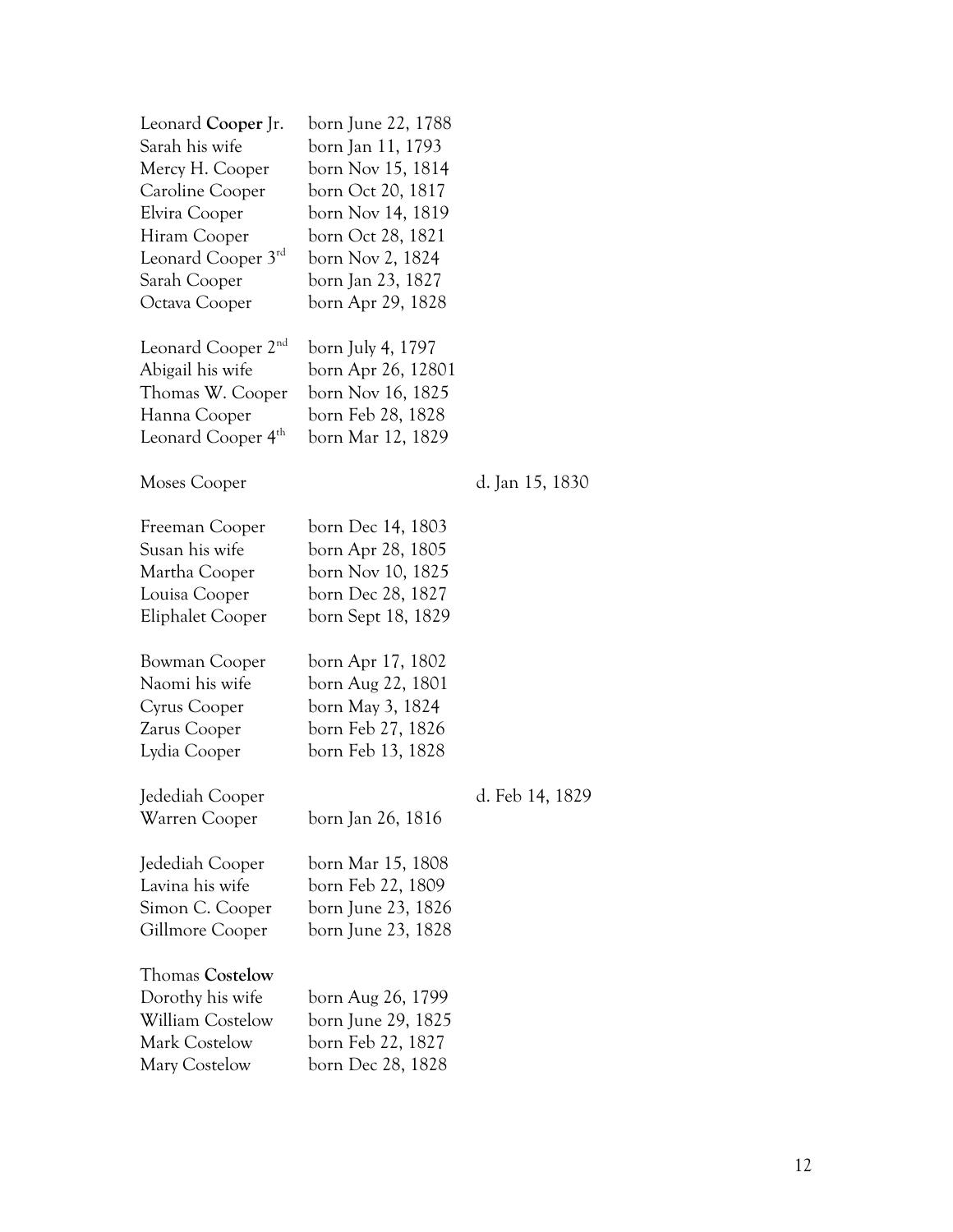| Hiram Creacy       | born May 28, 1807 |
|--------------------|-------------------|
| Theadosia his wife | born Aug 4, 1810  |
| Isadore Creacy     | born Feb 10, 1830 |

Jesse **Crowel** born Dec 17, 1775

Susanna his wife born June 14, 1794 d. Dec 12, 1826 Thomas E. Crowel born May 27, 1809 d. Apr 17, 1810 Harriet Crowel born Mar 25, 1810 Chloe Crowel born Apr 27, 1812 Laura Crowel born Apr 22, 1814

#### Senneca **Cushman**

| Abigail his wife | born May 1, 1792   |
|------------------|--------------------|
| Joseph Cushman   | born May 11, 1813  |
| Louisa Cushman   | born Dec 23, 1817  |
| William Cushman  | born Sept 15, 1825 |

#### Jonathan **Davis** Children

| Susanna Davis    | born Nov 9, 1813   |
|------------------|--------------------|
| Mary Jane Davis  | born July 27, 1815 |
| Mehitable Davis  | born Feb 4, 1818   |
| Sarah Jane Davis | born Apr 20, 1819  |
|                  |                    |

| James Davis                    | born Feb 23, 1782 |
|--------------------------------|-------------------|
| Mary his wife                  | born Oct 24, 1788 |
| Rosanna Davis                  | born June 2, 1818 |
| James G. Davis 2 <sup>nd</sup> | born Aug 8, 1819  |
| Hannah Davis                   | born Mar 31, 1821 |
| Mary Davis                     | born Apr 16, 1824 |
| Harriet Davis                  | born Dec 13, 1827 |
| Edmund Davis                   | born Aug 8, 1829  |
|                                |                   |

Mary Davis Children William Davis born Aug 8, 1815 Jonathan Kavenaugh born June 16, 1822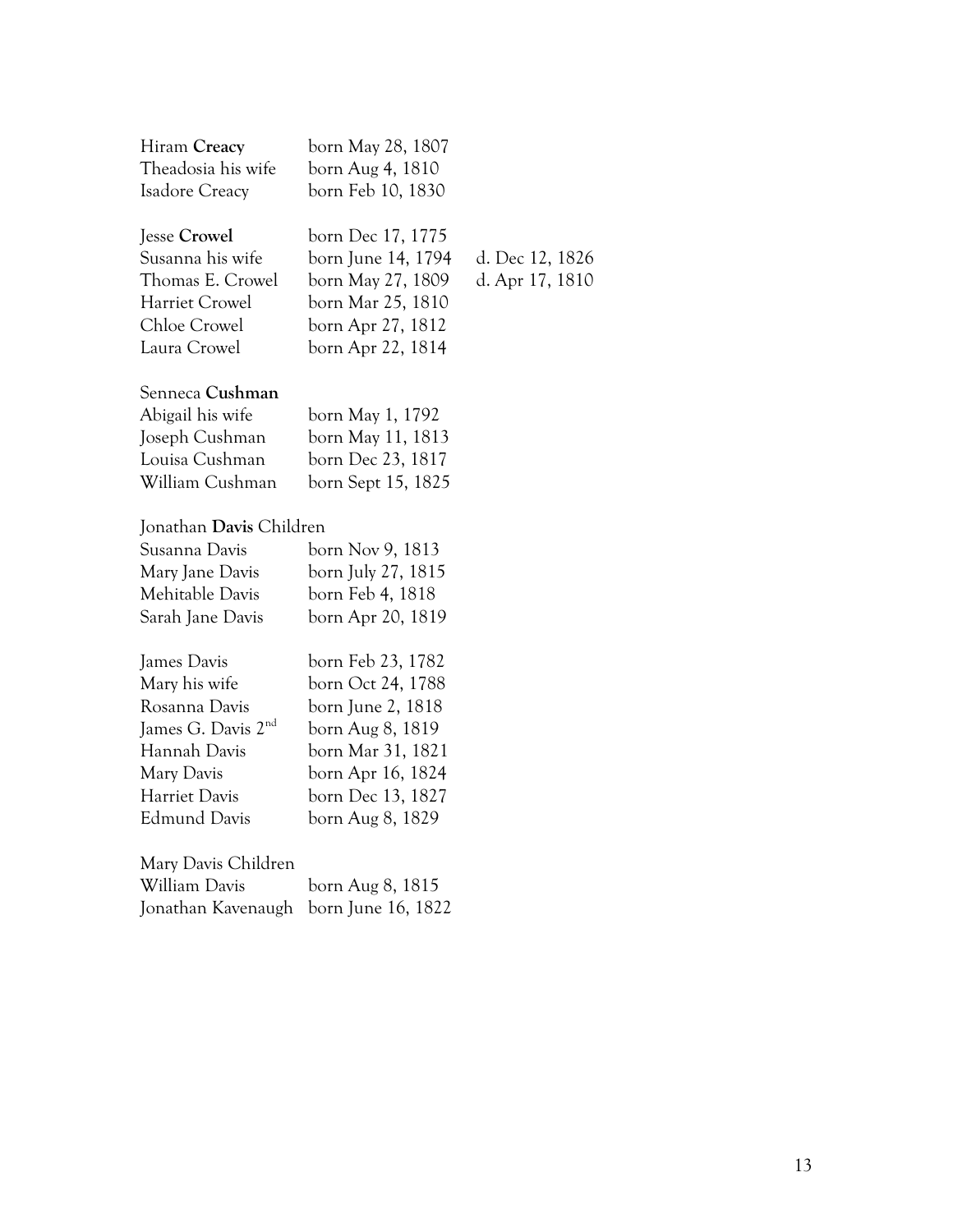| James Davis    | born 1795 ***** page badly torn**** |
|----------------|-------------------------------------|
| Mercy his wife |                                     |
| Hannah         |                                     |
| James          |                                     |
| William        |                                     |
| Sarah Ann      | dates torn off and missing          |
| Eunice         |                                     |
| Eunice B.      |                                     |

**Decker** d. Mar 16, 1843

Decker Children

| Decker | born Jan 18, 1814 |
|--------|-------------------|
| Decker | born Oct 17, 1816 |
| Decker | born Oct 1, 1818  |

\*\*\*Badly torn page with parts missing\*\*\*\*\*\*\*\*\*\*

|         | $\deg$ (Dodge) born Jan 18, 1814 |                 |
|---------|----------------------------------|-----------------|
|         | born Mar 24, 1800                |                 |
|         | born May 17, 1815                |                 |
| dge Jr. | born Dec 18, <b>1815</b>         | d. Jan 18, 1856 |

#### Michael **Dooly** Children

| Susan Dooly     | born Nov 9, 1812   |
|-----------------|--------------------|
| Sarah Dooly     | born Sept 22, 1814 |
| Elizabeth Dooly | born Sept 17, 1816 |
| Thomas Dooly    | born Jan 15, 1819  |
| Ann Dooly       | born Feb 12, 1821  |
| Roxanna Dooly   | born July 6, 1823  |
| James Dooly     | born June 16, 1826 |
| Abram Dooly     | born Nov 10, 1827  |

#### Henry **Dougles** Children

| <b>Ealenor Dougless</b> | born Apr 2, 1829  |
|-------------------------|-------------------|
| Olive Douglass          | born Jan 2, 1831  |
| Martha A. Douglass      | born Dec 24, 1832 |
| George Douglass         | born Aug 20, 1834 |
| Clarissa Douglass       | born Mar 24, 1837 |
| Eliza A. Douglass       | born Aug 24, 1840 |
| William Douglass        | born Oct 12, 1842 |
| John Douglass           | born May 9, 1844  |
| James Douglass          | born Apr 9, 1846  |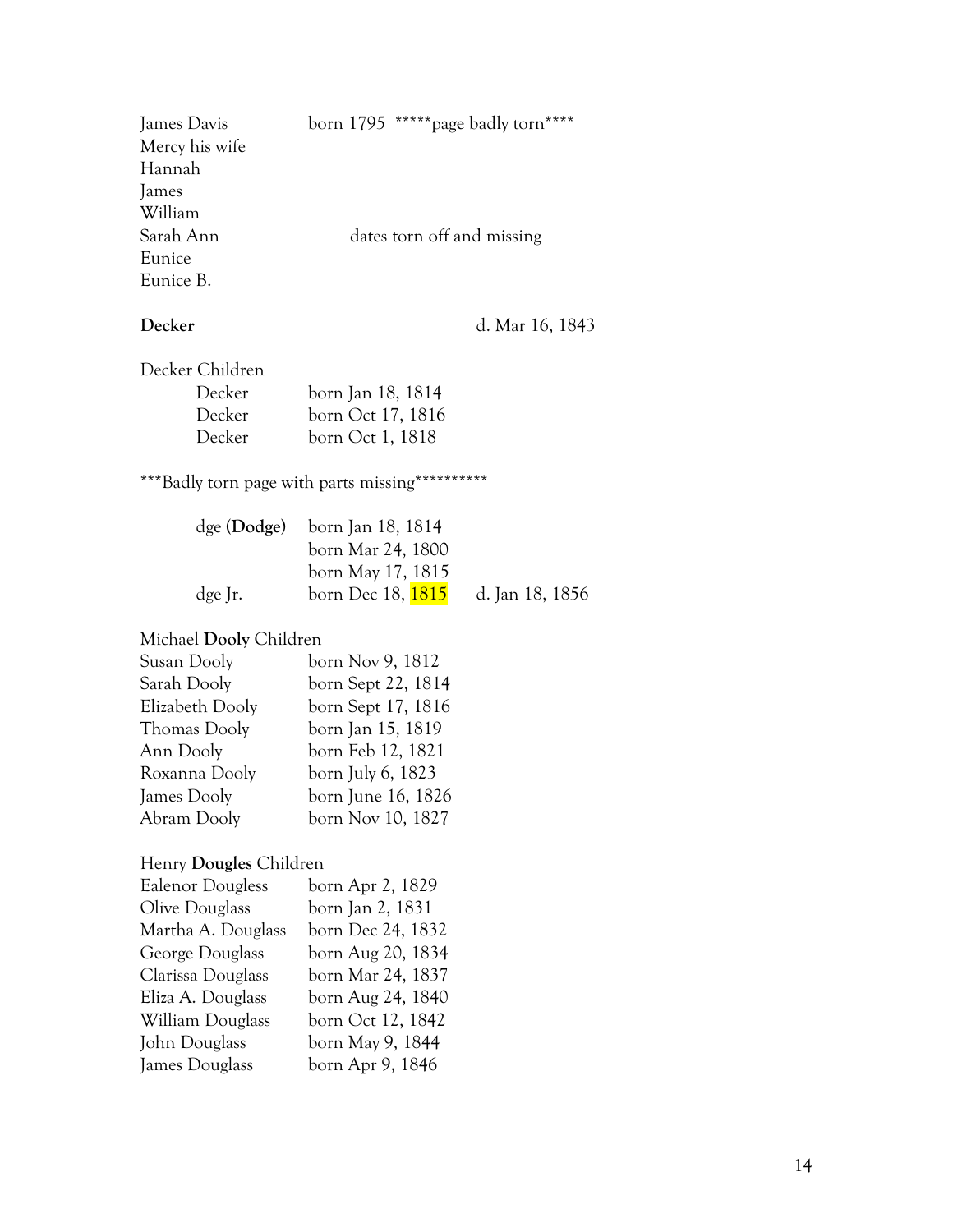| Jeremiah Dow          | born Dec 12, 1776  |                 |
|-----------------------|--------------------|-----------------|
| Rebechah his wife     | born June 13, 1775 |                 |
| Moses Dow             | born Dec. 7, 1798  |                 |
| Alexander Dow         | born Feb. 2, 1800  |                 |
| Jeremiah Dow Jr.      | born Feb 15, 1802  |                 |
| Thankful Dow          | born July 28, 1803 |                 |
| Jonathan Dow          | born May 12, 1805  |                 |
| William Dow           | born Jan 31, 1807  |                 |
| Peter Dow 3rd         | born Nov 4, 1808   |                 |
| Abigail Dow           | born Mar 22, 1811  |                 |
| Rebeckah Dow          | born July 10, 1815 |                 |
| Hannah Dow            | born Jan 27, 1819  |                 |
|                       |                    |                 |
| Jeremiah Dow Children |                    |                 |
| Charlotte Dow         | born July 17, 1813 | d. Sept 1, 1814 |
| Charles Dow           | born Dec 12, 1817  | d. Dec 19, 1817 |
|                       |                    |                 |
| James Dowden          |                    |                 |
| His wife              |                    | d. Mar 2, 1829  |
| Dowden                | born Oct 1815      |                 |
| Dowden                | born May 1, 1817   |                 |
| Ann Dowden            | born Aug 1818      |                 |
| Margaret Dowden       | born Dec 1819      |                 |
| Dowden                | born Nov 9, 1822   |                 |
| Dowden                | born May 15, 1825  |                 |
| Dowden                | born July 9, 1827  |                 |
| John Dunphy           | born 1790          |                 |
| Mary Ann his wife     | born Sept 2, 1802  |                 |
| Anastasia Dunphy      | born May 8, 1822   |                 |
| John Dunphy Jr.       | born Sept 29, 1823 |                 |
| Nancy Dunphy          | born Mar 20, 1825  |                 |
| Philip Dunphy         | born Feb 15, 1827  |                 |
| Mary E. Dunphy        | born Nov 6, 1828   |                 |
|                       |                    |                 |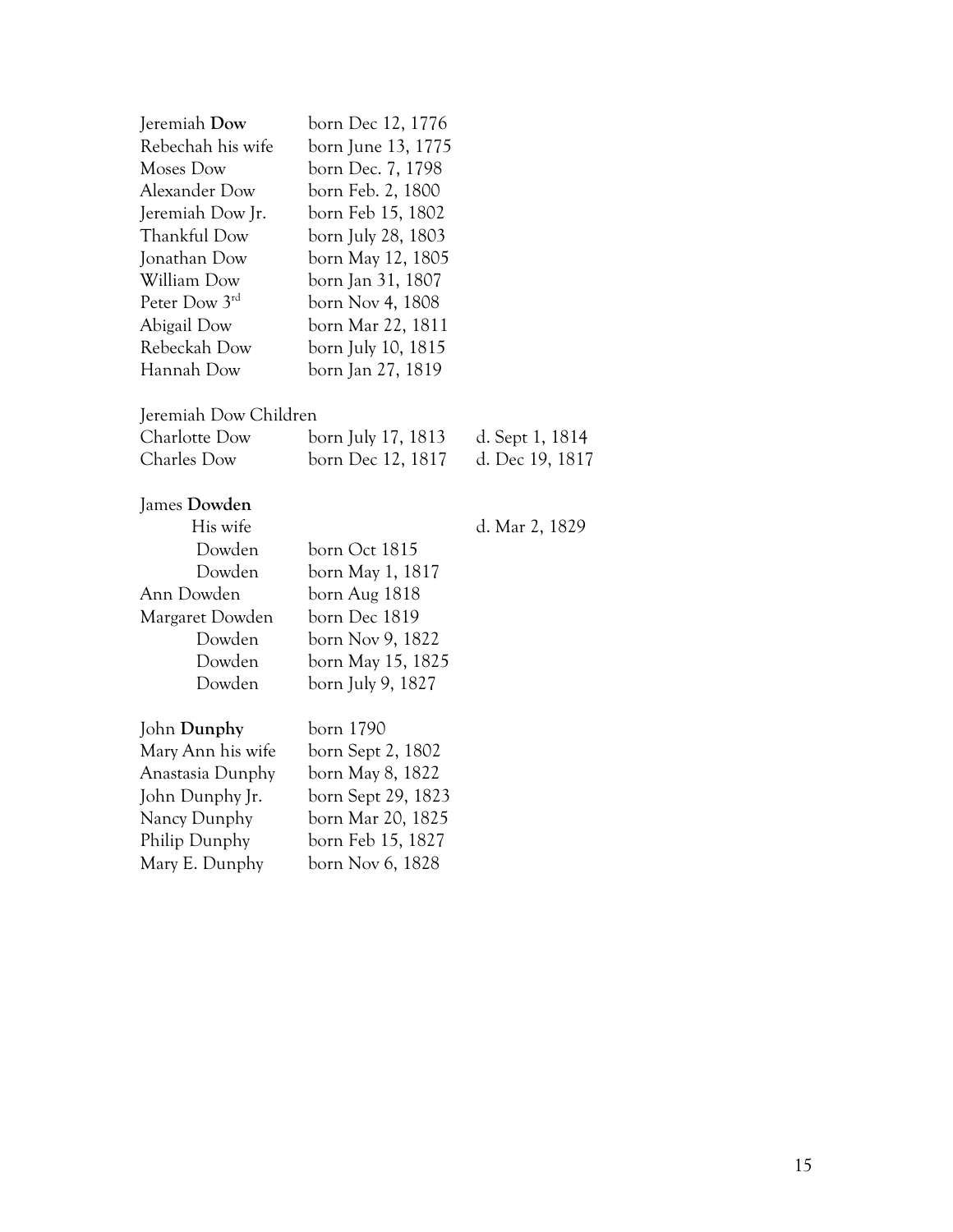#### Israel **Dunton** Children

| Nancy Dunton          | born Mar 1, 1814   |
|-----------------------|--------------------|
| Loren Dunton          | born Jan 31, 1817  |
| Israel Dunton Jr.     | born Feb 8, 1819   |
| Mary Ann Dunton       | born Apr 15, 1822  |
| Abigail Dunton        | born May 15, 1824  |
| William R. Dunton     | born Dec 20, 1825  |
| Daniel Dunton         | born July 28, 1827 |
| <b>Emeline Dunton</b> | born Sept 25, 1829 |
| Warren Dunton         | born Oct 25, 1832  |
|                       |                    |
| Ephraim Dunton        | born Dec 24, 1800  |

| $\nu_{\rm{p}}$ and $\nu_{\rm{p}}$ | $0.0111$ DCC $411$ , 1000 |
|-----------------------------------|---------------------------|
| Abigail his wife                  | born Sept 26, 1807        |
| Daniel Dunton                     | born Sept 24, 1827        |

#### Moses **Erskine**

| Delinda his wife    | born July 26, 1788 |
|---------------------|--------------------|
| William Erskine     | born Jan 3, 1818   |
| Sarah Erskine       | born July 28, 1819 |
| Caroline Erskine    | born Feb 12, 1821  |
| Christopher Erskine | born Dec 27, 1823  |
| Elice Erskine       | born Dec 27, 1823  |

| Patrick Fallin    | born 1798         |
|-------------------|-------------------|
| Margaret his wife | born 1798         |
| Katherine Fallen  | born Jan 25, 1824 |
| Thomas Fallen     | born Mar 1, 1826  |
| Mary Ann Fallen   | born Sept 3, 1829 |

### L. **Fellen**

| born June 1818     |
|--------------------|
| born June 10, 1820 |
| born Mar 25, 1822  |
| born 1824          |
| born 1826          |
| born 1828          |
|                    |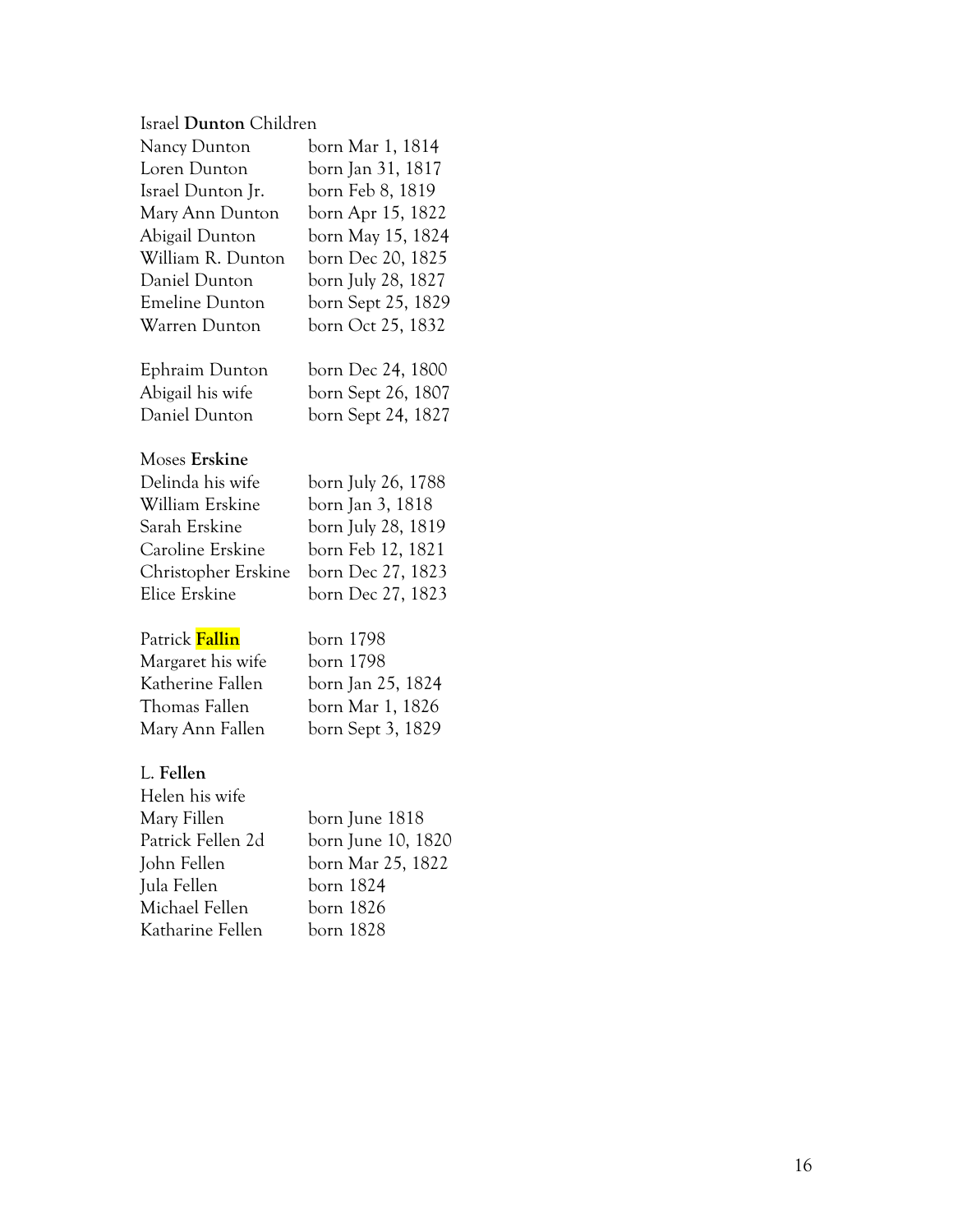| John Field                         |                    |                  |
|------------------------------------|--------------------|------------------|
| Mary his wife                      | born Aug 1792      |                  |
| Elizabeth Field                    | born June 13, 1811 |                  |
| John Field Jr.                     | born June 22, 1813 |                  |
| Edward Field                       | born Jan 1, 1816   |                  |
| Thomas Field                       | born Mar 8, 1818   |                  |
| Mary Field                         | born Aug 15, 1820  |                  |
| Rosanna Field                      | born May 18, 1823  |                  |
| Margaret Field                     | born May 28, 1825  |                  |
| Peter Field                        | born May 1, 1828   |                  |
| James Finn 2d                      | born Oct 15, 1795  |                  |
| Dorothy his wife                   | born Sept 9, 1786  |                  |
| Edward Finn 2d                     | born Nov 19, 1820  |                  |
| Mark Finn                          | born Apr 22, 1823  |                  |
| Caroline Finn                      | born July 12, 1828 |                  |
| Elizabeth Finn                     | born July 12, 1828 |                  |
| Elizabeth Finn wife of Edward Finn |                    | d. June 17, 1819 |
| Richard Finn                       | born Feb 10, 1804  |                  |
| Sarah his wife                     | born Dec 1, 1800   |                  |
| Katharine Finn                     | born May 5, 1825   | d. May 5, 1825   |
| Thomas Finn                        | born May 9, 1826   |                  |
| Dennis Finn                        | born Oct 28, 1828  | d. Dec 9, 1828   |
| Susan Finn                         | born July 7, 1830  |                  |
| John Fitzjerrel                    | born Nov 14, 1786  |                  |
| Sarah his wife                     | born May 27, 1791  |                  |
| George Fitzjerrel                  | born Oct 21, 1821  |                  |
| John Fitzjerrel Jr.                | born Apr 17, 1823  |                  |
| Martha Fitzjerrel                  | born Oct 10, 1824  | d. Sept 12, 1827 |
| Francis Fitzjerrel                 | born Apr 27, 1829  |                  |
| William Fitzjerrel                 | born Oct 1, 1827   |                  |
| Children of Sarah Fitzjerrel       |                    |                  |
| James Fitzjerrel                   |                    | d. Jan 14, 1825  |
| Susanna Fitzjerrel                 | born Sept 3, 1819  |                  |
| James Flannigin                    |                    |                  |
| Katherine his wife                 | no dates given     |                  |
| Jame Flannagin                     |                    |                  |
| John Flannagin                     |                    |                  |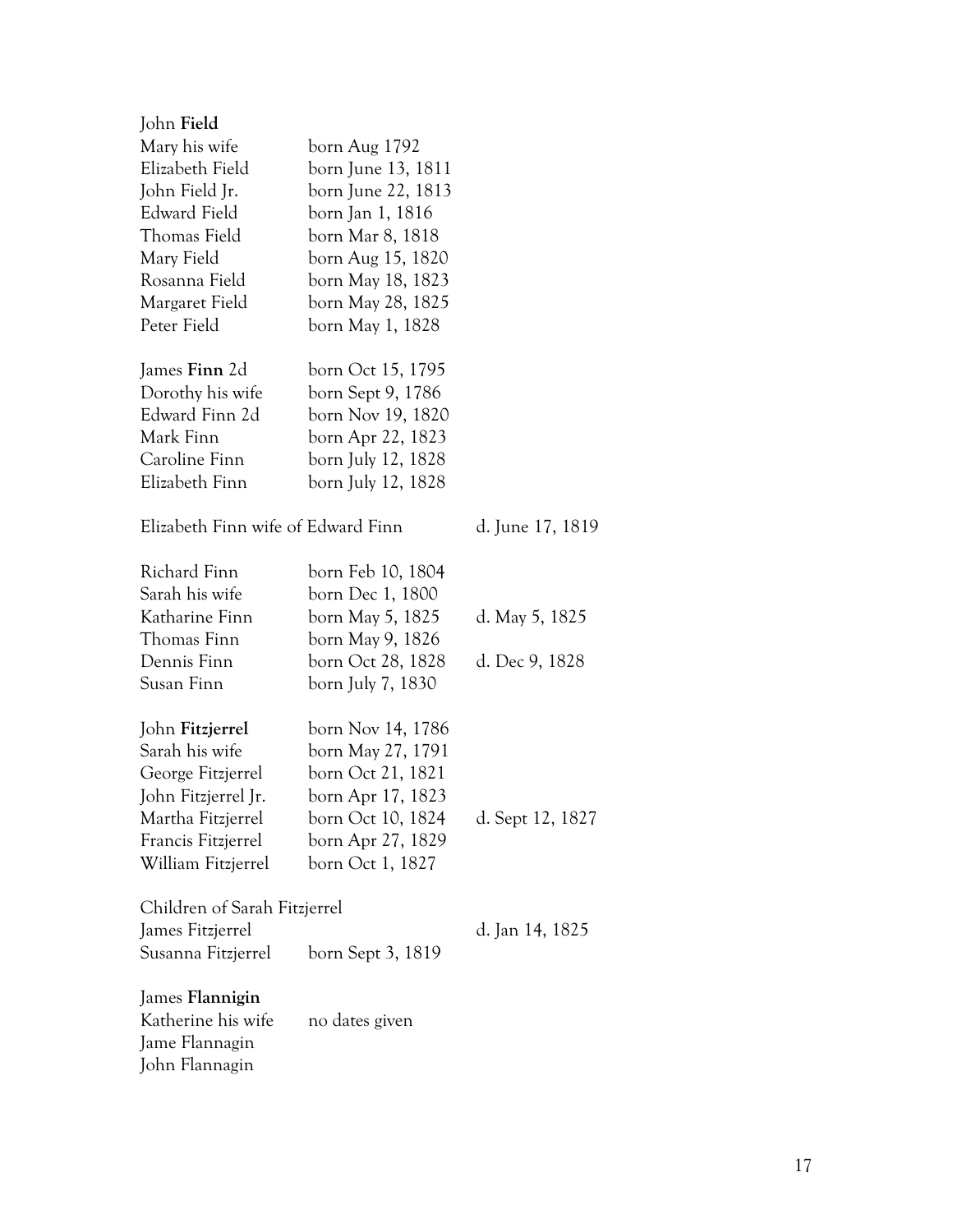William **Fowls** d. Aug 5, 1826

| Samuel Fowls<br>Sally Fowls                                                                                                                                                                                   | born June 18, 1813                                                                                                                                          |                  |
|---------------------------------------------------------------------------------------------------------------------------------------------------------------------------------------------------------------|-------------------------------------------------------------------------------------------------------------------------------------------------------------|------------------|
| Joseph Fowls<br>Sally his wife<br>Harrison Fowls<br><b>Bradford Fowls</b><br>John W. Fowls<br>Gardner Fowls<br>Susan Fowls                                                                                    | born Dec 25, 1797<br>born Jan 4, 1803<br>born Feb 7, 1821<br>born Sept 3, 1822<br>born Dec 3, 1824<br>born May 24, 1823<br>born Oct 1, 1829                 |                  |
| William Fowls<br>Charlotte his wife<br>Caroline Fowls<br>Benjamin Fowls 3d<br>Charles Fowls<br>Hannah Fowls<br>William Fowls Jr                                                                               | born Mar 6, 1799<br>born Sept 6, 1792<br>born Sept 7, 1816<br>born May 28, <mark>1814</mark><br>born Aug 21, 1822<br>born Jan 16, 1827<br>born Feb 22, 1830 |                  |
| Benjamin Fowls<br>Mary his wife<br>Elbridge Fowls                                                                                                                                                             | born Sept 1817                                                                                                                                              | d. July 19, 1822 |
| Abial Fowls<br>Abigail his wife<br>Mary Ann Fowles<br><b>Albert Fowles</b><br>William H. Fowles                                                                                                               | born July 6, 1799<br>born Feb 8, 1796<br>born Aug 14, 1831<br>born May 9, 1833<br>born Apr 21, 1837                                                         |                  |
| Miles Gallagher<br>Mary his wife<br>Francis Gallagher<br>Patrick Gallagher<br>John Gallagher<br>James Gallagher 2 <sup>nd</sup><br>Margaret Gallagher<br>William Gallagher<br>Ann Gallagher<br>Mary Gallagher | born Apr 1806<br>born May 1808<br>born Mar 1812<br>born Mar 1814<br>born Oct 1817<br>born Aug 3, 1821<br>born July 25, 1823<br>born May 4, 1826             |                  |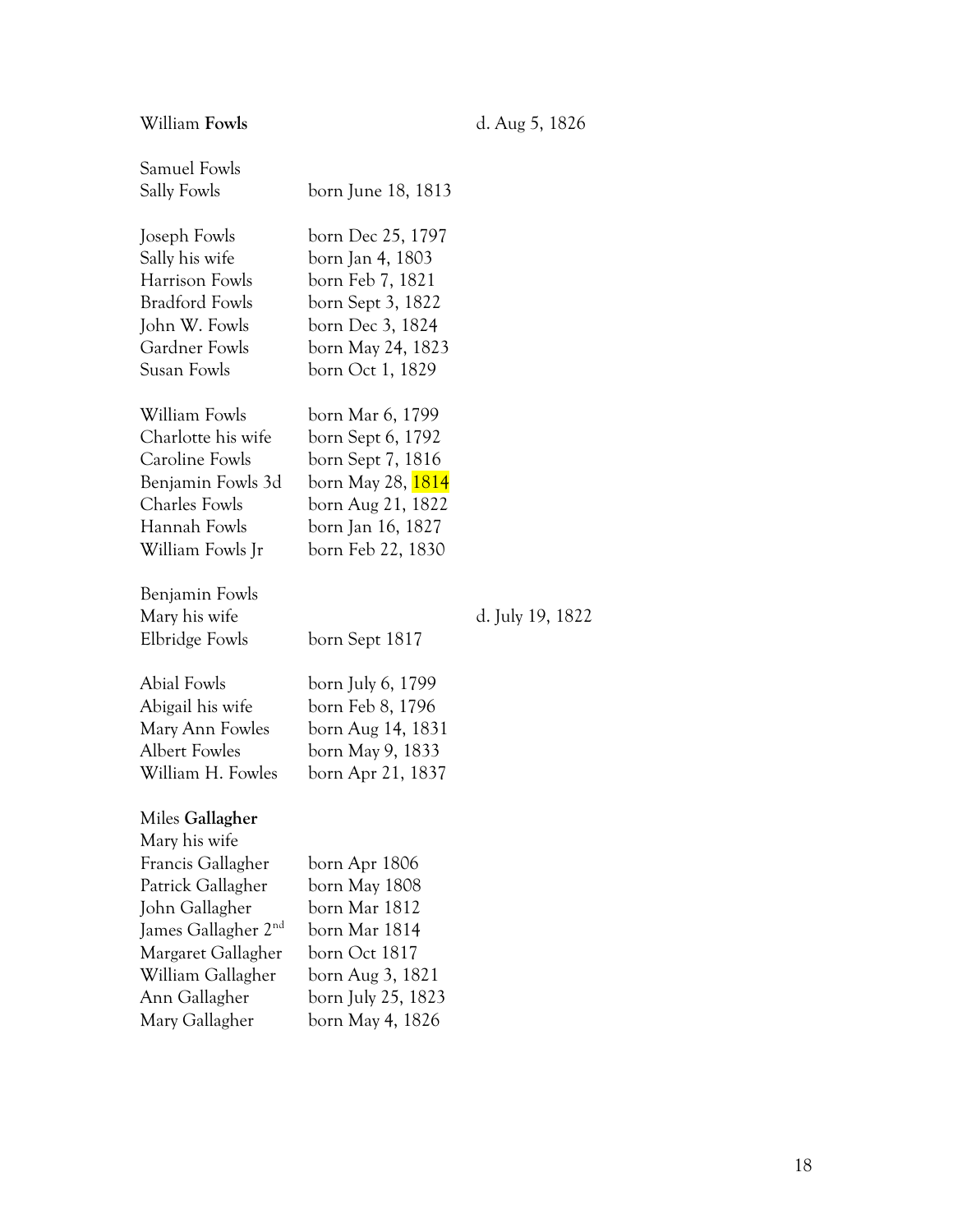| James Gallagher                                                | born Dec 25, 1799                       |                  |
|----------------------------------------------------------------|-----------------------------------------|------------------|
| Nancy his wife                                                 | born Feb 11, 1805                       |                  |
| Elizabeth Gallaghar                                            | born May 19, 1826                       |                  |
| Mary Ann Gallaghar                                             | born Feb 28, 1828                       |                  |
| Ruth Gallaghar                                                 | born Oct 28, 1829                       |                  |
| George Getchel                                                 | born Mar 11, 1790                       |                  |
| Charlotte his wife                                             | born Sept 2, 1788                       |                  |
| George S. Getchel                                              | born Feb 1, 1816                        |                  |
| Mary Ann Getchel                                               | born Aug 28, 1817                       |                  |
| Toa Getchel                                                    | born Apr 25, 1819                       |                  |
| Edward C. Getchel                                              | born Jan 16, 1822                       |                  |
| Gardner Getchel                                                | born Mar 14, 1823                       |                  |
| <b>Emery Getchel</b>                                           | born Mar 3, 1828                        |                  |
| Jonathan Gillman                                               |                                         |                  |
| Elizabeth his wife                                             |                                         | d. May 5, 1826   |
| Sarah Gillman                                                  | born Feb 21, 1813                       |                  |
| Jonathan Gillman Jr.                                           | born Oct 22, 1815                       |                  |
| Plummer Gillman                                                | born Feb 13, 1819                       |                  |
| Samuel Gillman                                                 | born Aug 11, 1821                       |                  |
| William A. Gillman                                             | born Feb 15, 1824                       |                  |
| Charles Glidden Children                                       |                                         |                  |
| Clara E. Glidden                                               | born Oct 9, 1840                        |                  |
| Emily J. Glidden                                               | born Nov 1845                           |                  |
|                                                                |                                         |                  |
| Ambrose Glidden                                                |                                         |                  |
| Eunice his wife                                                |                                         |                  |
| Baberilla Glidden                                              | born Oct 31, 1834                       |                  |
| Barbara Jane Glidden born Oct 2, 1836                          |                                         |                  |
|                                                                | Hannah Amanda Glidden born Feb 14, 1839 |                  |
| Miles A. Glidden                                               | born Sept 23, 1845                      |                  |
| Charles Glidden 2 <sup>nd</sup>                                |                                         |                  |
| Charles T. Glidden                                             | born Jan 25, 1813                       |                  |
| Hiram Glidden                                                  | born July 27, 1815                      |                  |
| Betsey 1 <sup>st</sup> wife of Charles Glidden 2 <sup>nd</sup> |                                         | d. Sept 25, 1817 |
| Albert N. Glidden                                              | born Jan 2, 1820                        |                  |
| Daniel T. Glidden                                              | born Sept 13, 1821                      |                  |
| Sarah Ann Glidden                                              | born Feb 7, 1823                        |                  |
| Ruth Jane Glidden                                              | born Mar 30, 1825                       |                  |
| Emily P. Glidden                                               | born Jan 21, 1827                       |                  |
|                                                                |                                         |                  |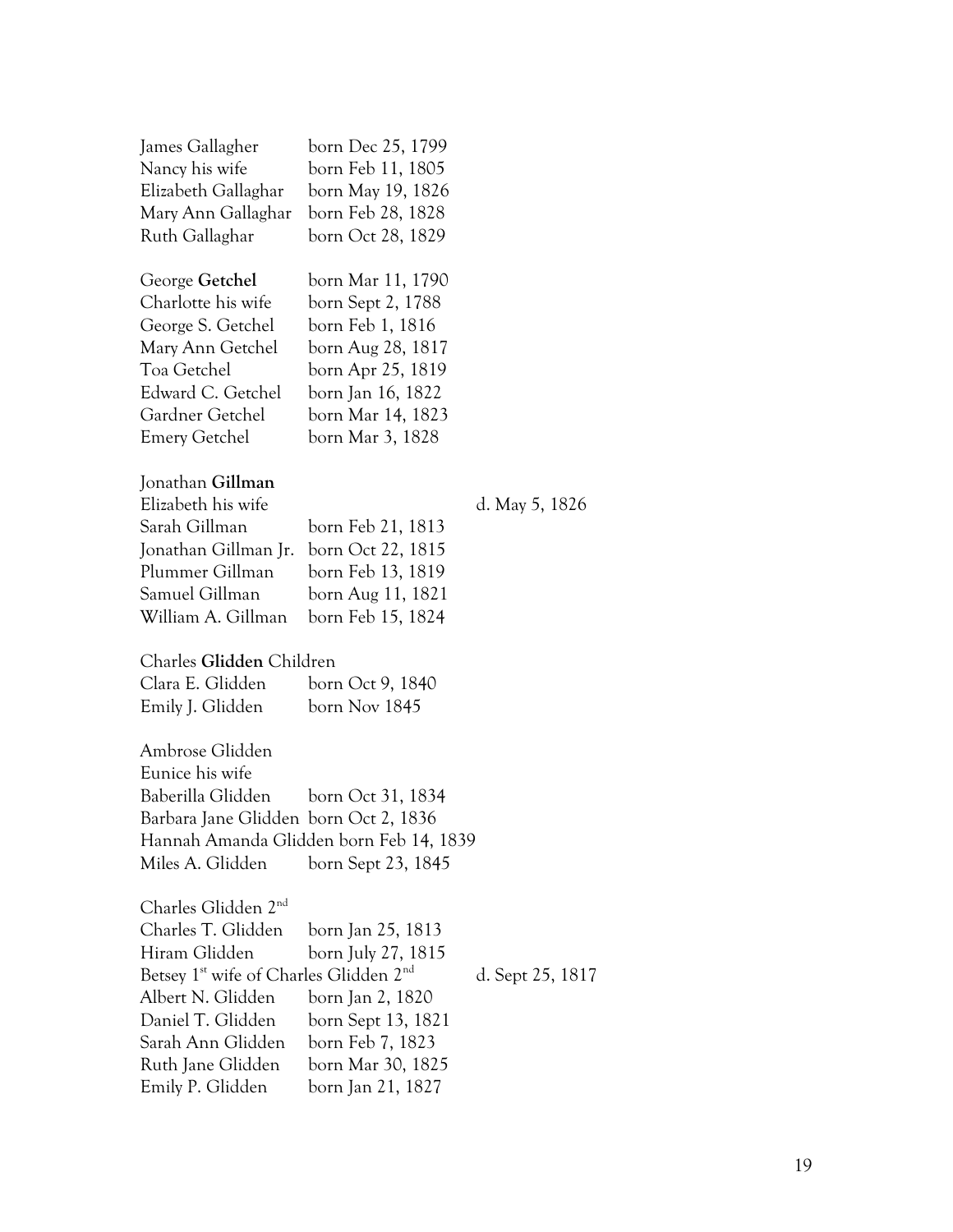….bion Glidden born June 26, 1829 Ruth Glidden 2<sup>nd</sup> wife of Charles Glidden 2<sup>nd</sup> d. Sept 28, 1829

#### Hiram Glidden Children

| Oakmen F. Glidden   | born Apr 29, 1842 |        |
|---------------------|-------------------|--------|
| Mary A. Glidden     | born Jan 1, 1844  |        |
| Henry A. Glidden    | born Jan 1, 1844  | d. Jan |
| Sebastin S. Glidden | born Mar 2, 1848  |        |

#### Daniel **Goud** Children

| Mary Jane Goud      | born July 7, 1816  |
|---------------------|--------------------|
| Daniel Goud Jr.     | born Jan 6, 1818   |
| David Y. Goud       | born Oct 16, 1819  |
| William E. Goud     | born Aug 1, 1821   |
| Thomas C. Goud      | born June 12, 1823 |
| George Goud         | born May 6, 1826   |
| John Grace          | born Mar 23, 1782  |
| Elizabeth his wife  | born Dec 26, 1793  |
| John Grace Jr.      | born Dec 26, 1813  |
| <b>Edward Grace</b> | born Sept 12, 1817 |
| Eliza Grace         | born Jan 22, 1819  |
| William Grace       | born Aug 29, 1820  |
| Margaret Grace      | born Oct 15, 1822  |
| Henry Grace         | born Mar 3, 1826   |
| Lucy Ann Grace      | born Mar 4, 1828   |
|                     |                    |

#### Jacob **Grant**

| Anna his wife | born Oct 25, 1807 |
|---------------|-------------------|
| Sarah Grant   | born Nov 4, 1829  |

#### James **Gray** 2d Children

| Sarah G. Gray  | born Sept 21, 1813 |                  |
|----------------|--------------------|------------------|
| Susan C. Gray  | born May 17, 1816  |                  |
| Jeremiah Gray  | born June 18, 1818 | d. June 25, 1818 |
| James Gray     | born Aug 9, 1819   |                  |
| Jeremiah Gray  | born Sept 10, 1821 |                  |
| Samuel Gray    | born May 8, 1824   |                  |
| Hannah H. Gray | born Nov 17, 1826  |                  |
|                |                    |                  |

William Gray Children Lydia Gray d. June 13, 1829 John Gray born May 29, 1829

14, 1846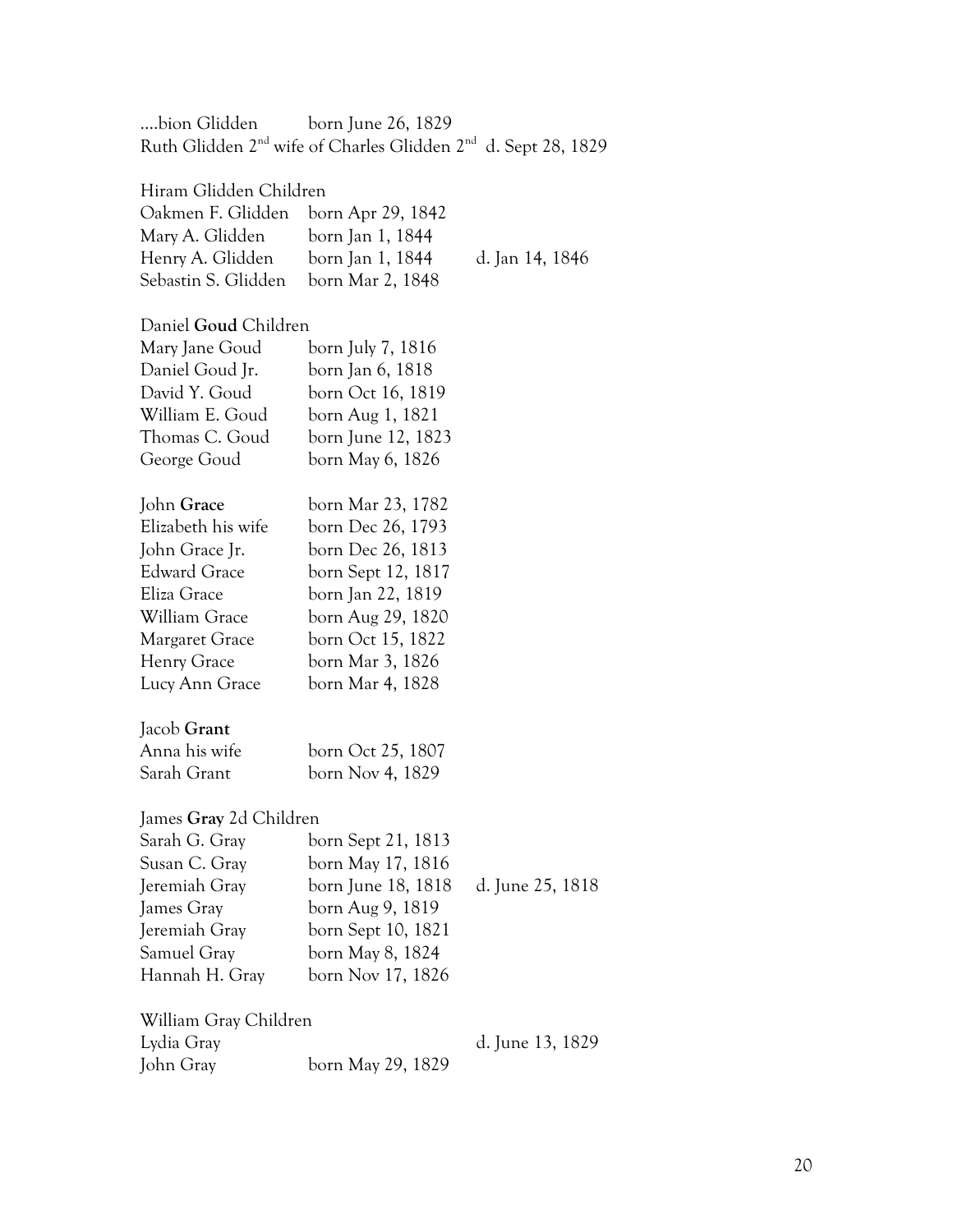| Jane wife to James Gray                                                                                                                                       |                                                                                                                                                                                                                                   | d. Feb 17, 1830                    |
|---------------------------------------------------------------------------------------------------------------------------------------------------------------|-----------------------------------------------------------------------------------------------------------------------------------------------------------------------------------------------------------------------------------|------------------------------------|
| James Gray Jr.<br>Rachel his wife<br>Mary Gray<br>Moses W. Gray<br>Martha Gray<br>James E. Gray<br>James L. Gray                                              | born June 7, 1783<br>born July 9, 1794<br>born Aug 7, 1812<br>born Dec 10, 1816<br>born Mar 17, 1820<br>born June 15, 1824<br>born Jan 17, 1829                                                                                   | d. Oct 2, 1824                     |
| Ebenezer Greenleaf's Children<br>Martha Jane Greenleaf                                                                                                        | Charles Franklin Greenleaf born Mar 25, 1841<br>born Nov 4, 1845                                                                                                                                                                  |                                    |
| Ebenezer Greenleaf<br>Martha his wife<br>Charles F. Greenleaf<br>Martha J. Greenleaf<br>***********torn pages************                                     | born Nov 28, 1811<br>born Mar 17, 1815<br>born Mar 25, 1841<br>born Nov 4, 1845                                                                                                                                                   |                                    |
| Ebenezer Greenleaf<br>Mary his wife                                                                                                                           |                                                                                                                                                                                                                                   | d. Nov 1822                        |
| John Harriman<br>Eliza his wife<br>Elbridge Harriman<br>Harriman<br>Caroline Harriman<br>Harriman<br>Harriman<br>Harriman<br>Harriman<br>Harriman<br>Harriman | born Jan 23, 1793<br>born Jan 11, 1807<br>born Sept 10, 1826<br>born Oct 10, 1828<br>born Jan 9, 1831<br>born Mar 5, 1833<br>born Aug 21, 1835<br>born Oct 31, 1838<br>born Mar 23, 1843<br>born Mar 14, 1844<br>born Aug 1, 1846 | d. Apr 16, 1878<br>d. Apr 28, 1843 |
| Truworthy Harriman<br>Olive his wife                                                                                                                          |                                                                                                                                                                                                                                   | d. Nov 3, 1821<br>d. Apr 6, 1843   |
| Jeremiah Heard<br>Mary his wife<br>Mary Ann Heard                                                                                                             | born Aug 19, 1799<br>born May 7, 1806<br>born Dec 10, 1828                                                                                                                                                                        |                                    |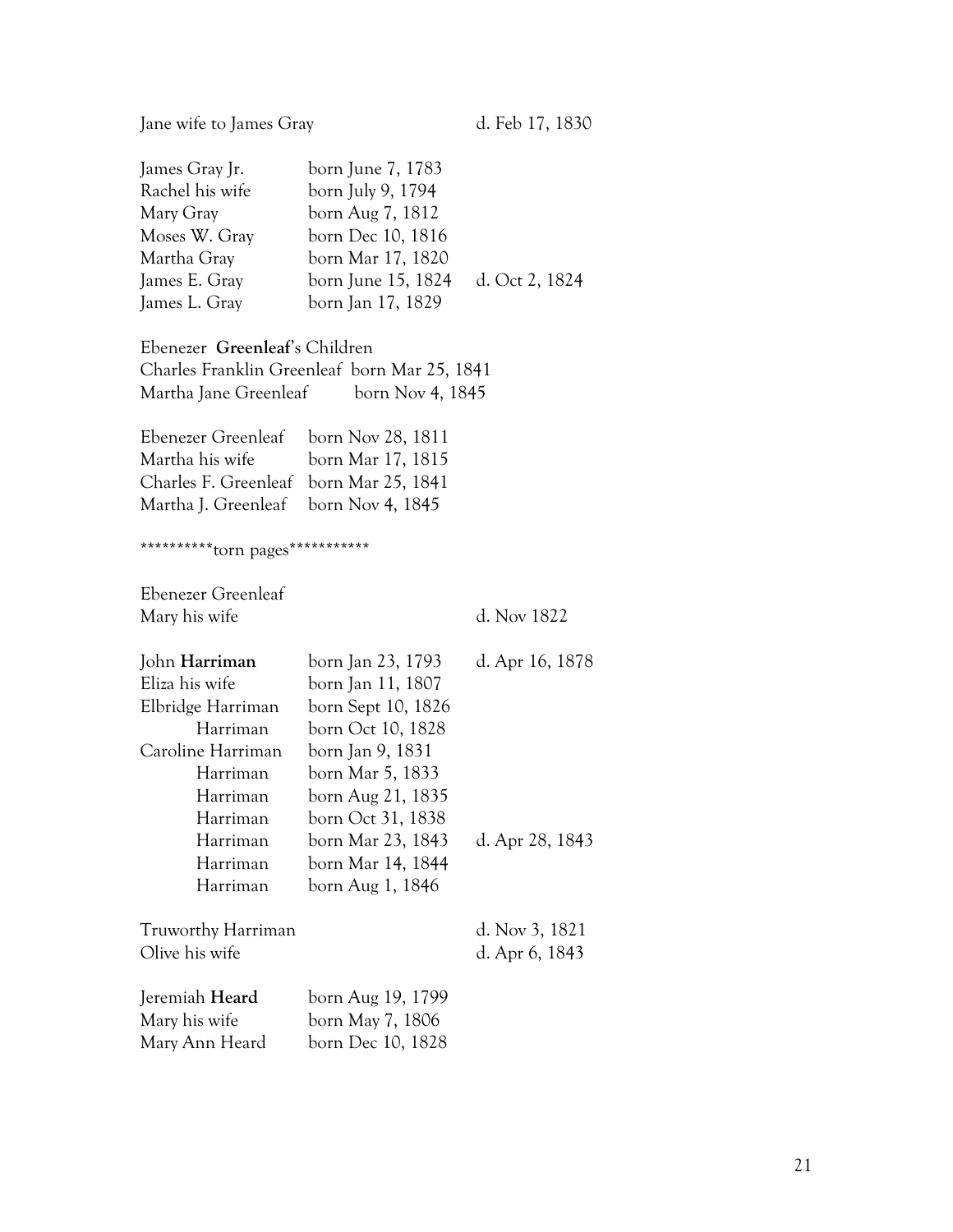| Timothy Hearn              | born May 4, 1758   |                      |
|----------------------------|--------------------|----------------------|
| Martha his wife            | born Mar 20, 1782  |                      |
| Gilbert Hearn              | born June 20, 1802 |                      |
| John Hearn                 | born Feb 20, 1804  |                      |
| William Hearn              |                    |                      |
| Mary Ann Hearn             | born June 1, 1810  |                      |
| Sarah Hearn                | born July 4, 1814  |                      |
| Agnes Hearn                | born June 28, 1816 |                      |
| Henry Hearn                | born Apr 7, 1819   |                      |
| Rose Ann Hearn             | born Sept 28, 1821 |                      |
| Jonathan Heath             |                    | d. Oct 20, 1819      |
| Anna his wife              | born Apr 30, 1843  |                      |
| Abraham Heath              | born Nov 22, 1795  |                      |
| Betsey his wife            | born Feb 8, 1796   |                      |
| Otis S. Heath              | born Aug 7, 1817   |                      |
| John Heath 2 <sup>nd</sup> | born Dec 10, 1819  |                      |
| Eunice Heath               | born June 6, 1822  | d. July 27 (missing) |
| Abraham Heath Jr.          | born Aug 4, 1825   |                      |
| Eleanor Heath              | born July 5, 1828  |                      |
| Abram Heath                |                    | d. June 1, 181?      |
| Jonathan Heath             |                    |                      |
| Mary his wife              | born Nov 4, 1801   |                      |
| Jonathan Heath Jr.         | born July 23, 1822 |                      |
| Leonard Heath              | born Apr 30, 1824  |                      |
| Nancy Heath                | born Jan 27, 1826  |                      |
| Mary Jane Heath            | born Mar 16, 1828  |                      |
| Heath                      | born Jan 9, 1830   |                      |
| Asa Heath                  |                    | d. July 10, 1829     |
| Rhoda Heath                |                    | d. Dec 30, 1822      |
| Azubia Heath               |                    | d. Nov 8, 1827       |
|                            |                    |                      |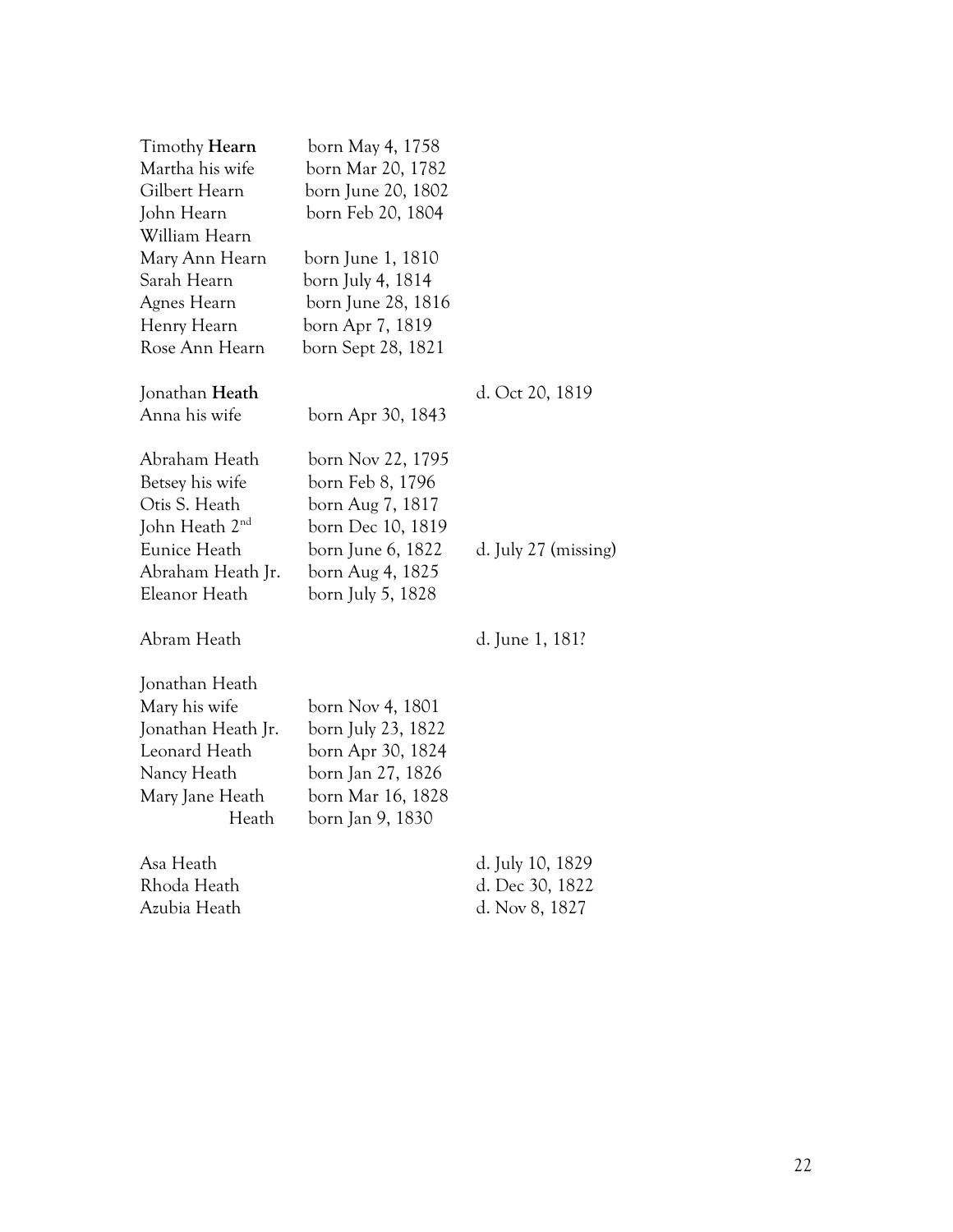| Samuel Hilton                                                                                                                      |                                                                                                                                                | d. Nov 1819                                                                   |
|------------------------------------------------------------------------------------------------------------------------------------|------------------------------------------------------------------------------------------------------------------------------------------------|-------------------------------------------------------------------------------|
| Moses Hersey                                                                                                                       | born May 1, 1819                                                                                                                               |                                                                               |
| Delina Heath daughter of Solomon Heath                                                                                             | born Oct 28, 1831                                                                                                                              |                                                                               |
| Enoch A. Heath Children<br>Mary E. Heath<br>Elonzo J. Heath                                                                        | born Dec 1, 1842<br>born July 13, 1844                                                                                                         |                                                                               |
| Sylvanus Heath<br>Harriet B. his wife<br>Sker T. Heath<br>Vanburen Heath                                                           | born Mar 19, 1810<br>born Apr 2, 1812<br>born Jan 24, 1834                                                                                     | d. Aug 3, 1840                                                                |
| Enoch Heath<br>Larkin Heath<br>Margaret Heath<br>Eliza Heath<br>Enoch Heath<br>Joseph Heath<br>Elbert A. Heath<br>Harriot C. Heath | born Feb 27, 1822<br>born Mar 22, 1825<br>born Sept 3, 1828                                                                                    | born June 2, 1812<br>born Oct 5, 1814<br>born Oct 4, 1815<br>born Feb 3, 1817 |
| Sarah Heath his wife<br>…a Heath<br>Fanney Heath<br>Nancy Heath<br>Louisa Heath<br>Sarah J. Heath                                  | David Heath (page torn – first names mostly missing)<br>born May 1813<br>born Feb 1816<br>born Sept 1818<br>born Mar 1821<br>born June 7, 1823 | d. Feb 2, 1830                                                                |
| Infant female<br>Margaret A. Heath                                                                                                 | born July 17, 1827<br>born Jan 23, 1829                                                                                                        | d. July 24, 1827                                                              |
| Anna his 2 <sup>nd</sup> wife<br>Francis Heath<br>Rufus Heath<br>John Heath<br>Warren Heath                                        | born Oct 25, 1791<br>born May 7, 1817<br>born Mar 7, 1819<br>born Mar 22, 1821<br>born Jan 1825                                                |                                                                               |
| John Heath<br>Margaret his wife<br>Eli Heath                                                                                       | born May 1, 1812                                                                                                                               | d. Mar 1814<br>d. May 7, 1819                                                 |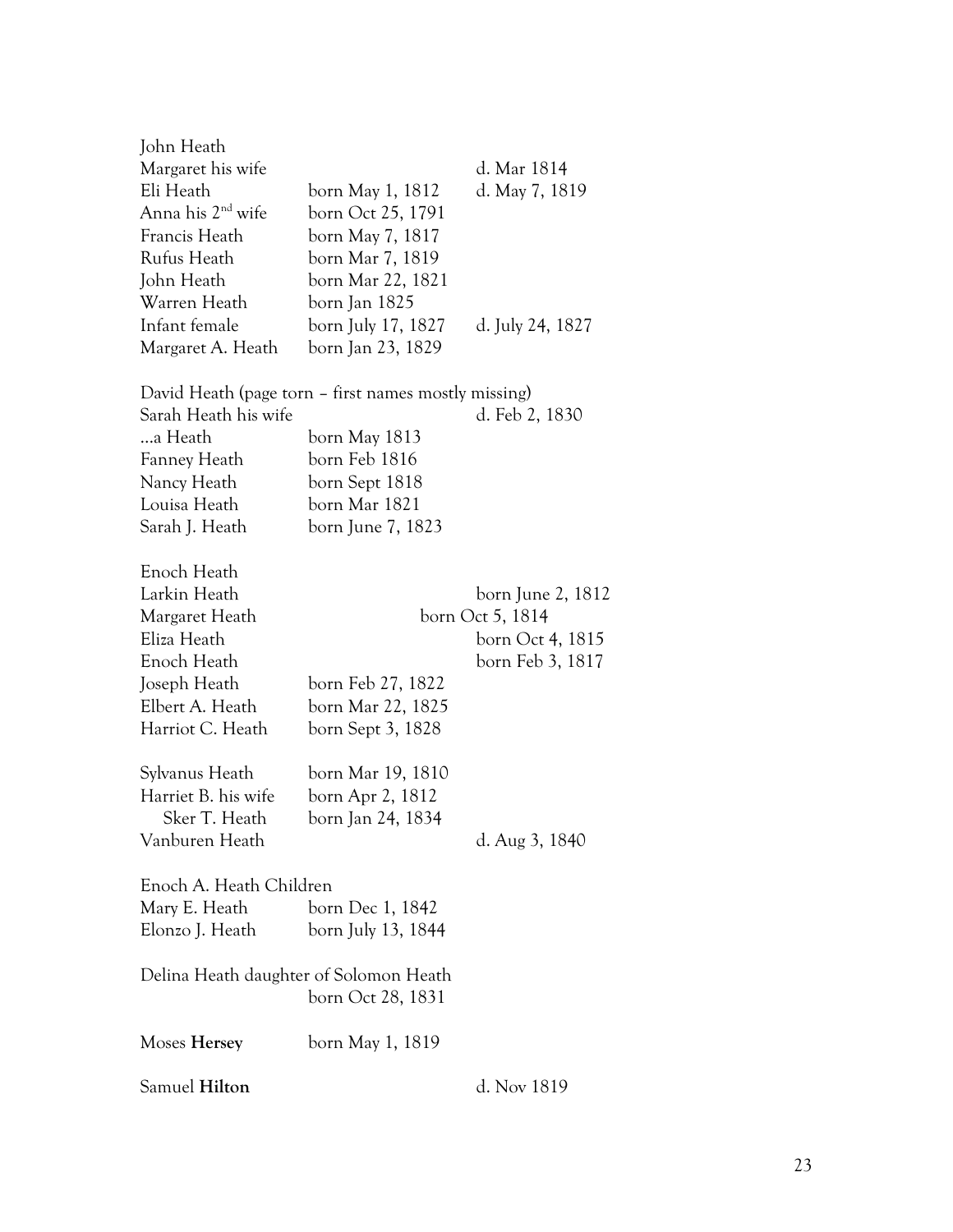| William Hiltons Children  |                    |                 |
|---------------------------|--------------------|-----------------|
| William Hilton Jr.        | born Sept 17, 1837 |                 |
| Joseph H. Hilton          | born May 14, 1839  |                 |
| Edwin C. Hilton           | born Mar 30, 1841  |                 |
| Ambrose C. Hilton         | born Sept 21, 1843 |                 |
| John Hilton Children      |                    |                 |
| John W. Hilton            | born Nov 22, 1842  |                 |
| Susan A. Hilton           | born June 11, 1847 |                 |
| Charlotte Holbrook        | born Apr 15, 1814  |                 |
| Lucynda Holbrook          | born May 18, 1816  |                 |
| Hopkins                   |                    | d. Mar 1, 1829  |
| William Hopkins           | born Apr 18, 1796  |                 |
| Mary Ann his wife         |                    | d. Dec 24, 1828 |
| Julia Ann Hopkins         | born May 3, 1822   |                 |
| Louisa Hopkins            | born July 25, 1824 |                 |
| Mary Ann Hopkins          | born June 28, 1826 |                 |
| Marcus Howe               | born Feb 6, 1791   |                 |
| Mary his wife             | born Nov 6, 1793   |                 |
| Hiram Howe                | born Sept 22, 1814 |                 |
| Joel Howe                 | born May 20, 1815  | d. May 31, 1815 |
| Mary Howe                 | born Apr 29, 1817  |                 |
| Isaac Howe                | born July 18, 1818 |                 |
| Eliza Ann Howe            | born May 29, 1821  |                 |
| Jane Howe                 | born May 26, 1823  |                 |
| Elizabeth Howe            | born June 17, 1823 |                 |
| Thomas B. Howe            | born July 27, 1827 |                 |
| George Wm. Howe           | born Sept 3, 1829  |                 |
| William W. Hunts Children |                    |                 |
| Petena A. Hunt            | born Nov 1, 1837   |                 |
| Celonela M. Hunt          | born Apr 30, 1840  |                 |
| Seth Hunt                 |                    | d. Aug 23, 1847 |
| Abigail his wife          |                    | d. Oct 18, 1848 |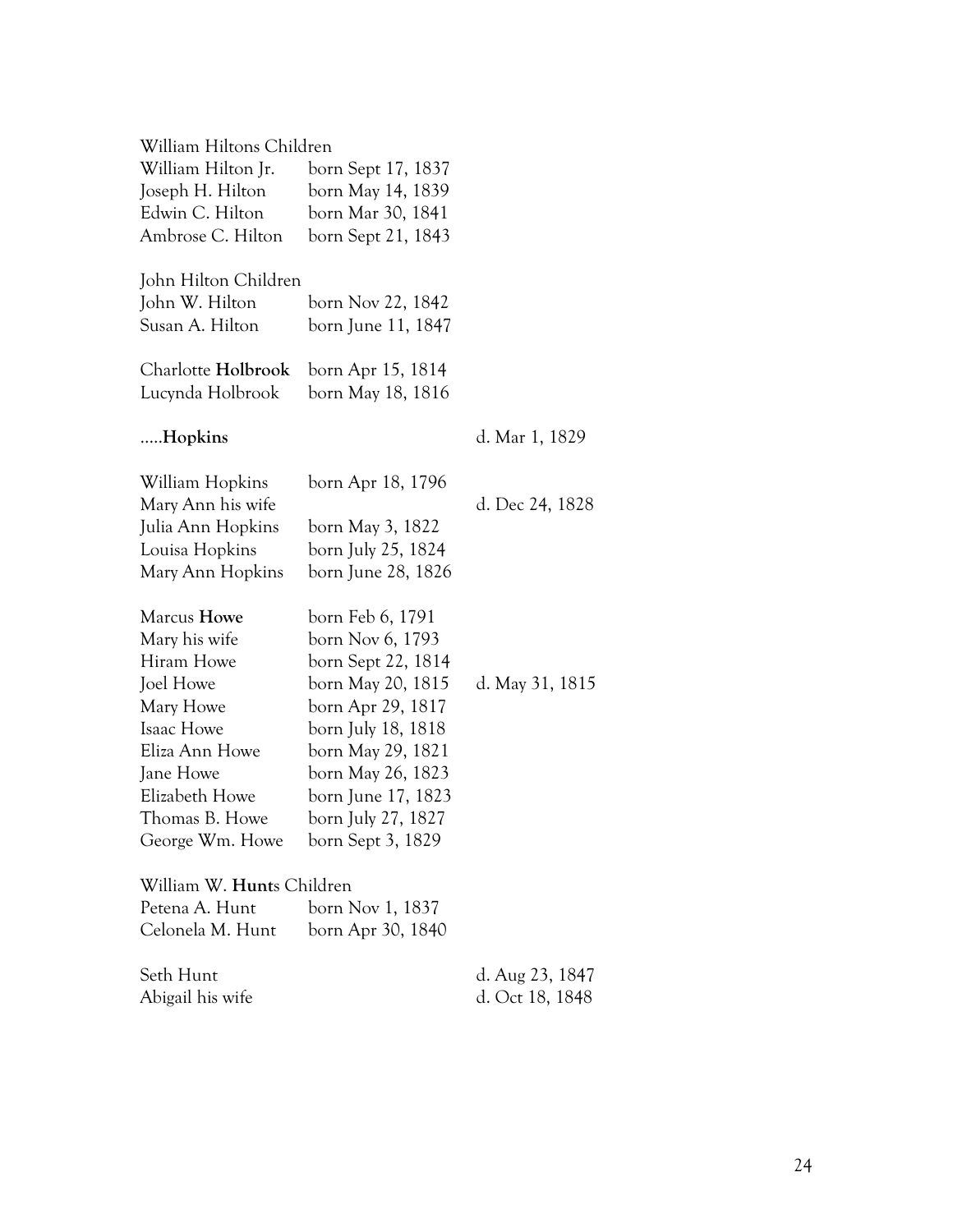| <b>Rufus Hutchins</b><br>Nancy his wife<br>Harrison Hutchins<br>William Hutchins<br>Jeremiah Hutchins<br>Isaiah Hutchins<br>Gorum Hutchins                    | born Mar 5, 1795<br>born Aug 15, 1796<br>born July 25, 1817<br>born Jan 1, 1820<br>born Jan 3, 1823<br>born June 24, 1826<br>born Apr 30, 1829 |                  |
|---------------------------------------------------------------------------------------------------------------------------------------------------------------|------------------------------------------------------------------------------------------------------------------------------------------------|------------------|
| John A. Hutchins Children                                                                                                                                     |                                                                                                                                                |                  |
| James W. Hutchins<br>Anna F. Hutchins                                                                                                                         | born July 5, 1845<br>born May 7, 1847                                                                                                          | d. Jan 14, 1848  |
| Moses Jewett<br>John Jewett 3rd<br>Nathan Jewett<br>Jonathan Jewett<br>Oliver Jewett                                                                          | born Apr 29, 1811<br>born Feb 22, 1813<br>born Apr 30, 1815<br>born Mar 22, 1817                                                               | d. July 24, 1817 |
| Joseph Jewitt<br>Benjamin Jewett<br>David Jewett<br>Jonathan Jewett<br>Mary Ann Jewett<br>Eliza Jane Jewett<br>Elvira A. Jewett                               | born Aug 24, 1812<br>born May 26, 1815<br>born Apr 28, 1817<br>born Apr 4, 1819<br>born Mar 12, 1821<br>born Sept 182?                         |                  |
| Levi Johnson<br>Sarah his wife<br>Lorohamy Johnson<br>Sarah Johnson<br>Mary Johnson<br>Hannah Johnson<br>Levi Johnson Jr.<br>Joanna Johnson<br>Samuel Johnson | born Mar 22, 1805<br>born Oct 10, 1807<br>born May 1810<br>born Oct 10, 1812<br>born Aug 10, 1815<br>born Apr 10, 1818<br>born Aug 10, 1821    |                  |
| Jacob Johnson<br>Katharine his wife<br>Joanna Johnson<br>Joel Johnson<br>Jacob Johnson Jr.                                                                    | born Jan 28, 1803<br>born Apr 22, 1802<br>born Aug 7, 1824<br>born Dec 18, 1825<br>born Feb 25, 1828                                           |                  |
| Jonathan <b>Jones</b>                                                                                                                                         |                                                                                                                                                | d. July 20, 1847 |

Abigail his wife d. May 15, 1848 (as written/duplicate)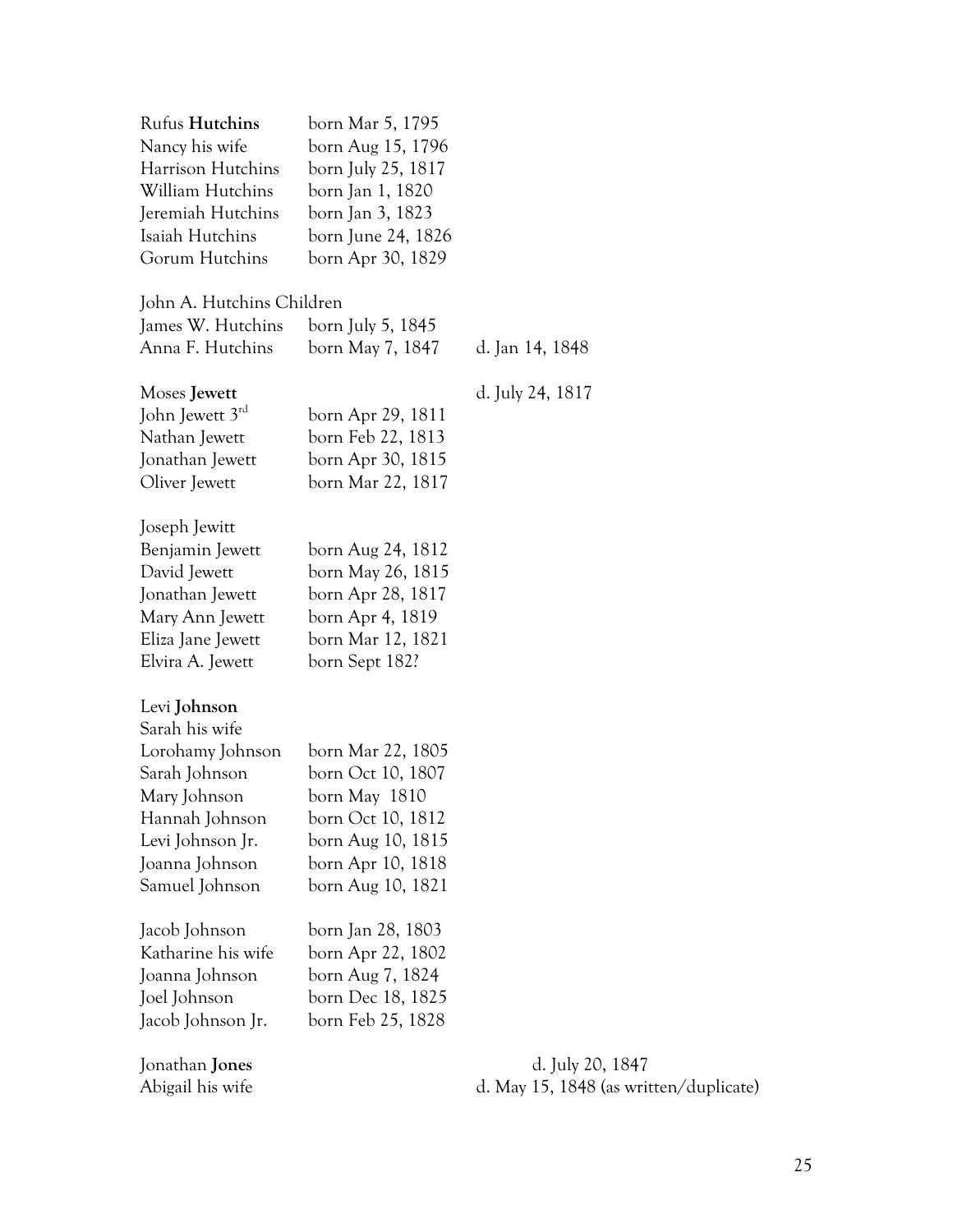| Williard and Wilbert Jones             |                                  |                 |
|----------------------------------------|----------------------------------|-----------------|
| Twin children of<br>Margery Plummer    |                                  |                 |
|                                        | born Feb 23, 1847                |                 |
| Jonathan Jones                         |                                  | d. May 1814     |
| John <b>Judge</b>                      |                                  |                 |
| Mary Ann Judge                         | born Jan 6, 1825                 |                 |
| Peter Kavanaugh                        |                                  |                 |
| Katharine Kavanaugh born Sept 10, 1812 |                                  |                 |
| James Kavanaugh                        | born May 1, 1816                 |                 |
| James Keating                          | born Sept 14, 1788               |                 |
| Margaret his wife                      | born Apr 30, 1793                | d. Jan 11, 1849 |
| Eily Keating                           | born Feb 2, 1818                 |                 |
| Keating                                | born Mar 19, 1819                |                 |
| Elizabeth Keating                      | born Sept 27, 1820               |                 |
| Lphina Keating                         | born June 26, 1822               |                 |
| Gs Keating                             | born Apr 17, 1824                |                 |
| Mas Keating                            | born Dec 17, 1825                |                 |
| James Keating Jr.                      | born Sept 14, 1827               |                 |
| John Edward Keating                    | born July 4, 1832                |                 |
| Sarah Maria Keating                    | born Feb 21, 1837                |                 |
| Nicholas Kennedy                       |                                  |                 |
| Hellen Kennedy                         | born Jan 28, 1820                |                 |
| Hannah T. Kennedy born Feb 1822        |                                  |                 |
| Augustus D. Kennedy born June 1, 1825  |                                  |                 |
|                                        | Tes W. Kennedy born June 1, 1825 | d. June 1, 1825 |
| Sarah K. Kimball                       | born June 15, 1818               | d. Mar 31, 1821 |
| David? Kincaid                         | born May 17, 1799                |                 |
| Sarah his wife                         | born June 1805                   |                 |
| Caroline? Kincaid                      | born June 27, 1826               |                 |
| Ann Kincaid                            | born Sept 8, 1829                |                 |
| Samuel Kincaid                         |                                  | d. Dec 10, 1814 |
| Isaac Kincaid                          |                                  |                 |
| Eley his wife                          |                                  | d. July 7, 1829 |
| Llewallyn Kincaid                      | born Aug 23, 1826                |                 |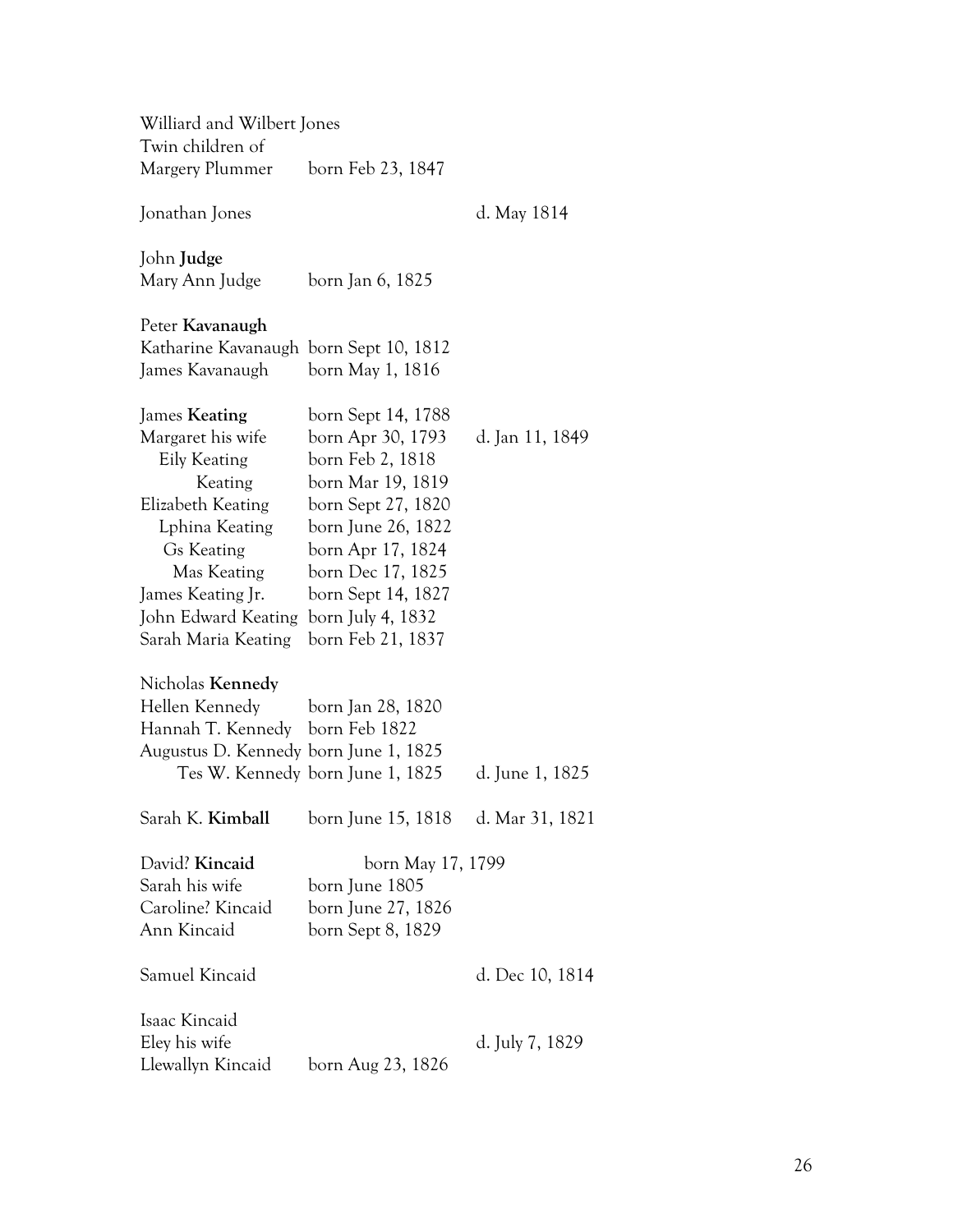| Samuel Kincaid Jr.         | born Apr 6, 1787   |                  |
|----------------------------|--------------------|------------------|
| Betsey his wife            | born Aug 21, 1792  |                  |
| Harriet Kincaid            | born Feb 29, 1812  | d. Mar 5, 1813   |
| Louisa B. Kincaid          | born Feb 21, 1814  |                  |
| Sophrona Kincaid           | born Feb 26, 1817  |                  |
| Susan Kincaid              | born May 18, 1819  |                  |
| Alden Kincaid              | born Aug 28, 1821  |                  |
| Caroline Kincaid           | born Apr 18, 1824  |                  |
| Sarah S. Kincaid           | born Dec 3, 1826   |                  |
| George Kincaid             | born Mar 21, 1829  |                  |
| William Kincaid            | born July 3, 1791  |                  |
| Harriet his wife           | born Oct 26, 1793  |                  |
| Freeman Kincaid            | born Oct 7, 1813   |                  |
| Sarah Ann Kincaid          | born Oct 10, 1815  |                  |
| Helen Kincaid              | born Nov 21, 1818  | d. June 27, 1819 |
| Mary J. Kincaid            | born Mar 13, 1820  |                  |
| Robert L. Kincaid          | born May 19, 1822  |                  |
| Martha Kincaid             | born Apr 21, 1824  |                  |
| Cordeila Kincaid           | born Apr10, 1826   | d. July 1827     |
| Eliza Kincaid              | born Mar 20, 1829  |                  |
| Elsy S. Kincaid            | born Apr 10, 1831  |                  |
| Ellen H. Kincaid           | born July 13, 1833 |                  |
| Lorenzo B. Kincaid         | born Feb 6, 1837   |                  |
| Jesse <b>King</b> Children |                    |                  |
| James A. King              | born Dec 11, 1836  |                  |
| Ann A. King                | born Mar 11, 1838  |                  |
| Mary J. King               | born June 20, 1839 |                  |
| John N. P. King            | born July 6, 1841  |                  |
| Elizabeth B. I. King       | born Sept 11, 1842 |                  |
| Charles I. King            | born Dec 10, 1843  |                  |
| Benjamin King Jr. Children |                    |                  |
| Kenal C. King              | born July 4, 1835  |                  |
| Ira W. King                | born Oct 10, 1836  |                  |
| Charles F. King            | born Mar 26, 1842  | d. Aug 24, 1844  |
| Charles R. king            | born Nov 5, 1846   |                  |
| Irvin A. King              | born Mar 27, 1848  |                  |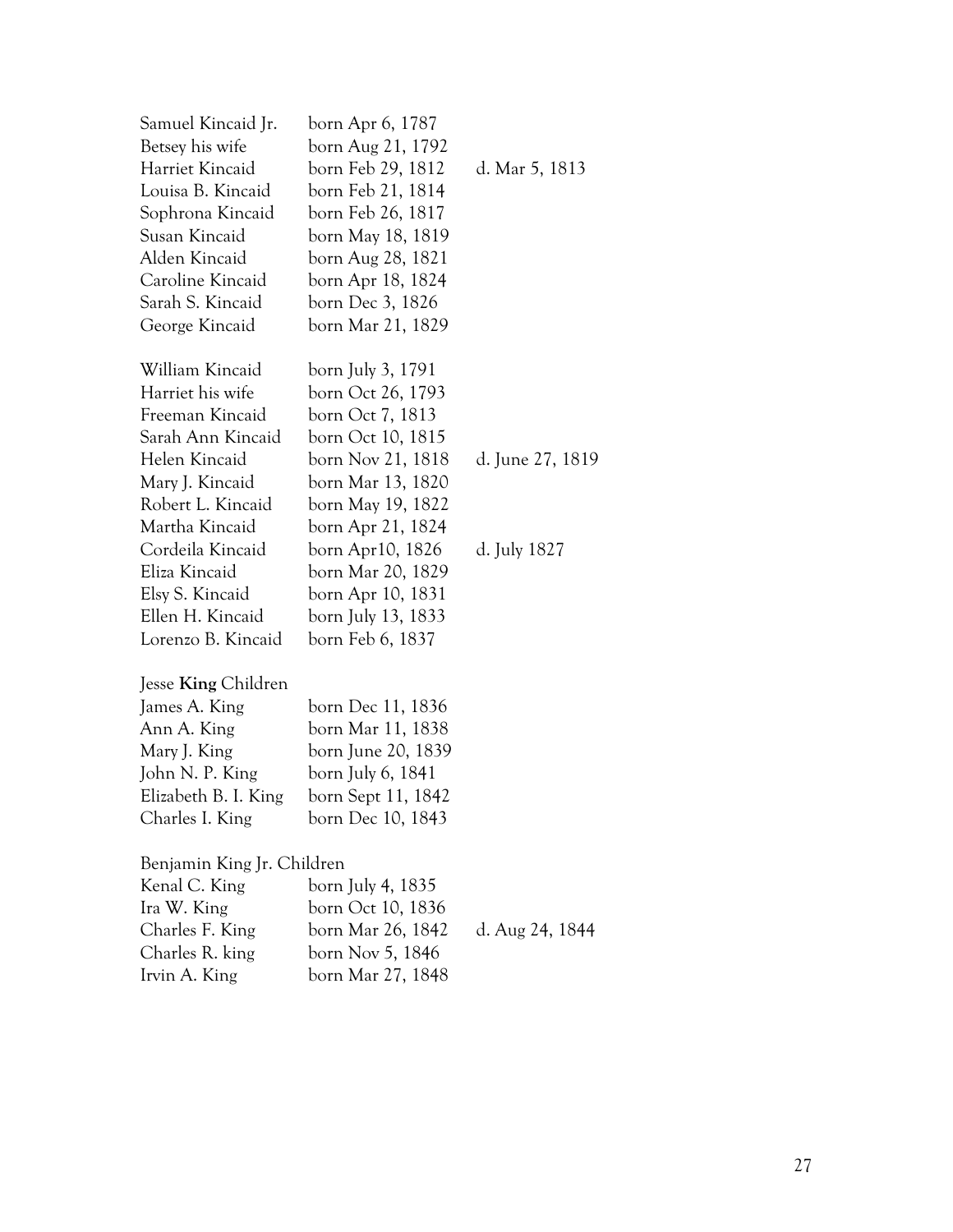| Benjamin King<br>Judge R. King<br>Eunice S. King<br>Hiram R. King<br>Eunice S. King 2 <sup>nd</sup><br>Abigail E. King<br>Ruth Ann King | born May 4, 1813<br>born July 19, 1815<br>born Sept 25, 1817<br>born Nov 13, 1819<br>born May 3, 1823<br>born Aug 18, 1827 | d. Dec 14, 1814<br>d. Oct 4, 1818 |
|-----------------------------------------------------------------------------------------------------------------------------------------|----------------------------------------------------------------------------------------------------------------------------|-----------------------------------|
| Joseph King Children<br>Zelotas N. King<br>Mary A. C. King<br>Elbridge H. King                                                          | born July 13, 1834<br>born Jan 21, 1838<br>born Sept 10, 1843                                                              |                                   |
| Peter King<br>Harriet his wife<br>Mary Jane King<br>Eunice A. King                                                                      | born June 30, 1804<br>born Apr 19, 1805<br>born July 17, 1827<br>born Feb 29, 1829                                         | d. Oct 15, 1858<br>d. Jan 24, 18  |
| <b>Rice King</b><br>Caroline King<br>Susan King<br>Elbridge King<br>Coreleila King<br>Milton R. King<br>Marcia King                     | born Nov 15, 1813<br>born Aug 16, 1815<br>born July 17, 1819<br>born Nov 5, 1823<br>born Jan 22, 1827<br>born Feb 18, 1830 |                                   |
| John King<br>Martha King his wife<br>Marinda King<br>Clary Ann King                                                                     | born Mar 3, 1799<br>born Sept 13, 1798<br>born Feb 4, 1827<br>born Apr 6, 1828                                             |                                   |
| Rice Kings Children<br>Albert H. King<br>Martin L. King<br>Charles H. King<br>Harriet L. King                                           | born Apr 15, 1841<br>born Apr 21, 1843<br>born Mar 11, 1845<br>born Jan 21, 1848                                           | d. Feb 11, 1847                   |
| Peter King                                                                                                                              |                                                                                                                            | d. Sept 30, 18                    |
| Frederick Kinslel<br>Sarah his wife<br>Sarah Jane Kinsel<br>Ann Kinsle<br>bion R. Kinsle                                                | born Mar 26, 1794<br>born Mar 7, 1795<br>born Feb 28, 1817<br>born Nov 4, 1818<br>born Mar 23, 1824                        |                                   |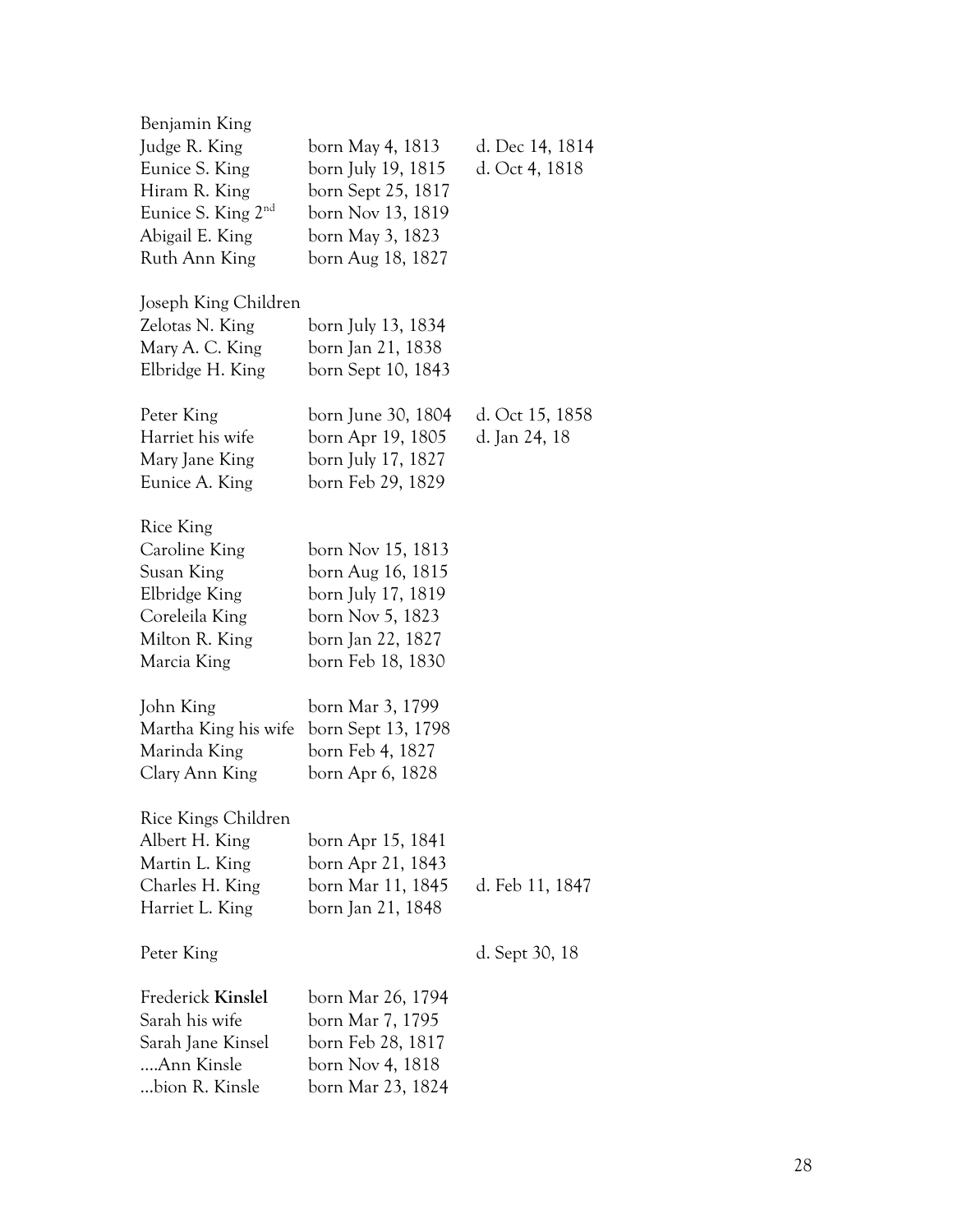| Capt Seth Laboree               | born Feb 23, 1793  |                 |
|---------------------------------|--------------------|-----------------|
| Susan his wife                  | born Mar 24, 1796  |                 |
| Miles Laboree                   | born May 8, 1820   |                 |
| Merick Laboree                  | born June 13, 1822 |                 |
| Susan Laboree                   | born Apr 10, 1824  |                 |
| Benjamin Laboree                | born Sept 26, 1796 |                 |
| Nancy his wife                  | born May 12, 1803  |                 |
| Peter Laboree                   | born Mar 9, 1826   |                 |
| Moses Laboree                   | born July 14, 1827 |                 |
| Franklin Laboree                | born Nov 17, 1828  |                 |
| Rufus Laboree                   | born Oct 24, 1792  |                 |
| Hannah his wife                 | born Aug 27, 1796  |                 |
| Martha G. Laboree               | born Dec 18, 1827  |                 |
| Mary Laboree                    | born Oct 28, 1829  |                 |
| Peter Laboree                   |                    | d. Oct 22, 1822 |
| Soprona Laboree                 |                    | d. Mar 12, 1826 |
| David Lander                    | born June 18, 1806 |                 |
| Margaret his wife               | born Sept 10, 1802 |                 |
| Susanna Lander                  | born Feb 5, 1829   |                 |
| born July 6, 1800<br>Lewis      |                    |                 |
| His wife                        | born Feb 1804      |                 |
| Lewis                           | born Feb 6, 1823   |                 |
| Frederick Lewis                 |                    |                 |
| Elizabeth Lewis                 | born June 7, 1814  |                 |
| Alden Lewis                     | born Dec 10, 1816  |                 |
| Reuben Lewis                    | born Dec 2, 1793   |                 |
| Jane his wife                   | born Aug 26, 1792  |                 |
| Frederick Lewis 2 <sup>nd</sup> | born June 6, 1820  |                 |
| Lucy W. Lewis                   | born May 11, 1822  |                 |
| Jane P. Lewis                   | born Apr 29, 1825  |                 |
| Marcia Lewis                    | born Aug 29, 1828  |                 |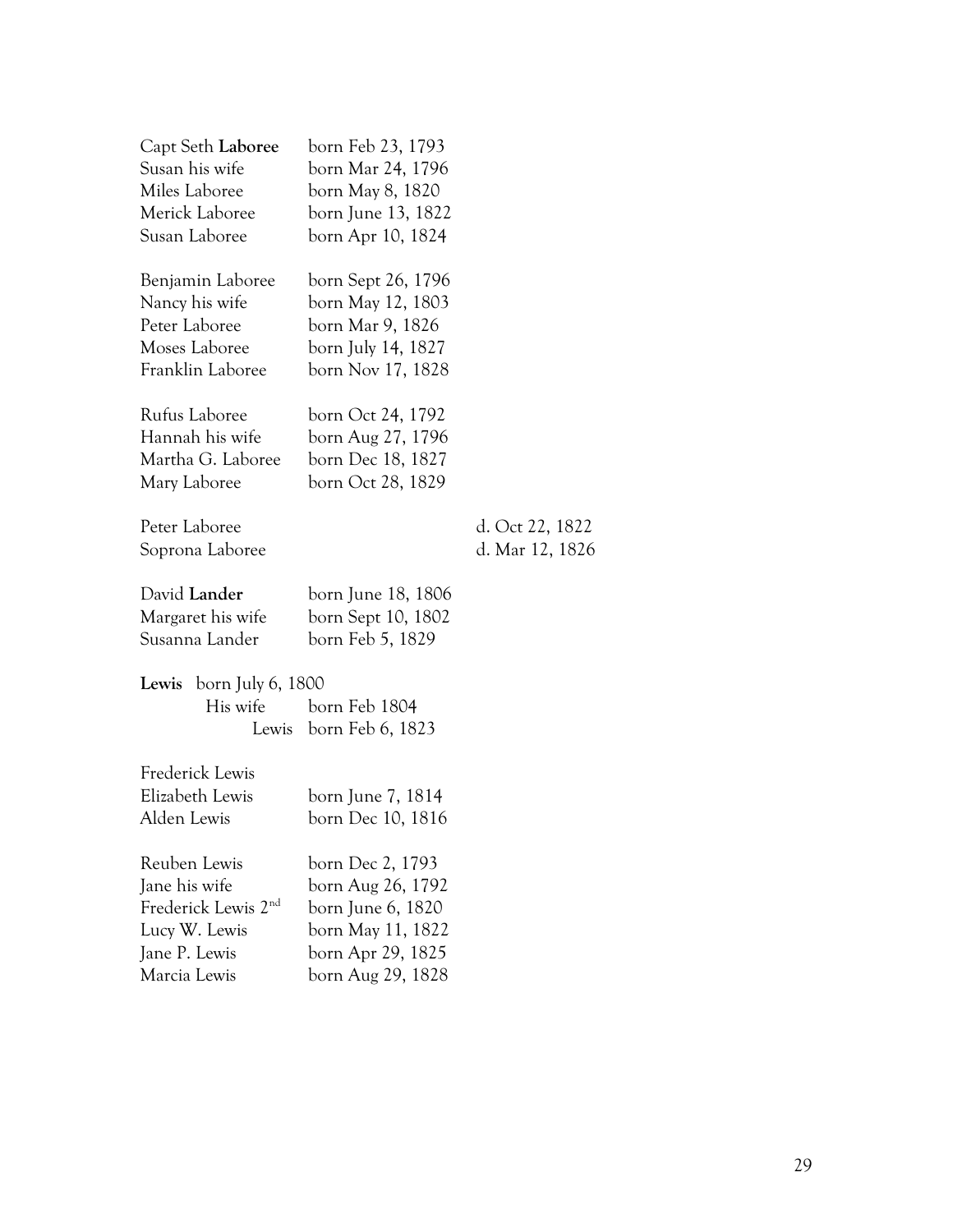| Capt Stephen Lewis   | born Dec 19, 1790  |                  |
|----------------------|--------------------|------------------|
| Lois his wife        | born Apr 5, 1795   |                  |
| Darias Lewis         | born Jan 26, 1815  | d. Feb 12, 1815  |
| Alpheus Lewis        | born Jan 5, 1816   |                  |
| Jason Lewis          | born Apr 1, 1818   |                  |
| <b>Emeline Lewis</b> | born July 15, 1820 | d. Sept 29, 1822 |
| Francis H. Lewis     | born July 7, 1823  |                  |
| Osborn L. Lewis      | born Dec 29, 1826  |                  |
| Louisa Lewis         | born Jan 1, 1830   |                  |
| Benjamin Libby       | born Sept 24, 1761 |                  |
| Hannah his wife      | born Sept 8, 1792  |                  |
| Roxanna Libby        | born Feb 2, 1815   |                  |
| Warren Libby         | born June 20, 1818 |                  |
| Elizabeth Libby      | born Aug 27, 1822  |                  |
| Benjamin F. Libby    | born Nov 30, 1824  |                  |
| James G. Libby       | born Feb 20, 1827  |                  |
| Capt Joshua Little   |                    | d. Nov 3, 1821   |
| Abijah Little        |                    |                  |
| Elizabeth A. Little  | born July 4, 1813  |                  |
| Mary Little          | born Oct 19, 1816  |                  |
| Sarah Little         | born Apr 29, 1818  |                  |
| Lydia his wife       |                    | d. Apr 23, 1846  |
| Benjamin Little      | born Mar 13, 1802  |                  |
| Mary his wife        | born Mar 15, 1807  |                  |
| Melzar D. Little     | born Oct 21, 1827  |                  |
| Augustine W. Little  | born July 4, 1829  |                  |
| Denmark Little       | born Dec 23, 1831  |                  |
| Orzo Little          | born May 22, 1836  | d. Sept 10 1847  |
| John O. Little       | born Mar 29, 1836  |                  |
| John Long            | born 1789          |                  |
| Katharine his wife   | born May 10, 1793  |                  |
| James Long           | born Aug 14, 1814  |                  |
| Mary Long            | born Aug 14, 1816  |                  |
| Ann Long             | born Mar 17, 1818  |                  |
| John Long Jr.        | born Dec 22, 1819  |                  |
| Edward Long          | born June 6, 1822  |                  |
| William Long         | born Feb 4, 1826   |                  |
| Hannah Long          | born Jan 24, 1828  |                  |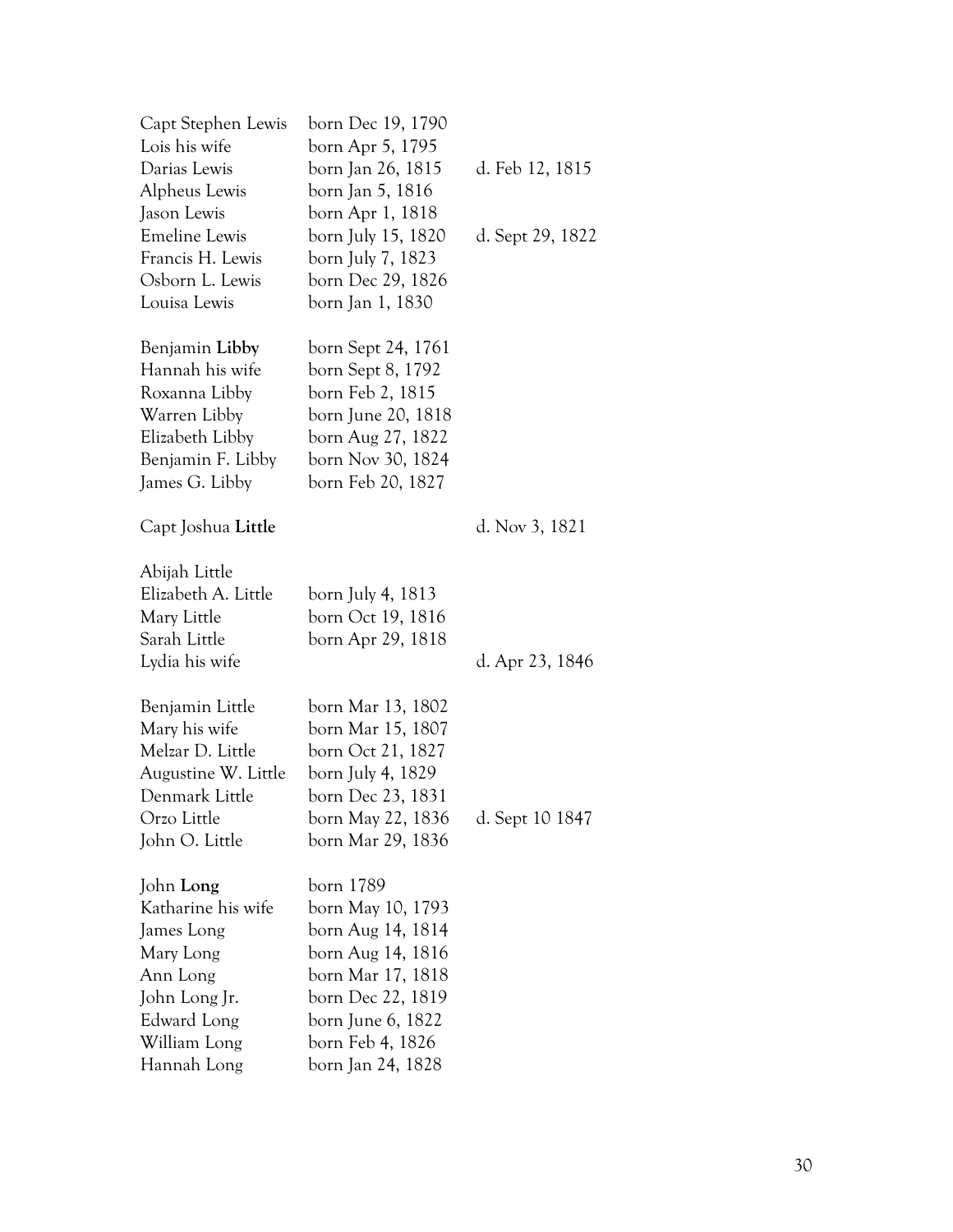| (page torn)                         |                    |                  |
|-------------------------------------|--------------------|------------------|
| Longfellow Children                 |                    |                  |
| Longfellow                          | born Jan 2, 1833   |                  |
| Longfellow                          | born Sept 8, 1834  |                  |
| Longfellow                          | born Apr 20, 1836  |                  |
| Longfellow                          | born May 29, 1838  |                  |
| <b>B.Longfellow</b>                 | born Feb 27, 1841  |                  |
| Alvin J. Longfellow                 | born Apr 23, 1843  |                  |
| James Loughery                      | born May 8, 1791   |                  |
| Katharine his wife                  | born 1795          |                  |
| James Loughery Jr.                  | born Oct 8, 1822   |                  |
| Francis Loughery                    | born Mar 27, 1824  |                  |
| Katharine Loughery                  | born May 19, 1827  |                  |
| Margaret Loughery                   | born June 9, 1829  |                  |
| John McGlotheron                    |                    | d. Feb 9, 1849   |
| William McKendsly                   | born July 26, 1802 |                  |
| Mary his wife                       | born Feb 26, 1803  |                  |
| <b>Emeline McKendsly</b>            | born Feb 2, 1828   |                  |
| Alexander McMannis born Feb 2, 1785 |                    |                  |
| Sarah his wife                      | born Feb 26, 1790  |                  |
| John McMannis                       | born Sept 30, 1815 |                  |
| Bridget McMannis                    | born July 1, 1818  |                  |
| Sarahamy McMannis                   | born Jan 9, 1821   |                  |
| Mary Ann McMannis                   | born Mar 3, 1823   |                  |
| Patrick McMannis                    | born Mar 17, 1825  |                  |
| Charles McMannis                    | born June 17, 1827 | d. June 18, 1827 |
| Byron Magrath                       | born Mar 1, 1789   |                  |
| Katharine his wife                  | born Dec 12, 1793  |                  |
| Mary Magrath                        | born June 10, 1818 |                  |
| John Magrath                        | born Apr 20, 1820  |                  |
| Byron Magrath Jr                    | born July 6, 1821  |                  |
| Thomas Magrath                      | born Aug 15, 1822  |                  |
| Rosanna Magrath                     | born Nov 13, 1823  |                  |
| Katharine Magrath                   | born Jan 25, 1825  |                  |
| Patrick W. Magrath                  | born Feb 24, 1826  |                  |
| Elizabeth Magrath                   | born Oct 1827      | d. May 28, 1828  |
| Ann Magrath                         | born Mar 5, 1829   |                  |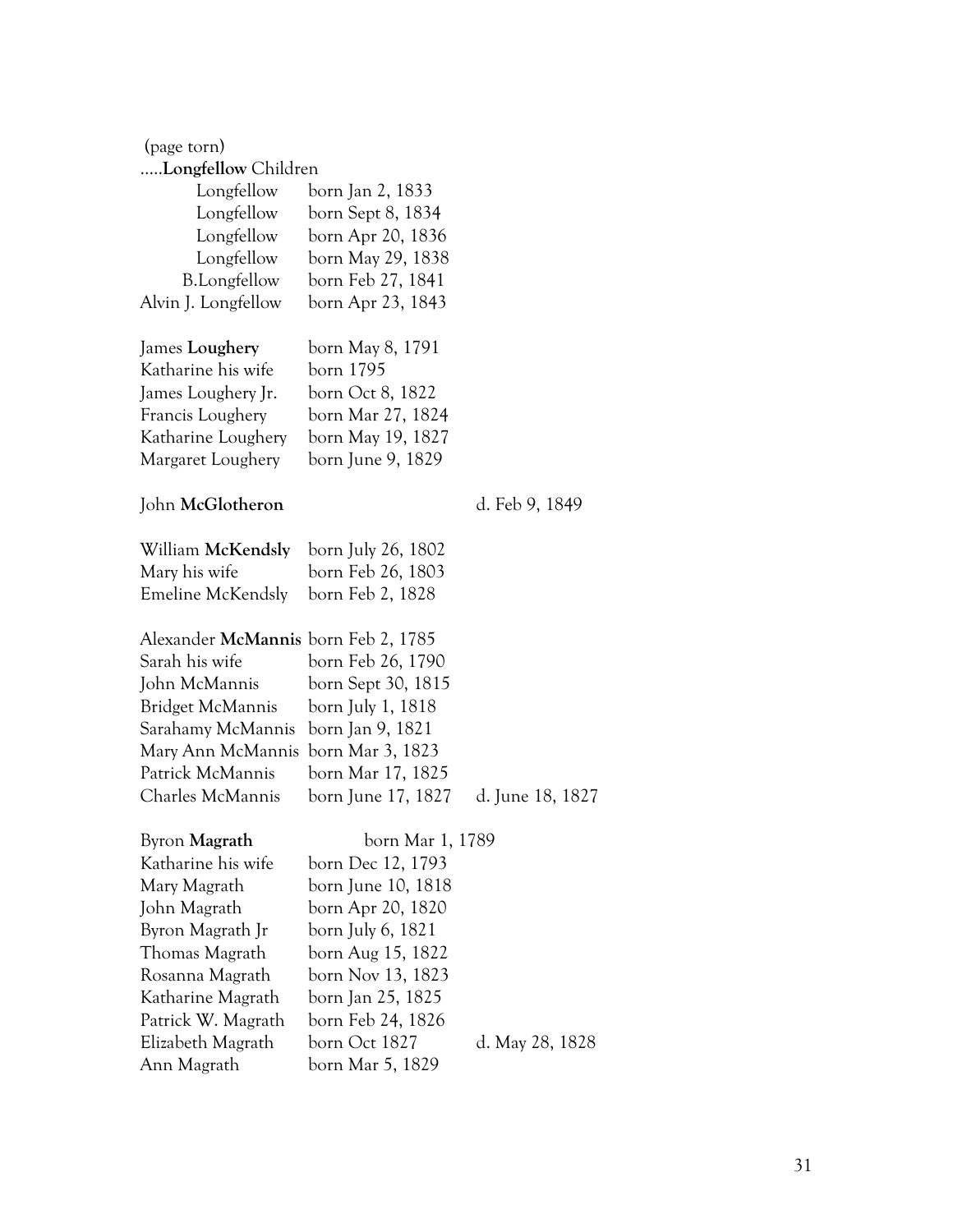| John Maloy                      |                    |                 |
|---------------------------------|--------------------|-----------------|
| Ann Maloy                       | born June 7, 1812  |                 |
| Eleanor Maloy                   | born Aug 25, 1814  |                 |
| Margaret Maloy                  | born Nov 16, 1816  |                 |
| James Maloy                     | born Feb 16, 1819  |                 |
|                                 |                    |                 |
| John Maloy 2 <sup>nd</sup>      |                    |                 |
| Mary Maloy                      | born Feb 9, 1807   |                 |
| James Maloy                     | born Sept 6, 1809  |                 |
| Elizabeth Maloy                 | born Sept 30, 1811 |                 |
| Margaret Maloy                  | born Sept 27, 1813 |                 |
| John Maloy 4 <sup>th</sup>      | born Feb 6, 1816   |                 |
| Ann Maloy                       | born May 28, 1818  |                 |
| Dennis Maloy                    | born Dec 19, 1820  |                 |
| George W. Mansir                | born Nov 2, 1791   |                 |
| Susan his wife                  | born Oct 13, 1787  |                 |
| Job Mansir                      | born Apr 13, 1814  |                 |
| George W. Mansir Jr.            | born Mar 9, 1816   |                 |
| Henry P Mansir                  | born July 26, 1818 |                 |
| Charles Mansir                  | born Jan 12, 1821  |                 |
| Lydia Mansir                    | born Aug 22, 1823  | d. Oct 23, 1824 |
| Mary E. Mansir                  | born Aug 30, 1826  |                 |
| Ann G. Mansir                   | born Jan 5, 1829   | d. May 20, 1829 |
|                                 |                    |                 |
| James Marson                    | born Aug 6, 1788   |                 |
| Hannah his wife                 | born July 13, 1796 |                 |
| Alden Marson                    | born Mar 16, 1820  |                 |
| Rebecca Marson                  | born July 27, 1822 |                 |
| Lydia Marson                    | born Sept 20, 1824 |                 |
| Abigail Marson                  | born Dec 9, 1826   |                 |
| James F. Marson                 | born May 4, 1829   |                 |
|                                 | born 1786          |                 |
| Benjamin Marson                 |                    |                 |
| Mary his wife                   | born Mar 22, 1790  |                 |
| Benjamin Marson Jr              | born Feb 21, 1815  |                 |
| Mary Jane Marson<br>Noah Marson | born Nov 21, 1816  |                 |
|                                 | born Aug 5, 1816   |                 |
| Eliza Ann Marson                | born Feb 16, 1821  |                 |
| Caroline Marson                 | born Apr 1, 1823   |                 |
| <b>Emeline Marson</b>           | born Sept 27, 1824 |                 |
| Abner Marson                    | born Mar 6, 1827   |                 |
| Samuel Marson                   | born Mar 6, 1827   |                 |
| Julia Marson                    | born June 20, 1829 |                 |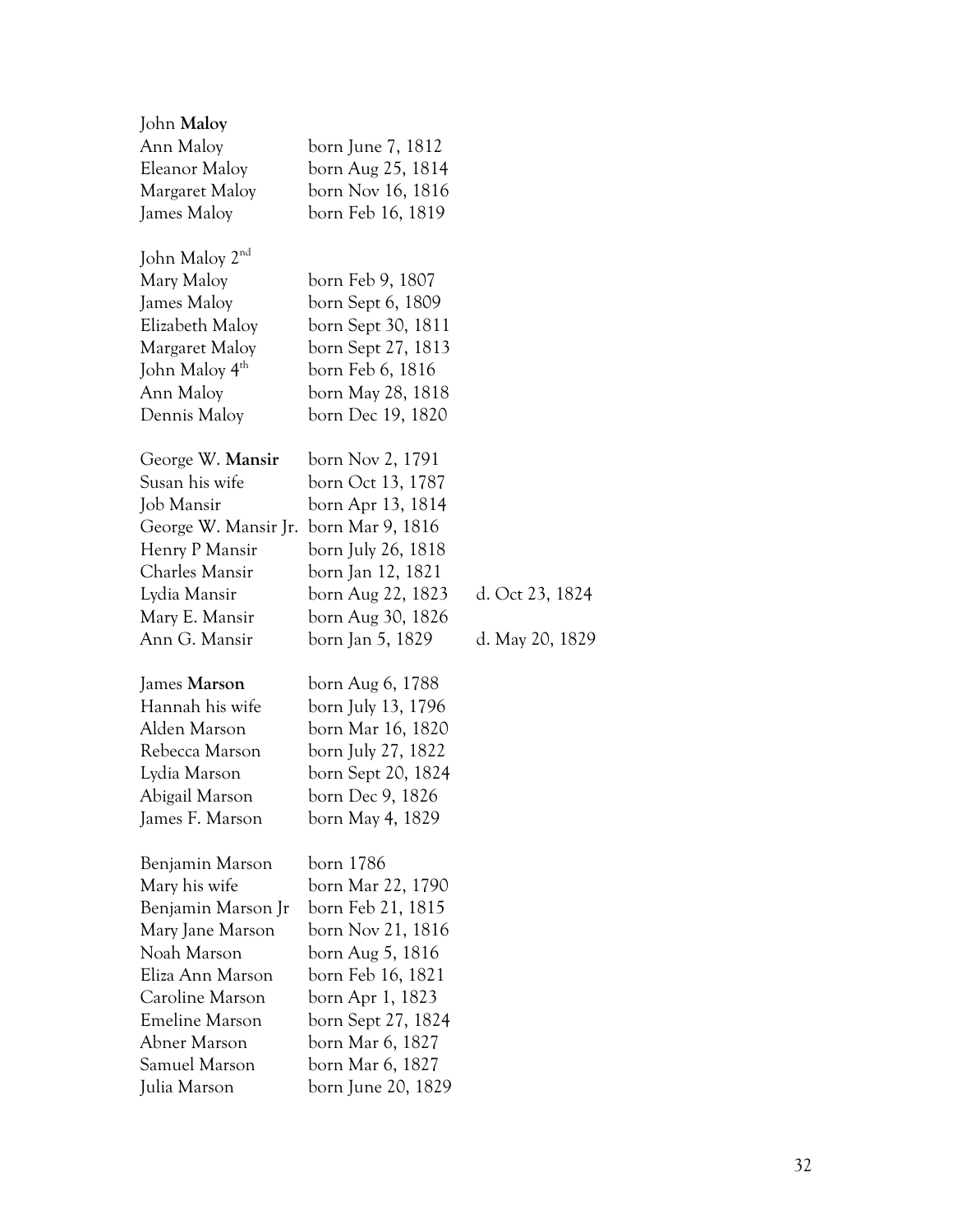| George Mathews     | born Apr 8, 1785   |
|--------------------|--------------------|
| Mariah his wife    | born Oct 26, 1782  |
| Elisha T. Mathews  | born Jan 25, 1809  |
| Mariah Mathews     | born June 21, 1812 |
| Mercy A. Mathews   | born Feb 15, 1814  |
| George R. Mathews  | born Apr 24, 1817  |
| Mary Ann Mathews   | born Nov 17, 1819  |
| William S. Mathews | born June 14, 1823 |

Edmund Mathews Children

| Josephine Mathews                      | born Mar 5, 1842   |
|----------------------------------------|--------------------|
| <b>Ambrose Mathews</b>                 | born Sept 26, 1843 |
| <b>Harriet Mathews</b>                 | born Feb 15, 1846  |
| Laurenda M. Mathews born June 10, 1848 |                    |

# James **Meaher**

| Susannah his wife                     |                   | d. Feb 6, 1876 |
|---------------------------------------|-------------------|----------------|
| John C. Meagher                       | born Apr 24, 1824 |                |
| Dennis R. Meagher born May 10, 1826   |                   |                |
| Abigail Ann Meagher born June 9, 1829 |                   |                |

George H. **Merrill** born Feb 22, 1829 Son of J. E. Merrill

#### Philip **Millay** born Apr 1785

| Ann his wife      | born Oct 28, 1793  |
|-------------------|--------------------|
| Jeremiah Millay   | born Jan 21, 1818  |
| Nathaniel Millay  | born Dec 23, 1819  |
| Susan Ann Millay  | born Oct 11, 1821  |
| Margaret Millay   | born Sept 12, 1823 |
| Philip E. Millay  | born Oct 12, 1825  |
| William K. Millay | born Nov 19, 1827  |
|                   |                    |
| Abijah Z. Miller  | born July 13, 1796 |
|                   |                    |

| born Jan 8, 1799  |
|-------------------|
| born Dec 26, 1822 |
| born Nov 22, 1823 |
| born Jan 29, 1825 |
| born Aug 23, 1826 |
|                   |

Rufus G. Miller Children Abiel H. Miller born Mar 23, 1846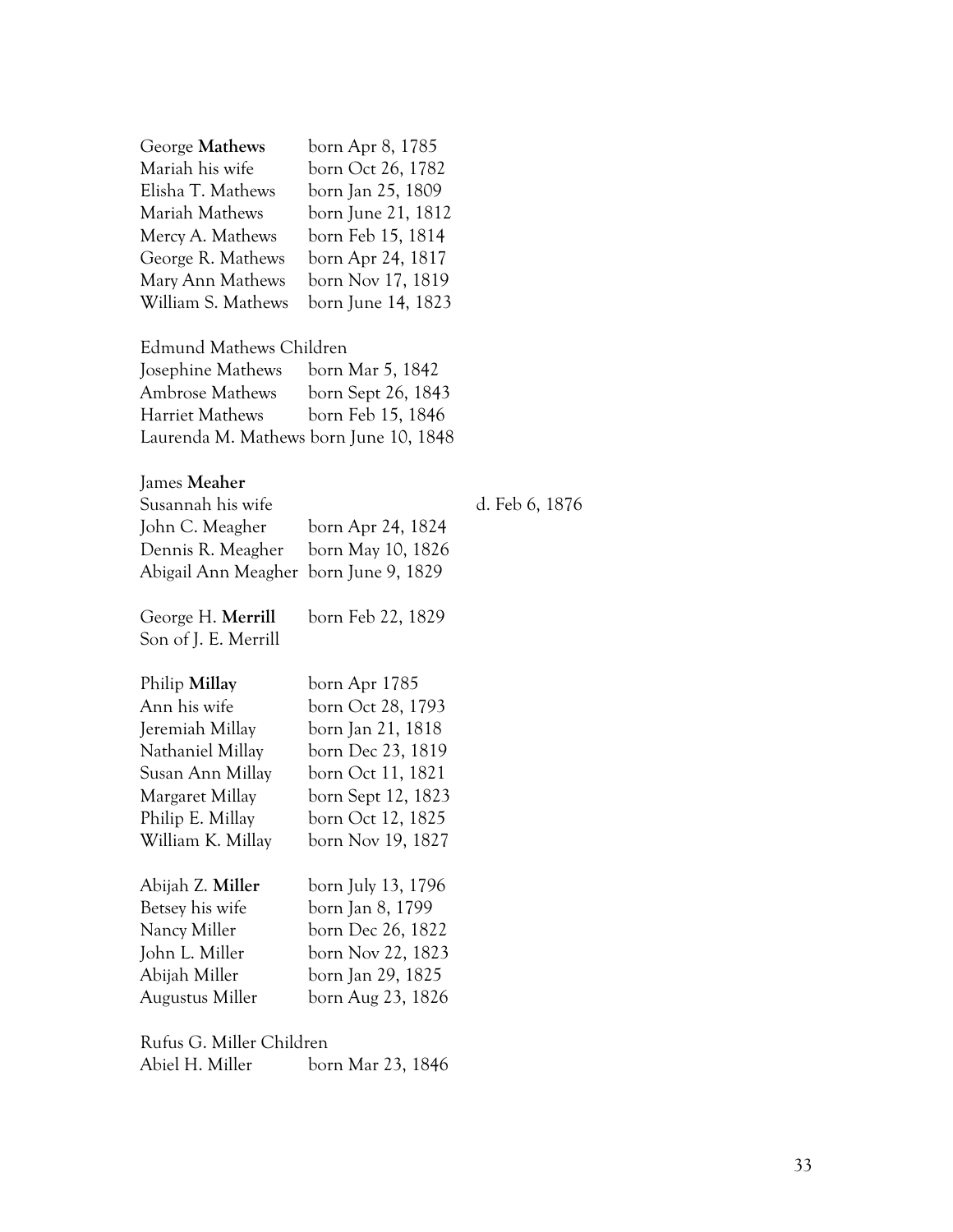| Ezra Moody                     | born Aug 15, 1793 (1797) |                  |
|--------------------------------|--------------------------|------------------|
| Louisa his wife                | born Feb 14, 1800        |                  |
| Henry Moody                    | born Oct 17, 1820        |                  |
| Adaline Moody                  | born Feb 19, 1825        |                  |
| Katharine Moody                | born Apr 25, 1827        |                  |
| Richard Moody                  | born Dec 19, 1789        |                  |
| Mary his wife                  | born Mar 26, 1795        |                  |
| Phillsbury C. Moody            | born Apr 22, 1816        |                  |
| Martha G. Moody                | born July 23, 1820       |                  |
| Ezra B. Moody                  | born Aug 5, 1822         |                  |
| Palmer S. Moody                | born Jan 5, 1824         |                  |
| Samuel N. Moody                | born May 14, 1827        |                  |
| Richard C. Moody               | born June 18, 1829       |                  |
| Arlette Moody                  | born Sept 22, 1813       | d. Nov 14, 1814  |
| Arvilla Moody                  | born Jan 7, 1815         | d. May 15, 1815  |
| Lucynda Moody                  | born May 10, 1817        | d. Sept 22, 1823 |
| Clement Moody 2 <sup>nd</sup>  | born Dec 19, 1799        |                  |
| Martha his wife                | born Mar 13, 1802        |                  |
| Scribner Moody 2 <sup>nd</sup> | born Mar 29, 1823        | d. Dec 29, 1823  |
| Scribner Moody 2 <sup>nd</sup> | born Sept 29, 1824       |                  |
| Margaret Moody                 | born Mar 13, 1828        |                  |
| Jeremiah Moody Jr.             |                          |                  |
| Anna his wife                  | born July 19, 1800       |                  |
| Elvira Moody                   | born Apr 7, 1820         |                  |
| Laurinda Moody                 | born Nov 18, 1821        |                  |
| Emeline Moody                  | born Jan 21, 1826        |                  |
| Daniel Moody                   | born Feb 1, 1828         |                  |
| Albert Moore's Children        |                          |                  |
| Adelia Moor                    | born Apr 12, 1846        |                  |
| Isaac Moore Children           |                          |                  |
| Warren A. Moore                | born Oct 16, 1843        |                  |
| Waterman S. Moore              | born Jan 3, 1845         |                  |
| John V. Moore                  | born July 14, 1846       |                  |
| William R. Moore               | born Mar 16, 1848        |                  |
| James Moore                    |                          |                  |
| Willard M. Moore               | born May 27, 1817        |                  |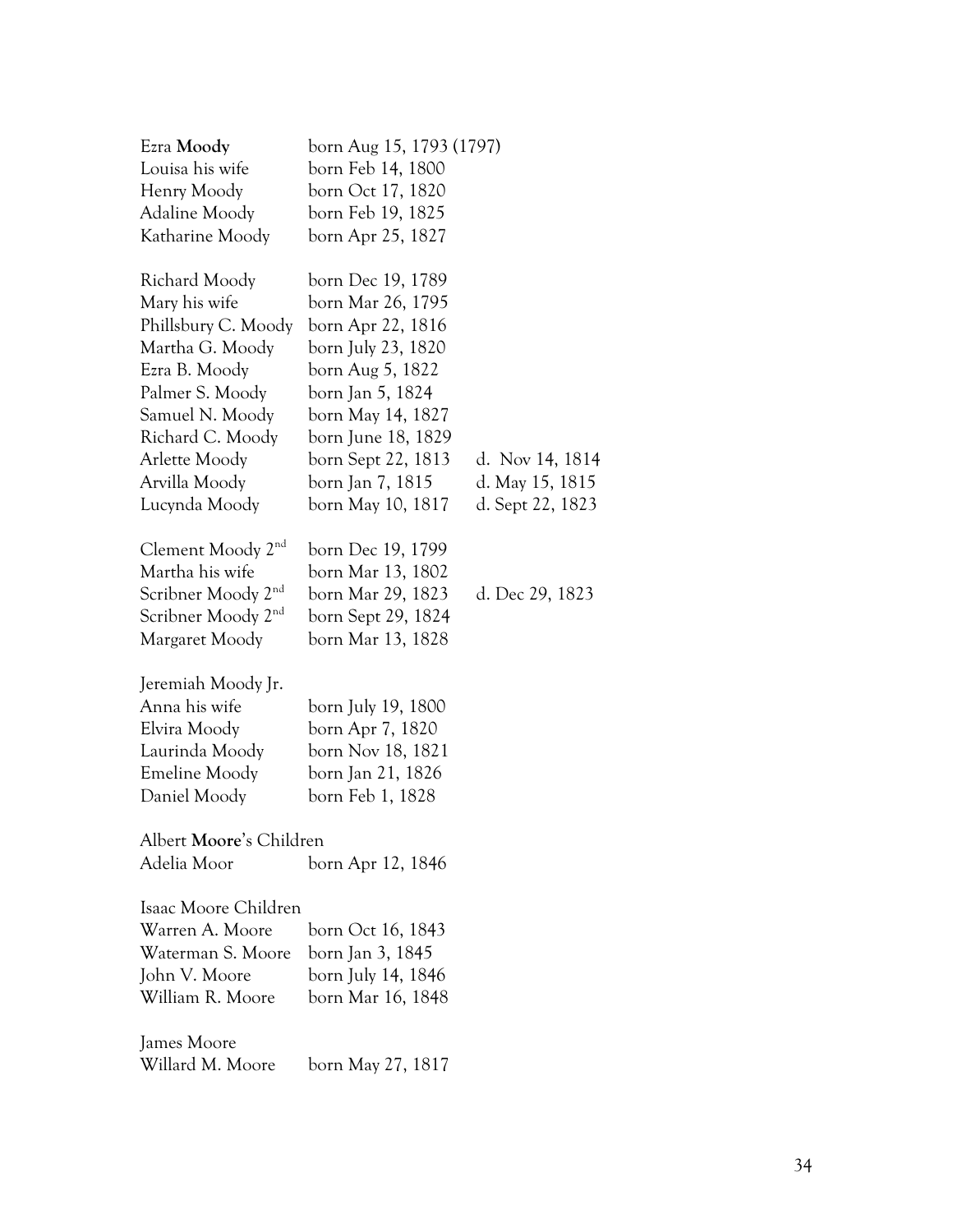| Stetson Moore Children & wife |                    | d. Nov 20, 1838  |
|-------------------------------|--------------------|------------------|
| Mariah Moore                  | born Feb 16, 1832  |                  |
| Roswell Moore                 | born Sept 2, 1833  |                  |
| Wales Moore                   | born Nov 2, 1835   | d. Nov 18, 1838  |
| Mary E. Moore                 | born May 1838      | d. July 1, 1838  |
| Sarah A. Moore                | born Oct 7, 1841   |                  |
| Harriet A. Moore              | born June 1, 1844  |                  |
| Harvy S. Moore                | born Oct 1, 1846   |                  |
| Dr. Peter Morang              | born 1780          |                  |
| Martha his wife               | born Feb 2, 1783   |                  |
| Mercy Morang                  | born July 4, 1811  |                  |
| George N. Morang              | born Dec 25, 1813  |                  |
| John F. Morang                | born July 26, 1816 |                  |
| Sarah A. Morang               | born Aug 4, 1817   |                  |
| Sampson Morang                | born June 1, 1821  |                  |
| Dennis Morang                 | born Mar 8, 1823   |                  |
| Simon Morang                  | born Apr 8, 1825   |                  |
| Mary E. Morang                | born Dec 1, 1827   | d. June 2, 1829  |
| Peter Morang Jr.              | born Feb 11, 1806  |                  |
| Sarah his wife                | born Dec 17, 1803  | d. Dec 14, 1829  |
| William Morang                | born July 26, 1825 |                  |
| Augustin Morang               | born Feb 4, 1827   |                  |
| Charles Morang                | born Nov 9, 1828   |                  |
| Andrew Morang                 | born Feb 22, 1808  |                  |
| Elizabeth his wife            | born Oct 19, 1803  |                  |
| Henry Morang                  | born Jan 1, 1827   |                  |
| Martha Ann Morang             | born Mar 5, 1829   |                  |
| Daniel Morse Children         |                    |                  |
| <b>Esther Morse</b>           | born Apr 16, 1831  |                  |
| John W. Morse                 | born July 29, 1832 |                  |
| Daniel Morse Jr.              | born Feb 20, 1834  | d. Sept 30, 1834 |
| Mary A. Morse                 | born Aug 10, 1836  |                  |
| George Morse                  | born Dec 2, 1837   |                  |
| Daniel G. Morse               | born Feb 5, 1843   |                  |
| James Mosier                  | born Jan 4, 1824   |                  |
| Reuben Muncy                  | born Jan 7, 1781   |                  |
| Poley his wife                | born Aug 16, 1784  |                  |
| Orin Muncy                    | born Nov 25, 1812  |                  |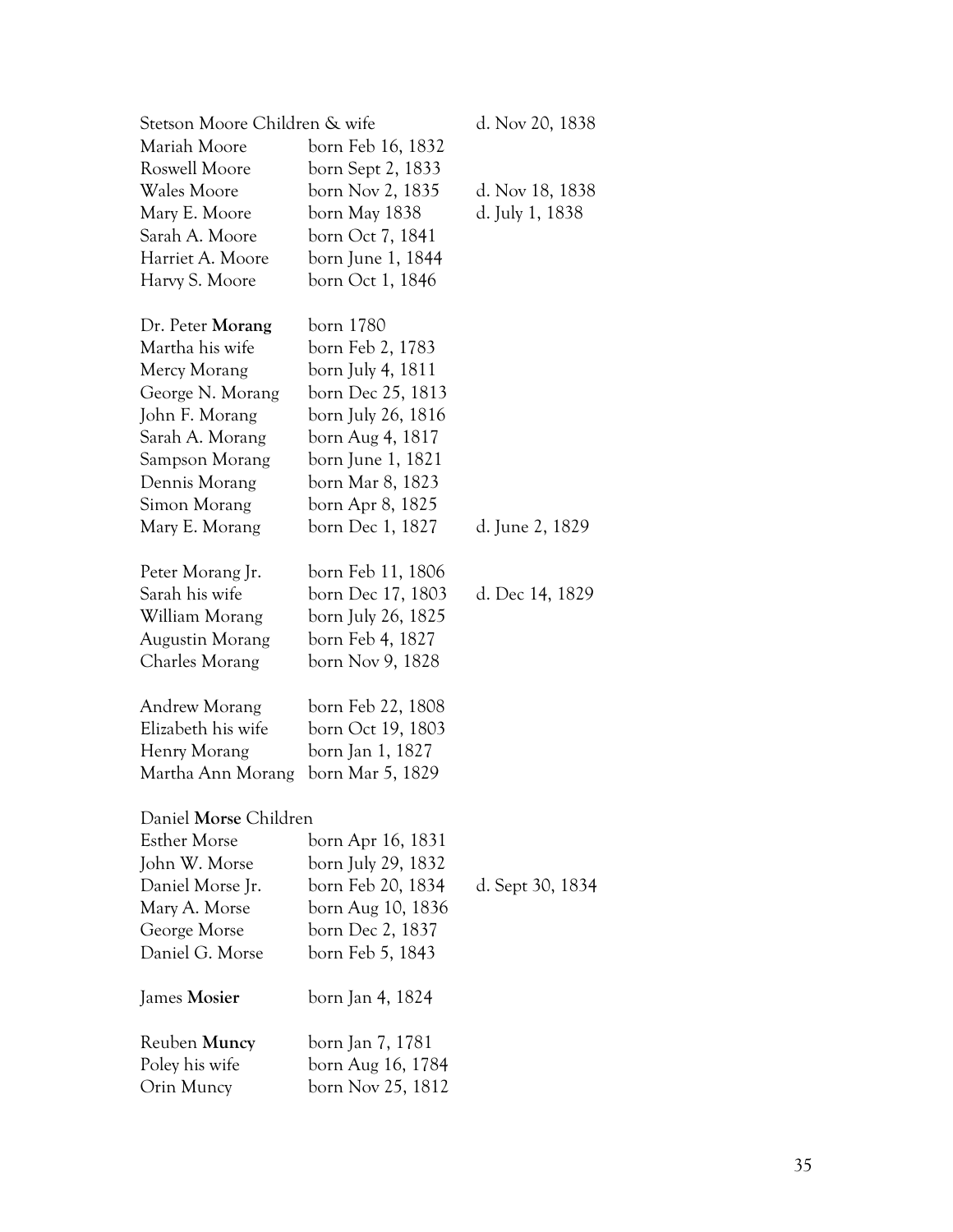| Mary Jane Muncy                | born Mar 9, 1814   |                  |
|--------------------------------|--------------------|------------------|
| Hannah Muncy                   | born July 28, 1815 |                  |
| Naphtali Muncy                 | born June 25, 1817 | d. July 2, 1817  |
| Maria Muncy                    | born Oct 7, 1818   |                  |
| Julia Ann Muncy                | born Oct 18, 1820  |                  |
| Harrison Muncy                 | born Oct 16, 1822  |                  |
| Sarah Muncy                    | born Feb 1, 1825   |                  |
| Naptali Muncy                  |                    | d. Nov 1814      |
| James Nary                     | born May 27, 1779  |                  |
| Jane his wife                  | born Aug 17, 1776  |                  |
| Thomas Nary                    | born Oct 26, 1807  |                  |
| William Nary                   | born May 26, 1810  |                  |
| William Narys Children         |                    |                  |
| Thomas Nary                    | born Mar 18, 1840  |                  |
| Emir J. Nary                   | born Aug 2, 1843   |                  |
| Julie V. Nary                  | born Sept 18, 1845 |                  |
| Mary E. Nary                   | born Nov 5, 1847   |                  |
| Joseph Newel                   | born July 9, 1799  |                  |
| Naomi R. his wife              | born July 23, 1803 | d. June 29, 1829 |
| Selina F. A. Newel             | born July 22, 1827 |                  |
| Joseph A. Newel                | born Apr 20, 1829  |                  |
| Mary E. Newell                 | born Sept 12, 1831 |                  |
| Oscar Newell                   | born Dec 5, 1833   |                  |
| George T. Newell               | born July 19, 1835 |                  |
| Lucinda T. Newell              | born Oct 14, 1836  |                  |
| Naomi F. Newell                | born Oct 22, 1837  |                  |
| Sarah Newell                   | born Aug 16, 1839  |                  |
| Caroline T. Newell             | born Apr 25, 1842  |                  |
| Roderic G. Newell              | born Oct 9, 1843   |                  |
| Charles E. Newell              | born Jan 17, 1845  | d. Feb 13, 1846  |
| Sarah his 2 <sup>nd</sup> wife |                    | d. May 28, 1845  |
| Josiah Norris                  |                    |                  |
| Eliza Norris                   | born Dec 22, 1809  | d. Feb 22, 1830  |
| Abram C. Norris                | born Aug 1811      | d. Dec 1811      |
| Sophrona Norris                | born Nov 13, 1812  |                  |
| David W. Norris                | born 1814          | d. Jan 15, 1816  |
| James Norris                   | born Nov 1816      | d. Aug 1817      |
| James G. Norris                | born May 16, 1819  |                  |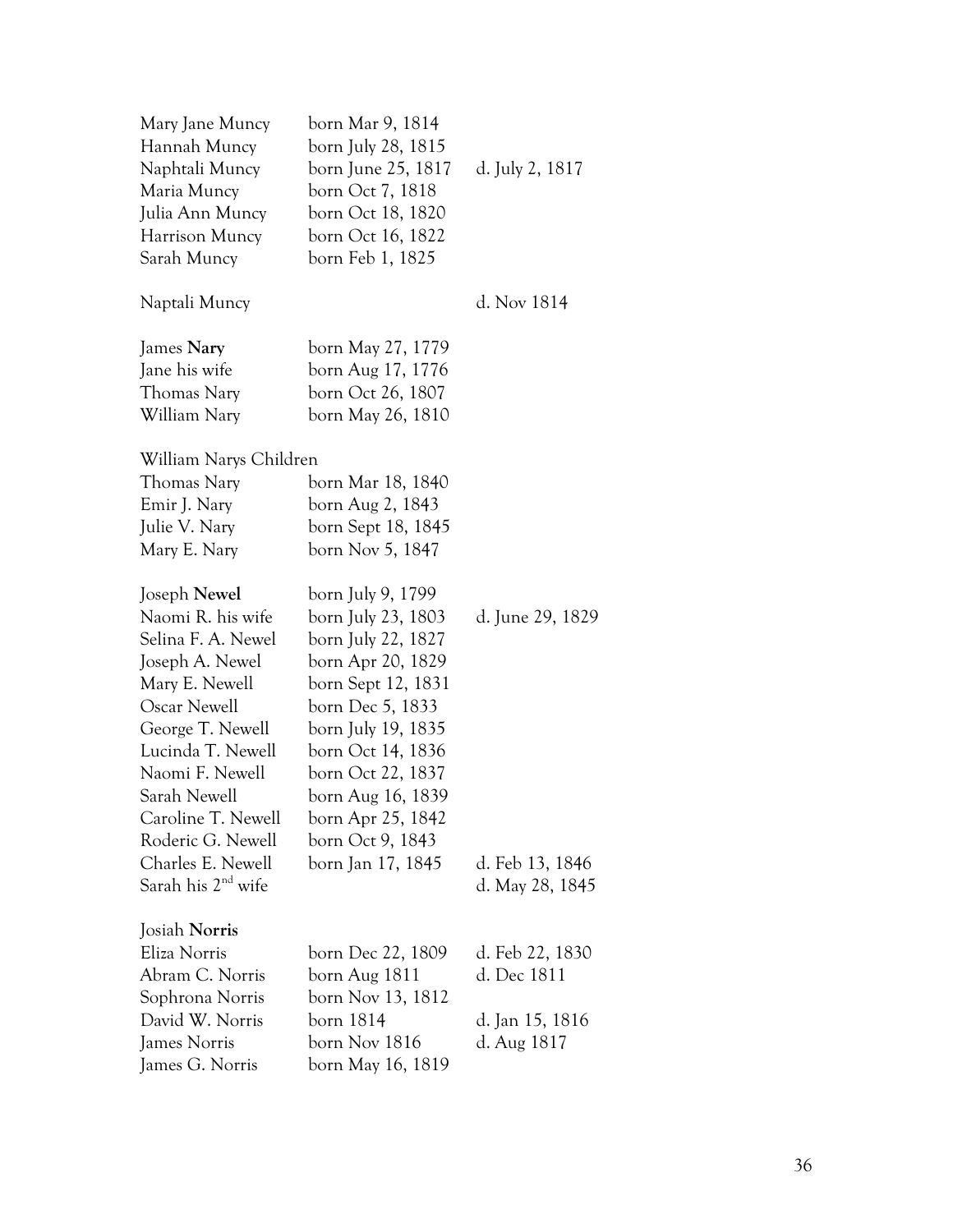| Josiah Norris Jr.      | born Nov 13, 1801  |                  |
|------------------------|--------------------|------------------|
| Anastatia his wife     | born May 12, 1805  | d. Feb 26, 1833  |
| Mary Ann Norris        | born Feb 10, 1828  | d. Sept 18, 1844 |
| Anastasia Norris       | born Jan 26, 1830  | d. Oct 19, 1846  |
| Eliza E. Norris        | born May 22, 1832  | d. Mar 27, 1833  |
| Hannah his second wife |                    | d. Jan 4, 1849   |
| Josiah Norris Jr.      | born Dec 4, 1834   |                  |
| Martin C. Norris       | born June 4, 1836  |                  |
| Sarah Norris           | born May 15, 1838  |                  |
|                        |                    |                  |
| Capt James Norris      |                    |                  |
| Abigail Norris         | born July 21, 1792 | d. Nov 25, 1819  |
| Delinda Norris         | born Mar 9, 1813   |                  |
| Jonathan Y. Norris     | born Oct 18, 1815  |                  |
| Alden Norris           | born Oct 13, 1821  | d. July 23, 1829 |
|                        |                    |                  |
| Daniel Norris          | born Oct 16, 1783  |                  |
| Jane his wife          | born Nov 29, 1786  |                  |
| Nancy Norris           | born July 17, 1811 |                  |
| Jane Norris            | born Jan 27, 1816  |                  |
| Hannah Norris          | born July 17, 1818 |                  |
| <b>Sally Norris</b>    | born Jan 9, 1822   |                  |
| Mary Ann Norris        | born May 15, 1824  |                  |
| Margaret Norris        | born Aug 6, 1828   |                  |
|                        |                    |                  |
| Jeremiah Norris        |                    | d. May 2, 1825   |
| Sally Norris           |                    |                  |
| Rufus C. Norris        |                    | d. Feb 10, 1823  |
| James M. Norris        | born Nov 4, 1813   |                  |
| Lucy Norris            | born Sept 8, 1815  |                  |
| George W. Norris       | born May 16, 1816  |                  |
| Sarah Norris           | born Feb 8, 1822   |                  |
|                        |                    |                  |
| Jeremiah Norris        | born Oct 4, 1801   |                  |
| Elizabeth his wife     | born July 9, 1806  |                  |
| Elizabeth Norris       | born Sept 9, 1827  |                  |
| Hannah Norris          | born Mar 13, 1829  |                  |
| Benjamin Norris        |                    | d. May 27, 1848  |
|                        |                    |                  |
| Roger Northy           |                    |                  |
| Marey Northy           | born Aug 3, 1812   |                  |
| Mary Northy            | born June 24, 1817 |                  |
| David Northy           |                    | d. Sept 13, 1829 |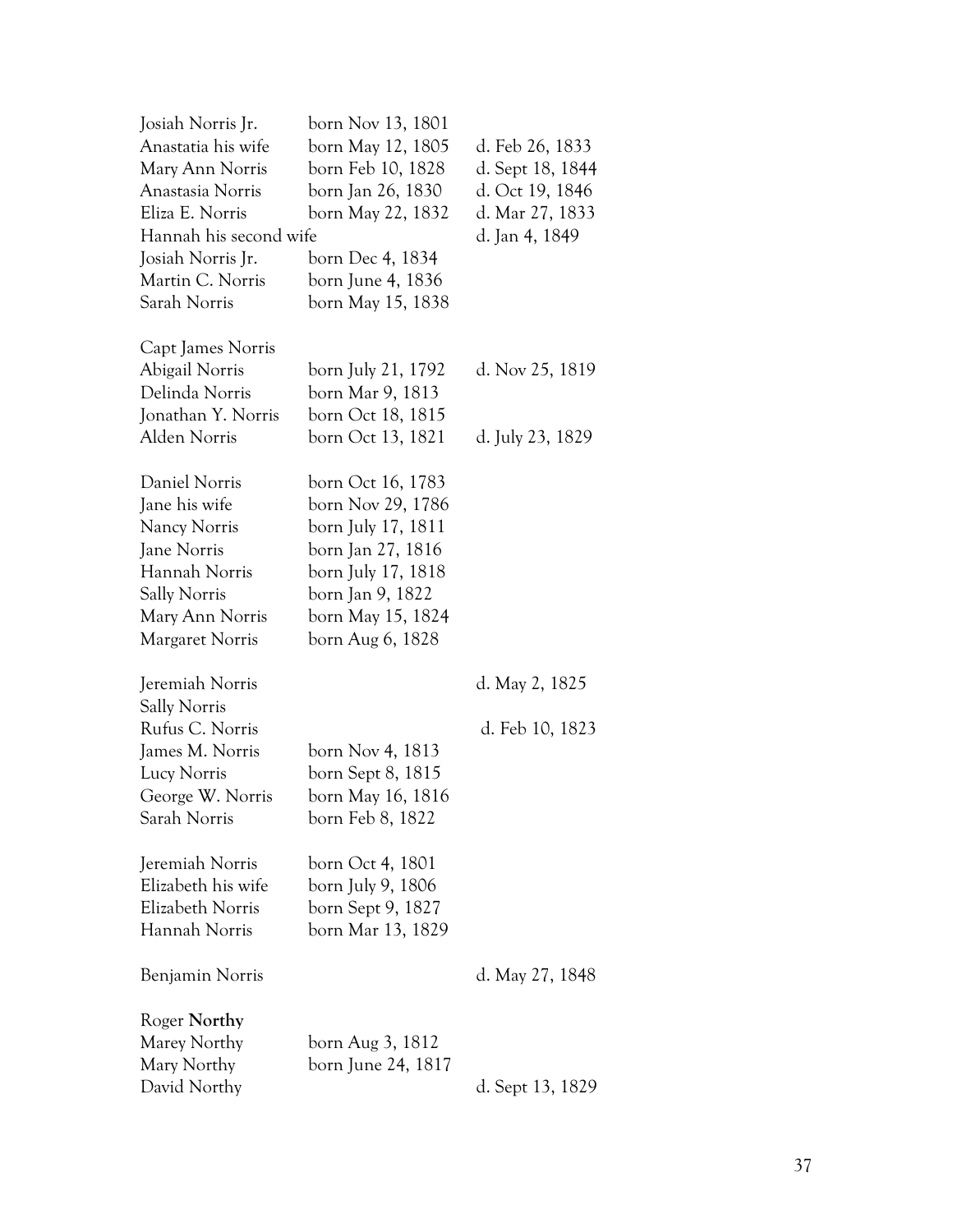| Joseph Northy                               | born Oct 16, 1800  |   |
|---------------------------------------------|--------------------|---|
| Henry Elizabeth his wife born June 10, 1802 |                    |   |
| Emily Jane Northy                           | born Aug 28, 1826  |   |
| Mary E. Northy                              | born Dec 29, 1828  |   |
|                                             |                    |   |
| Aaron Noyes Children                        |                    |   |
| Lydia E. Noyes                              | born July 22, 1834 |   |
| Aaron Noyes Jr.                             | born Feb 6, 1837   |   |
|                                             |                    |   |
| Benjamin Noyes Children                     |                    |   |
| Sophrona Noyes                              | born Aug 4, 1820   |   |
| <b>Chaney Noyes</b>                         | born Feb 26, 1824  |   |
|                                             |                    |   |
| James O'Brine                               |                    |   |
| Susanna his wife                            | born May 11, 1792  |   |
| Thomas O'Brine                              | born Aug 14, 1810  |   |
| Charles O'Brine                             | born Mar 8, 1813   |   |
| James O'Brine Jr.                           | born June 1, 1815  |   |
| Nathaniel B. O'Brine                        | born Mar 3, 1818   |   |
| John O'Brine                                | born Apr 21, 1820  |   |
| Sarah Ann O'Brine                           | born May 30, 1822  |   |
| Nancy O'Brine                               | born June 1, 1824  |   |
| Amos A. O'Brine                             | born Jan 1, 1828   |   |
| William Terry O'Brine born Nov 23, 1833     |                    |   |
|                                             |                    |   |
| Daniel O Donavin                            | born Dec 24, 1788  |   |
| Mary his wife                               | born May 20, 1798  |   |
| Mary A. O Donavin                           | born Dec 20, 1820  |   |
| Katherine O Donavin born Dec 20, 1824       |                    |   |
| John O Donavin                              | born Oct 1, 1826   |   |
| Margaret O Donavin                          | born May 10, 1828  |   |
| Daniel O Donavin Jr. born Dec 17, 1829      |                    |   |
|                                             |                    |   |
| Luke O Nail                                 | born 1786          | C |
| Mary his wife                               | born Feb 2, 1786   |   |
| Patrick O Nail                              | born Mar 18, 1814  |   |
| Katharine O Nail                            | born Aug 31, 1819  |   |
| Jane O Nail                                 | born Oct 11, 1821  |   |
| Bartholomew O Nail                          | born Sept 28, 1823 |   |
| Mary O Nail                                 | born Sept 17, 1825 |   |

d. Feb 6, 1826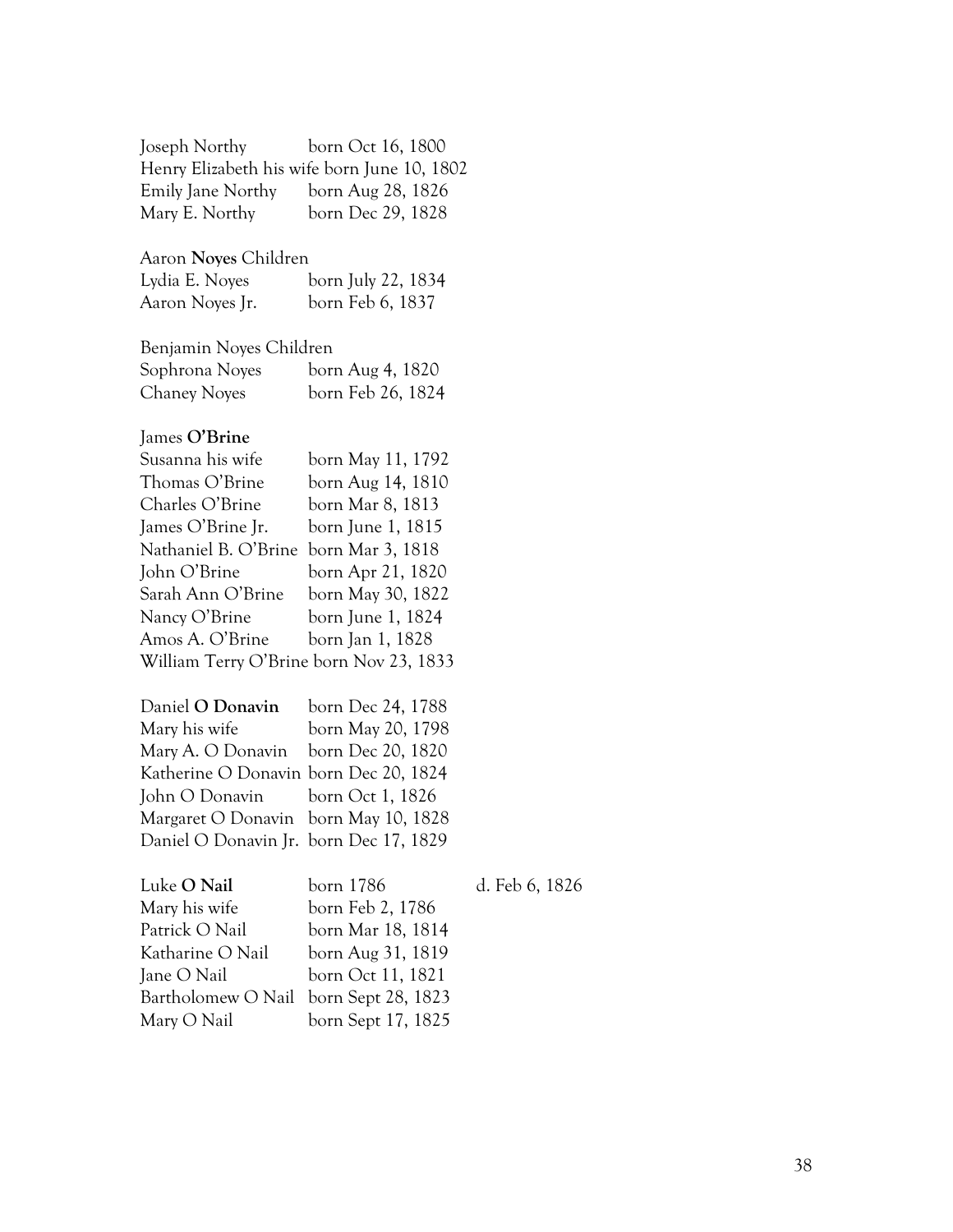| Samuel <b>Palmer</b> 2 $^{\rm{nd}}$ | born June 27, 1790 |
|-------------------------------------|--------------------|
| Sarah his wife                      | born Feb 26, 1789  |
| Laura Palmer                        | born Apr 8, 1815   |
| Caroline Palmer                     | born Mar 17, 1817  |
| Freeman Palmer                      | born Mar 2, 1819   |
| Hannah Palmer                       | born Jan 23, 1822  |
| Llewellyn Palmer                    | born Mar 18, 1824  |
| Sarah Ann Palmer                    | born Mar 3, 1826   |
| Elizabeth Palmer                    | born Jan 16, 1829  |
| Edward Palmer                       | born Oct 13, 1766  |
| Hannah his wife                     | born Jan 27, 1770  |
| Hiram Palmer                        | born Jan 27, 1801  |
| Edward Palmer 2 <sup>nd</sup>       | born Jan 22, 1795  |
| Mary his wife                       | born July 10, 1794 |
| Lydia Ann Palmer                    | born Apr 11, 1824  |
| Kingsbury Palmer                    | born June 22, 1826 |
| Abiel Palmer                        | born Mar 12, 1800  |
| Margaret his wife                   | born Apr 18, 1805  |
| Enoch Palmer                        | born June 2, 1825  |
| Oliver Palmer                       | born July 19, 1828 |
| John Palmer                         | born May 19, 1801  |
| Abigail his wife                    | born Apr 29, 1802  |
| <b>Emeline Palmer</b>               | born Jan 1, 1827   |
| Ann A. Palmer                       | born Apr 29, 1828  |
| Willard Palmer                      | born May 21, 1825  |
| Ichabod Partridge                   |                    |
| Sarah Partridge                     | born July 8, 1813  |
| Syntha Partridge                    | born June 4, 1816  |
| Abbott Partridge                    | born Nov 1, 1818   |
| Jacob Partridge                     |                    |
| Jane Partridge                      | born June 6, 1812  |
| Jeida Partridge                     | born June 3, 1814  |
| James Partridge                     | born Sept 11, 1816 |
| Reed Partridge                      | born Oct 20, 1818  |
|                                     |                    |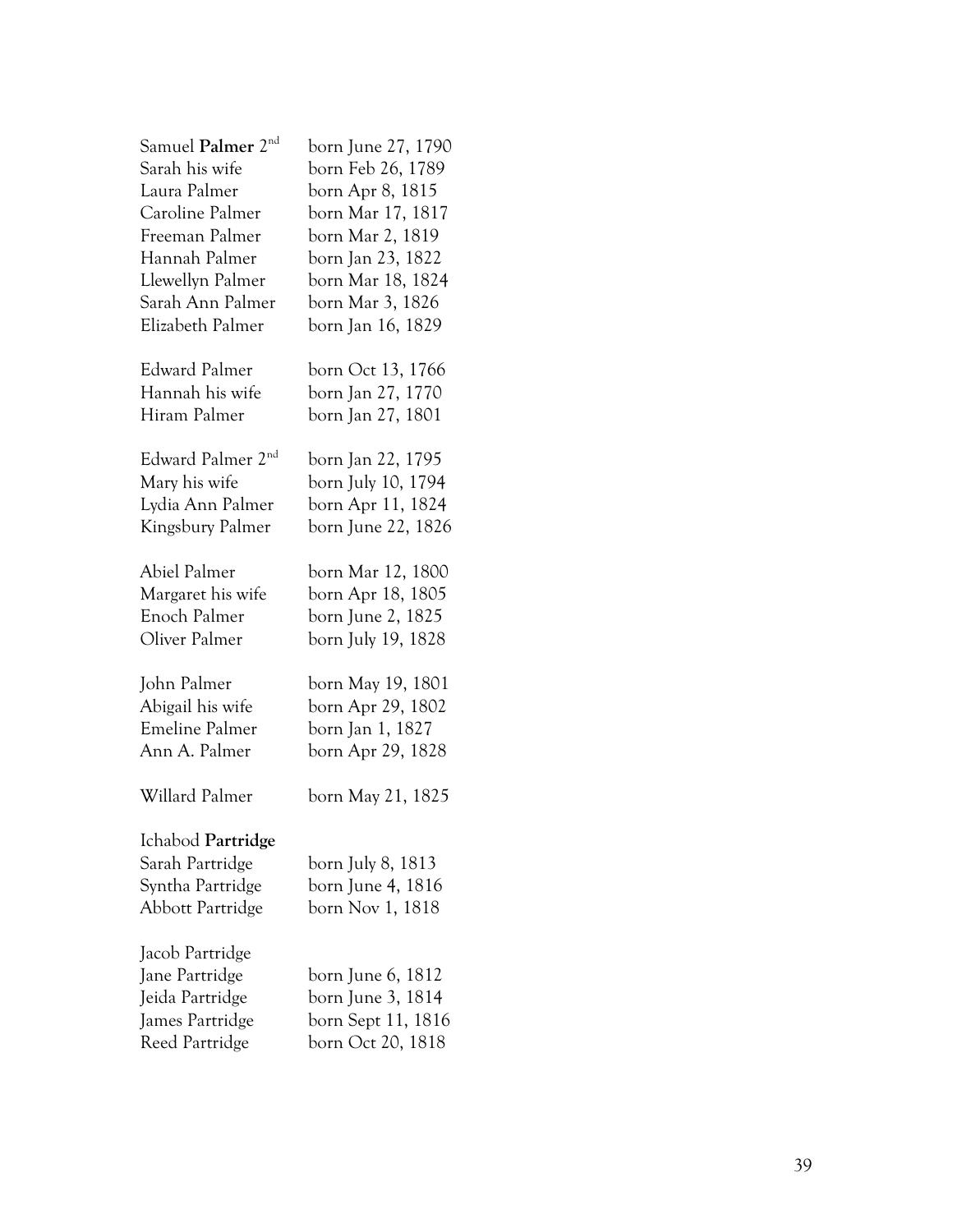| Sanford K. Partridge Children             |                    |                  |
|-------------------------------------------|--------------------|------------------|
| Charles H. Partridge                      | born June 23, 1837 |                  |
| Roswell S. Partridge                      | born Dec 21, 1839  |                  |
| Syntha E. Partridge                       | born Dec 15, 1842  |                  |
| Sanford M. Partridge born May 27, 1847    |                    |                  |
| Jeremiah Partridge Children               |                    |                  |
| Kingsbury S. Partridge born June 27, 1834 |                    |                  |
| John C. Partridge                         | born May 12, 1837  |                  |
| Zilphy A. Partridge                       | born Apr 4, 1841   |                  |
| Marcellus Partridge                       | born Nov 4, 1842   | d. June 8, 1846  |
| Betrice Partridge                         | born Nov 1844      |                  |
| Moses Peaslee                             |                    |                  |
| Alfred Peaslee                            | born Sept 15, 1812 |                  |
| Elizabeth Peaslee                         | born July 9, 1814  |                  |
| Mary Peaslee                              | born May 21, 1816  |                  |
| Sarah Peaslee                             | born June 15, 1818 | d. June 15, 1818 |
| Abigail Peaslee                           | born June 29, 1819 | d. June 30, 1819 |
| Hannah Peaslee                            | born Aug 17, 1820  |                  |
| <b>Ezekiel Peaslee</b>                    |                    |                  |
| Sarah his wife                            |                    | d. Aug 9, 1823   |
| Sarah Peaslee                             | born Sept 30, 1816 |                  |
| Paul Peaslee                              | born Aug 16, 1824  |                  |
| Mary Jane Peaslee                         | born Oct 10, 1825  |                  |
| <b>Emily Peaslee</b>                      | born June 17, 1828 |                  |
| Peaslee                                   | born Dec 3, 1829   |                  |
| Daniel Peaslee                            |                    | d. Jan 22, 1815  |
| William Peaslee                           | born Sept 21, 1792 |                  |
| Rebecca his wife                          | born Jan 27, 1791  |                  |
| Daniel Peaslee                            | born Sept 30, 1819 |                  |
| George Peaslee                            | born Oct 12, 1820  |                  |
| Mary Peaslee                              | born Feb 8, 1822   |                  |
| William Peaslee Jr.                       | born Dec 6, 1823   |                  |
| Jacob Peaslee 2 <sup>nd</sup>             | born July 16, 1825 |                  |
| Moses Peaslee 2 <sup>nd</sup>             | born May 10, 1826  |                  |
| Nathaniel R. Peaslee                      | born Aug 9, 1828   |                  |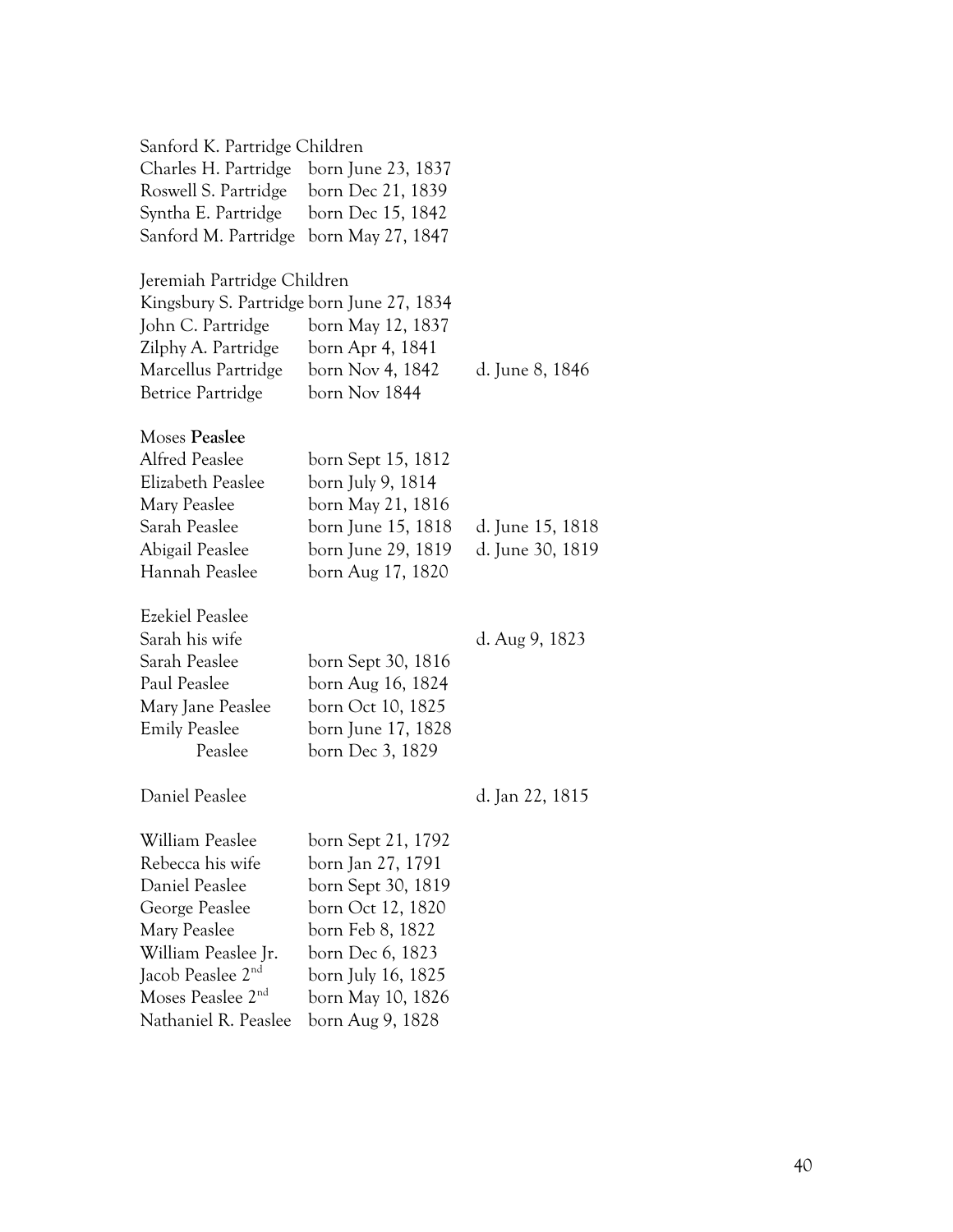| Jacob Peaslee                  | born May 21, 1790  |                 |
|--------------------------------|--------------------|-----------------|
| Eliza his wife                 | born Jan 9, 1800   |                 |
| Mary E. Peaslee                | born Mar 1, 1829   |                 |
| Oliver Peaslee 2 <sup>nd</sup> | born June 10, 1786 |                 |
| Dorothy his wife               | born Nov 11, 1784  |                 |
| Jane Peaslee                   | born Nov 26, 1815  |                 |
| Lydia Peaslee                  | born Feb 7, 1818   |                 |
| Dummer Peaslee                 | born June 27, 1819 |                 |
| Katharine Peaslee              | born July 3, 1821  |                 |
| William Peaslee 3rd            | born Feb 18, 1824  |                 |
| Nathan Peaslee                 | born Aug 5, 1826   |                 |
| Abigail Peaslee                | born Dec 3, 1828   |                 |
| Nathan Peaslee                 |                    | d. Apr 1, 1829  |
| Lydia his wife                 |                    | d. Feb 14, 1818 |
| Oliver Peaslee                 | born July 28, 1742 |                 |
| Joanna his wife                |                    | d. Dec 1815     |
| Elizabeth Peaslee              | born Oct 15, 1815  |                 |
| Oliver Peaslee 3rd             | born Sept 1, 1804  |                 |
| Ann his wife                   | born Aug 2, 1807   |                 |
| Harriet S. Peaslee             | born June 9, 1827  |                 |
| Joanna M. Peaslee              | born Nov 30, 1829  |                 |
| <b>Abiel Peaslee</b>           | born Nov 16, 1795  |                 |
| Charlotte his wife             | born Mar 24, 1797  |                 |
| William Peaslee                | born June 3, 1819  |                 |
| Lucy Ann Peaslee               | born Sept 11, 1821 |                 |
| Mary Peaslee                   | born Apr 18, 1823  |                 |
| Nancy Peaslee                  | born July 4, 1825  |                 |
| Hannah Peaslee                 | born Aug 4, 1827   |                 |
| Elijah Peaslee                 | born Sept 10, 1802 |                 |
| Hannah his wife                | born Apr 4, 1809   |                 |
| Jeremiah Peaslee               | born Feb 20, 1828  |                 |
| Mary Ann Peaslee               | born June 15, 1829 |                 |
| John Peaslee                   | born Sept 12, 1786 |                 |
| Sally his wife                 | born Dec 26, 1802  |                 |
| <b>Hartley Peaslee</b>         | born May 26, 1826  |                 |
| Mehala Peaslee                 | born Feb 16, 1828  |                 |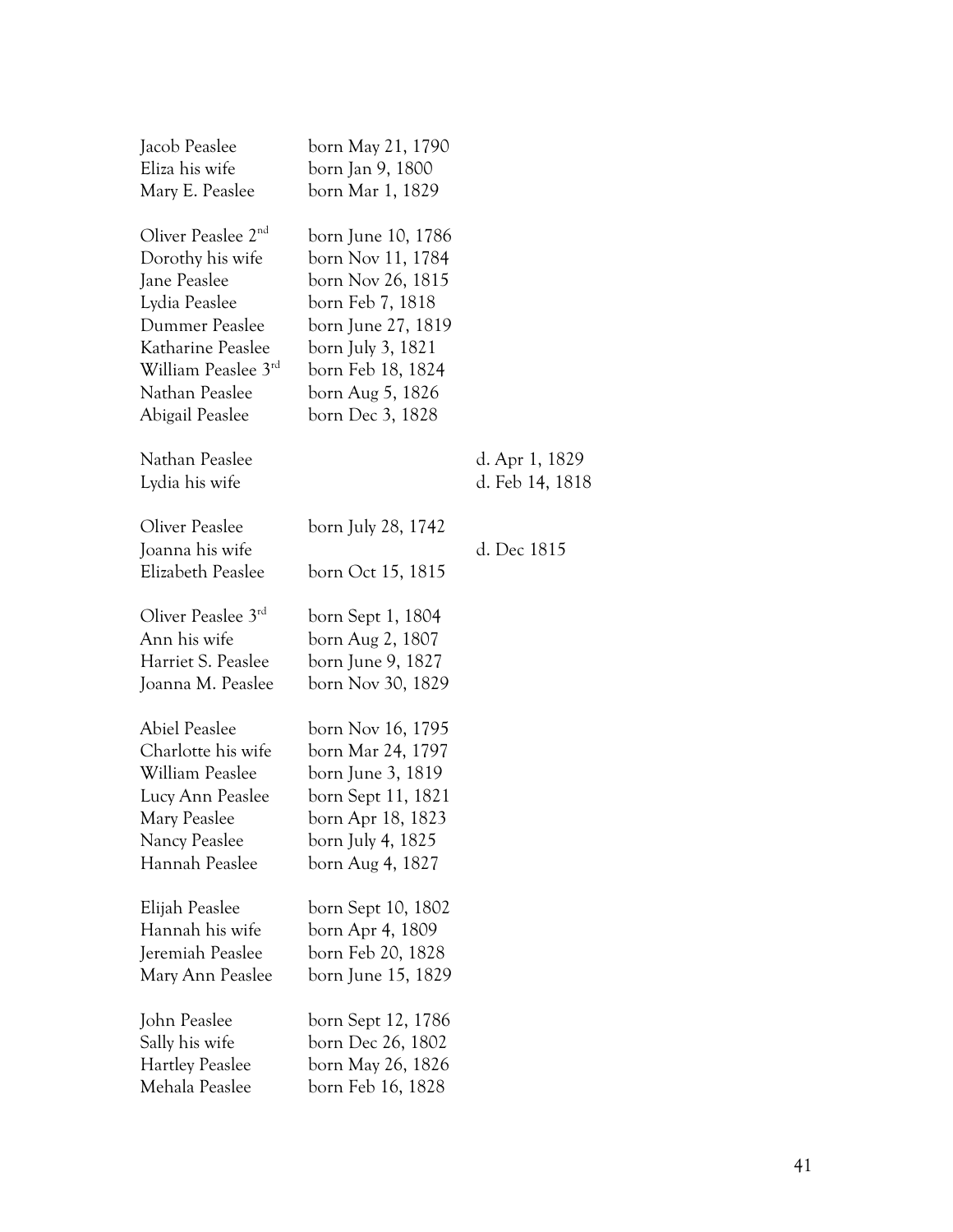| Benjamin Peaslee               |                    | d. Mar 14, 1837  |
|--------------------------------|--------------------|------------------|
| Nancy Peaslee                  | born Oct 14, 1809  | d. Dec 4, 1817   |
| John Peaslee                   | born May 6, 1811   |                  |
| Mary Peaslee                   | born Apr 24, 1813  | d. Mar 1, 1814   |
| Benjamin Peaslee Jr.           | born Jan 1, 1815   | d. June 1, 1840  |
| Elizabeth his wife             |                    | d. Jan 7, 1815   |
| Phebe his 2 <sup>nd</sup> wife | born Sept 22, 1794 |                  |
| Elizabeth B. Peaslee           | born Apr 27, 1818  | d. Sept 30, 1823 |
| Harriet N. Peaslee             | born Apr 27, 1819  |                  |
| Judson M. Peaslee              | born Apr 10, 1821  |                  |
| Elizabeth A. Peaslee           | born Oct 1, 1824   |                  |
| Franklin E. Peaslee            | born Mar 16, 1826  |                  |
| Joseph Peaslee                 |                    |                  |
| Mary his wife                  |                    | d. May 31, 1823  |
| Isabell Peaslee                | born Sept 5, 1812  |                  |
| Mary Ann Peaslee               | born Oct 16, 1814  |                  |
| Sarah Peaslee                  | born Feb 22, 1817  |                  |
| Laurenda Peaslee               | born June 3, 1820  |                  |
| Joseph Peaslee Jr.             | born Sept 21, 1827 |                  |
| Abram Peaslee                  | born Sept 8, 1829  |                  |
| Nathan Peaslee                 | born Sept 29, 1784 |                  |
| Martha his wife                | born Feb 20, 1794  |                  |
| Harrison Peaslee               | born Jan 9, 1814   |                  |
| <b>Fanny Peaslee</b>           | born Oct 6, 1815   |                  |
| Jewett Peaslee                 | born Aug 28, 1818  |                  |
| Laura Peaslee                  | born Oct 6, 1820   |                  |
| Dorothy Peaslee                | born Sept 25, 1822 |                  |
| Clarrissa Peaslee              | born July 17, 1825 |                  |
| Stephen Peaslee                | born May 4, 1827   |                  |
| George M. Peaslee              | born July 27, 1829 |                  |
| Mary C. Peaslee                | born Sept 27, 1832 |                  |
| Martha A. Peaslee              | born Dec 11, 1837  |                  |
| Charles W. Peaslee             | born Mar 10, 1841  |                  |

Ebenezer **Philbrick** d. Sept 27, 1822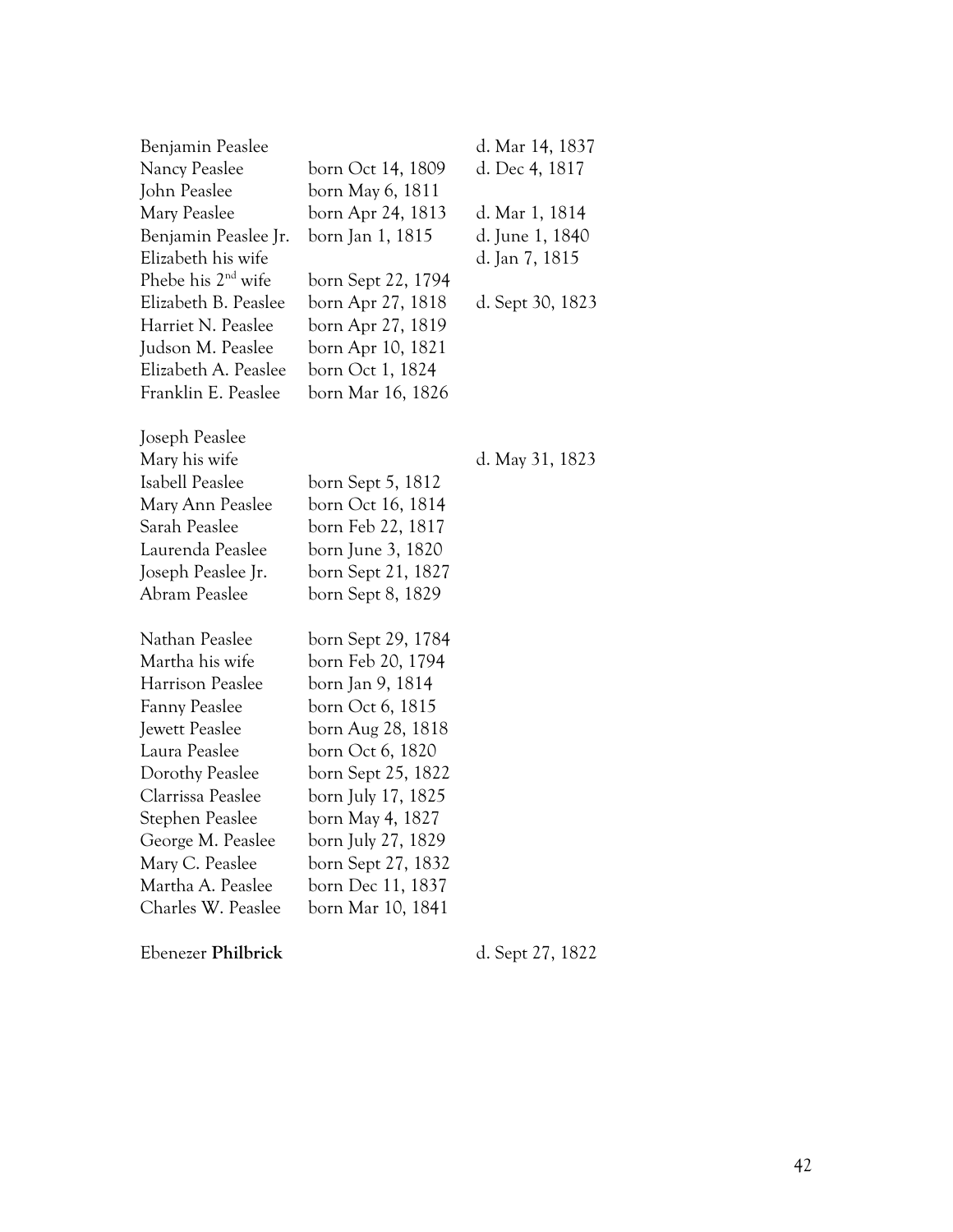| Peter Philbrick                          | born Mar 26, 1798  |
|------------------------------------------|--------------------|
| Fanny his wife                           | born July 28, 1802 |
| Susan Philbrick                          | born Dec 13, 1822  |
| Chandler N. Philbrick born June 21, 1824 |                    |
| Mehitable Philbrick born Jan 15, 1827    |                    |
| George W. P. Philbrick born Dec 10, 1828 |                    |
|                                          |                    |

| John Philbrick<br>Lydia his wife<br>Lorenzo Philbrick<br>Thomas B. Philbrick<br>Harriet Philbrick<br><b>Burley Philbrick</b><br>Thomas Philbrick<br>Amy Ann Philbrick | born Oct 4, 1781<br>born Apr 21, 1792<br>born Aug 3, 1818<br>born Jan 26, 1820<br>born Jan 6, 1822<br>born Sept 25, 1827<br>born Jan 8, 1827<br>born Apr 3, 1829   | d. Apr 15, 1823 |
|-----------------------------------------------------------------------------------------------------------------------------------------------------------------------|--------------------------------------------------------------------------------------------------------------------------------------------------------------------|-----------------|
| Hubert Philbrick<br>Mary his wife<br>Erastus F. Philbrick                                                                                                             | born Oct 19, 1800<br>born July 16, 1790<br>born Feb 11, 1829                                                                                                       |                 |
| Alvin Pipers Children<br>James H. Piper<br>Hannah M. Piper<br>Abby A. Piper<br>Charles E. Piper                                                                       | born Nov 3, 1838<br>born Mar 23, 1841<br>born Mar 28, 1843<br>born Sept 7, 1845                                                                                    |                 |
| Alvin Piper<br>Mary Ann his wife<br>James Henry Piper<br>Hannah Martha Piper born Mar 23, 1841                                                                        | born Nov 3, 1838                                                                                                                                                   |                 |
| Nathaniel Place<br>Abram Place<br>James E. Place<br>Mary Place<br>Laura Place<br>Charlotte Place<br>Jerusia Place<br>Susanna Place<br>Harriet Place                   | born Dec 11, 1811<br>born Dec 23, 1814<br>born Oct 28, 1816<br>born Apr 1, 1819<br>born Aug 22, 1821<br>born Mar 24, 1824<br>born Aug 5, 1826<br>born Apr 17, 1829 |                 |
| Albert Place                                                                                                                                                          | born Mar 11, 1811                                                                                                                                                  |                 |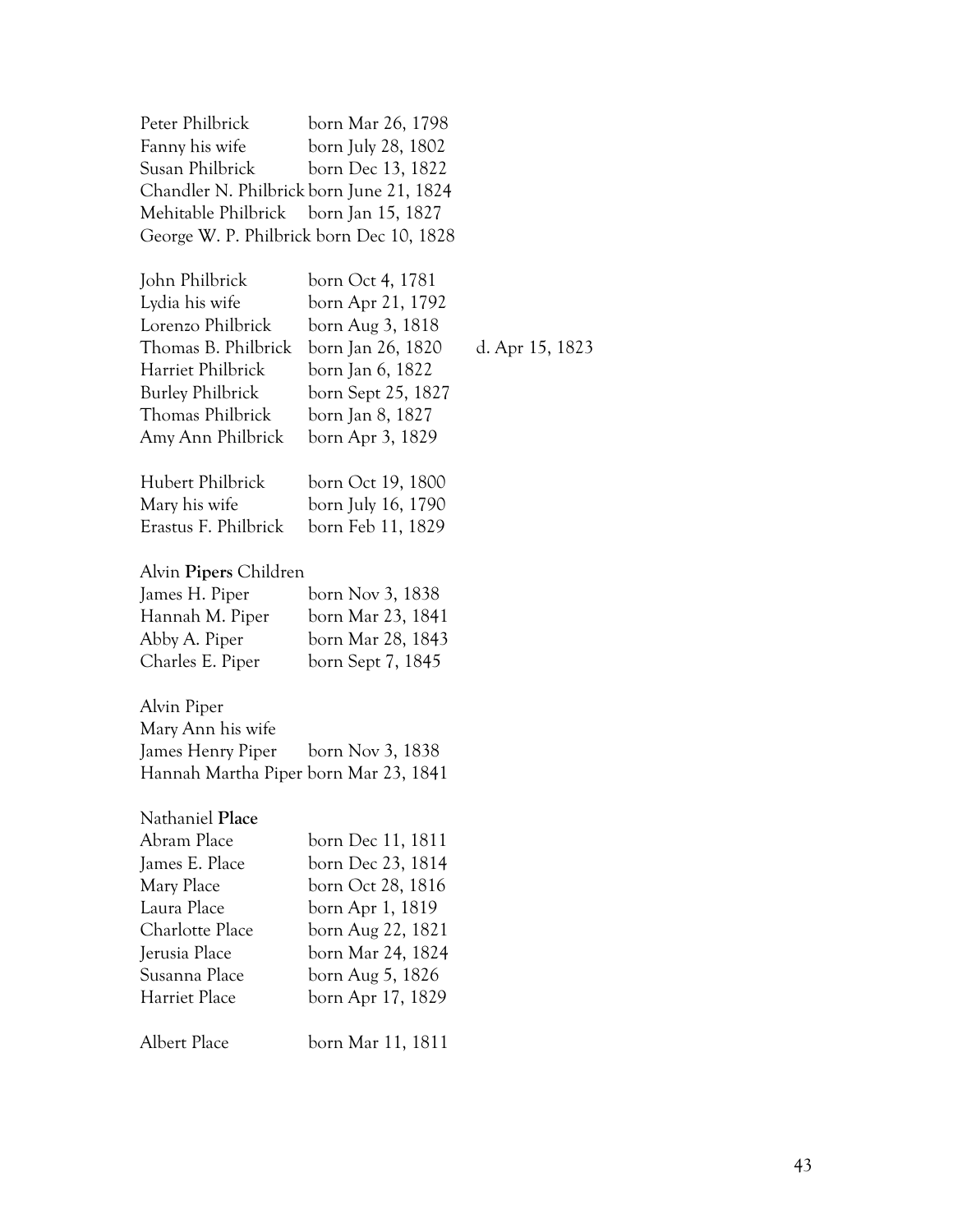| John Plummer                           | born Oct 13, 1780  |                 |
|----------------------------------------|--------------------|-----------------|
| Rebecca his wife                       | born July 5, 1782  |                 |
| Mary Plummer                           | born Dec 10, 1807  |                 |
| Simeon Plummer                         | born Apr 17, 1809  |                 |
| Nancy Plummer                          | born Dec 18, 1810  |                 |
| <b>Timothy Plummer</b>                 | born May 29, 1812  |                 |
| John Plummer Jr.                       | born Feb 8, 1814   |                 |
| Lucynda Plummer                        | born Feb 24, 1816  |                 |
| Female infant                          | born Mar 29, 1818  | d. Mar 30, 1818 |
| Josiah Plummer 4 <sup>th</sup>         | born Mar 28, 1819  |                 |
| Rebecca Jane Plummer born Mar 23, 1824 |                    | d. Apr 3, 1824  |
| Gillmore Plummer                       | born Sept 17, 1826 | d. Apr 1827     |
|                                        |                    |                 |
| Benjamin Plummer                       | born June 26, 1785 |                 |
| Mehitable his wife                     | born Apr 3, 1785   |                 |
| Alden Plummer                          | born Aug 15, 1812  |                 |
| Elizabeth Plummer                      | born Nov 13, 1818  |                 |
| Abigail Plummer                        | born Aug 28, 1820  |                 |
| Rachel Plummer                         | born July 17, 1824 |                 |
|                                        |                    |                 |
| Richard Poor                           |                    | d. 1815         |
| Nancy his wife                         |                    |                 |
|                                        |                    |                 |
| Daniel Potter                          |                    |                 |
| T. Potter                              | born Dec 29, 1812  |                 |
| Nancy Potter                           | born Aug 3, 1817   |                 |
| Solomon Potter                         | born Oct 24, 1820  |                 |
| Jonathan Potter                        | born Oct 24, 1820  |                 |
|                                        |                    |                 |
| <b>Ezekiel Potter</b>                  | born Dec 6, 1785   |                 |
| Mehitable his wife                     | born Apr 2, 1793   | d. Feb 17, 1845 |
| Abram Potter                           | born Sept 29, 1814 | d. May 1, 1815  |
| Mary Potter                            | born Dec 6, 1815   |                 |
| Ezekiel Potter Jr.                     | born Sept 22, 1817 |                 |
| Jeremiah Potter                        | born Sept 14, 1819 |                 |
| <b>Harriet Potter</b>                  | born July 23, 1821 |                 |
| Rosanna Potter                         | born May 1, 1823   |                 |
| William Potter                         | born May 30, 1825  |                 |
| Jane Potter                            | born Aug 11, 1827  |                 |
| <b>Barret Potter</b>                   | born June 4, 1830  |                 |
| Henry A. Potter                        | born Aug 25, 1832  |                 |
| Melissa A. Potter                      | born Apr 8, 1835   |                 |
| Hellen A. Potter                       | born Aug 13, 1835  |                 |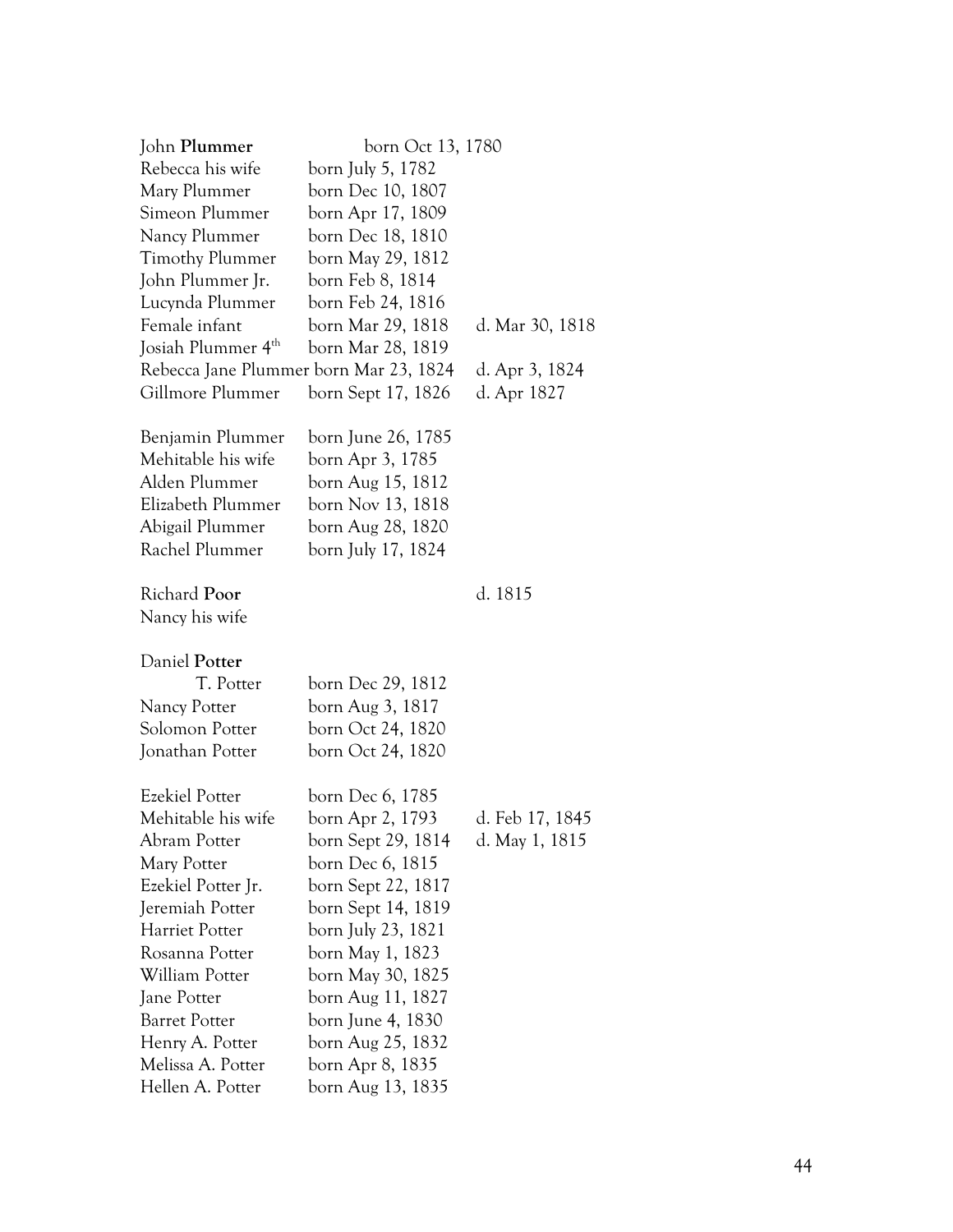| Capt Aaron Potter            |                    |                  |
|------------------------------|--------------------|------------------|
| Harrison Potter              | born Mar 3, 1814   |                  |
| Aaron M. Potter              | born May 4, 1816   |                  |
| Peter Potter                 | born Apr 28, 1821  |                  |
| Solomon Potter               |                    | d. May 30, 1827  |
|                              |                    |                  |
| John Potter                  | born Sept 29, 1796 |                  |
| Abigail his wife             | born Sept 8, 1797  |                  |
| Daniel H. Potter             | born Sept 11, 1817 | d. July 11, 1819 |
| James Potter 2 <sup>nd</sup> | born Jan 3, 1820   |                  |
| Hannah Potter                | born Feb 9, 1822   |                  |
| Rachel Potter                | born Nov 4, 1823   |                  |
| Abigail Potter               | born Dec 9, 1825   |                  |
| Caroline Potter              | born Apr 9, 1828   |                  |
| John Pottle Jr.              | born Jan 17, 1787  |                  |
| Sarah his wife               | born Dec 18, 1789  |                  |
| Mary Pottle                  | born Apr 27, 1810  |                  |
| William Pottle               | born Sept 10, 1811 |                  |
| Margaret Pottle              | born Apr 5, 1813   |                  |
| David Pottle 2 <sup>nd</sup> | born Dec 12, 1814  |                  |
| John Pottle 3rd              | born Aug 6, 1816   |                  |
| Martha Pottle                | born Jan 14, 1818  |                  |
| Alfred Pottle                | born Jan 14, 1818  |                  |
| Moses Pottle                 | born Sept 13, 1821 |                  |
| Thomas Pottle                | born Sept 27, 1823 |                  |
| Abram Pottle                 | born Oct 12, 1825  |                  |
| Olive Pottle                 | born July 18, 1827 | d. May 14, 1828  |
| Jane Pottle                  | born Feb 23, 1829  |                  |
|                              |                    |                  |
| Benjamin Pottle              | born Sept 18, 1779 |                  |
| Margaret his wife            | born Oct 17, 1792  |                  |
| William T. Pottle            | born Feb 22, 1805  |                  |
| Jane Pottle                  | born Feb 21, 1808  |                  |
| Laurinda Pottle              | born Dec 14, 1810  |                  |
| <b>Sally Pottle</b>          | born Dec 22, 1814  |                  |
| Margaret A. R. Pottle        | born Dec 4, 1817   |                  |
| Mary E. B. Pottle            | born Oct 14, 1820  |                  |
| Rachel S. B. Pottle          | born June 5, 1823  |                  |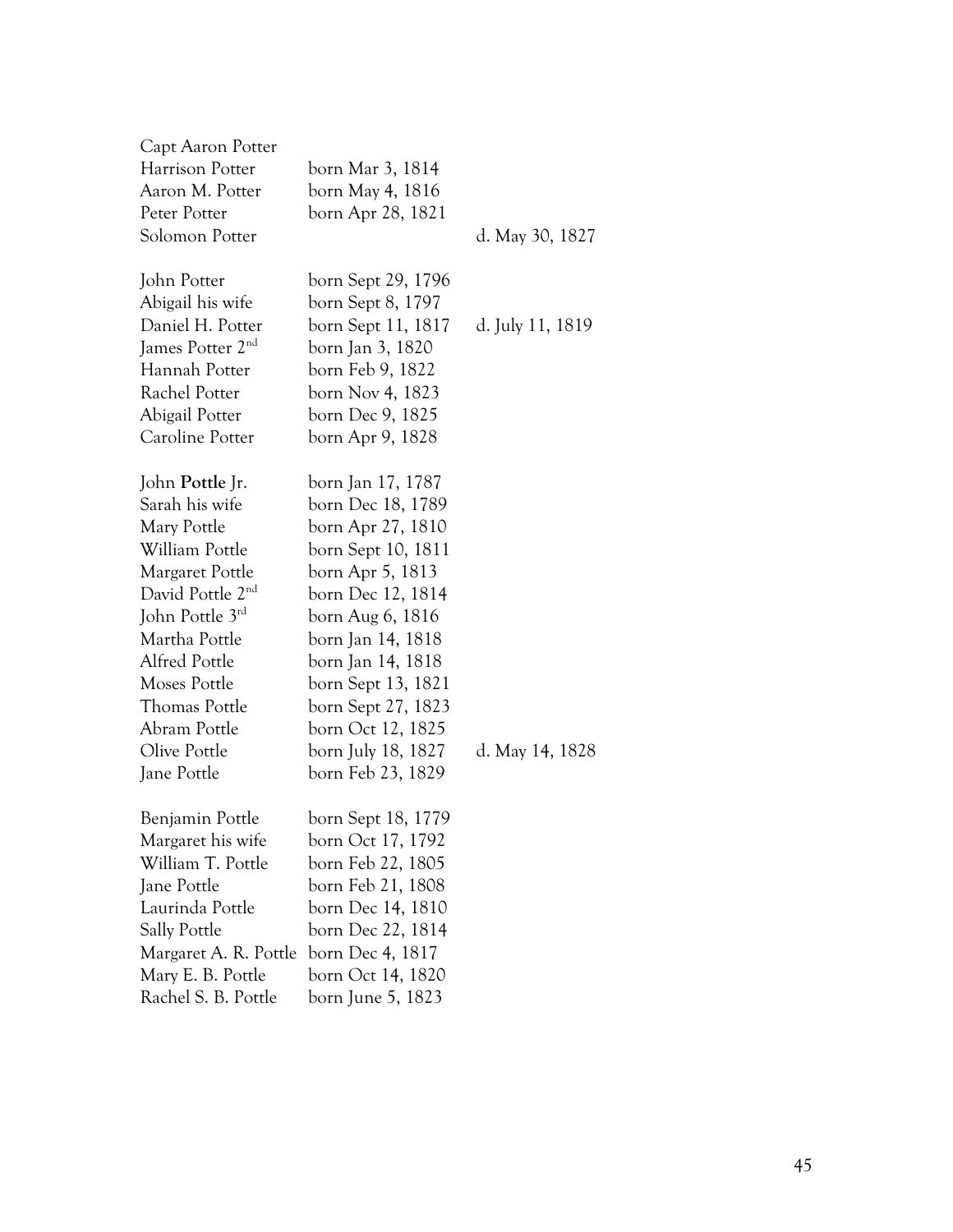| Samuel Pottle                    |                    |                 |
|----------------------------------|--------------------|-----------------|
| Susanna Pottle                   | born Jan 26, 1813  |                 |
| James Pottle                     | born Nov 19, 1815  |                 |
| Benjamin Pottle                  | born May 27, 1819  |                 |
| Seth Pratt                       | born Nov 15, 1799  |                 |
| Fanny his wife                   | born Nov 20, 1800  |                 |
| Robert W. Pratt                  | born Sept 16, 1821 |                 |
| <b>Charles Pratt</b>             | born Feb 4, 1823   |                 |
| Hannah Pratt                     | born May 10, 1828  |                 |
| Joseph Pribble                   | born Apr 4, 1793   | d. Jan 25, 1865 |
| Deborah his wife                 | born June 24, 1796 | d. Apr 28, 1860 |
| Sarah Pribble                    | born Feb 28, 1815  |                 |
| Joseph Prible Jr.                | born Feb 19, 1817  | d. Feb 24, 1817 |
| Mary C. Pribble                  | born Feb 6, 1819   |                 |
| George H. Pribble                | born May 10, 1821  |                 |
| Lois A. Pribble                  | born Feb 2, 1824   |                 |
| Benjamin C. Pribble              | born June 15, 1826 |                 |
| Solomon H. Pribble               | born May 3, 1829   |                 |
| Hulda Pribble                    | born Feb 15, 1831  |                 |
| Deborah H. Pribble               | born Aug 10, 1833  |                 |
| James Pribble                    | born Mar 15, 1839  |                 |
| Daniel Pribble                   | born July 1, 1790  |                 |
| Dorothy his wife                 | born Feb 16, 1778  |                 |
| Benjamin Pribble 2 <sup>nd</sup> | born June 30, 1810 |                 |
| William A. Pribble               | born Feb 20, 1812  |                 |
| Hannah Pribble                   | born Dec 12, 1815  |                 |
| John C. Pribble                  | born May 3, 1819   |                 |
| Charles Pribble                  | born Apr 20, 1821  |                 |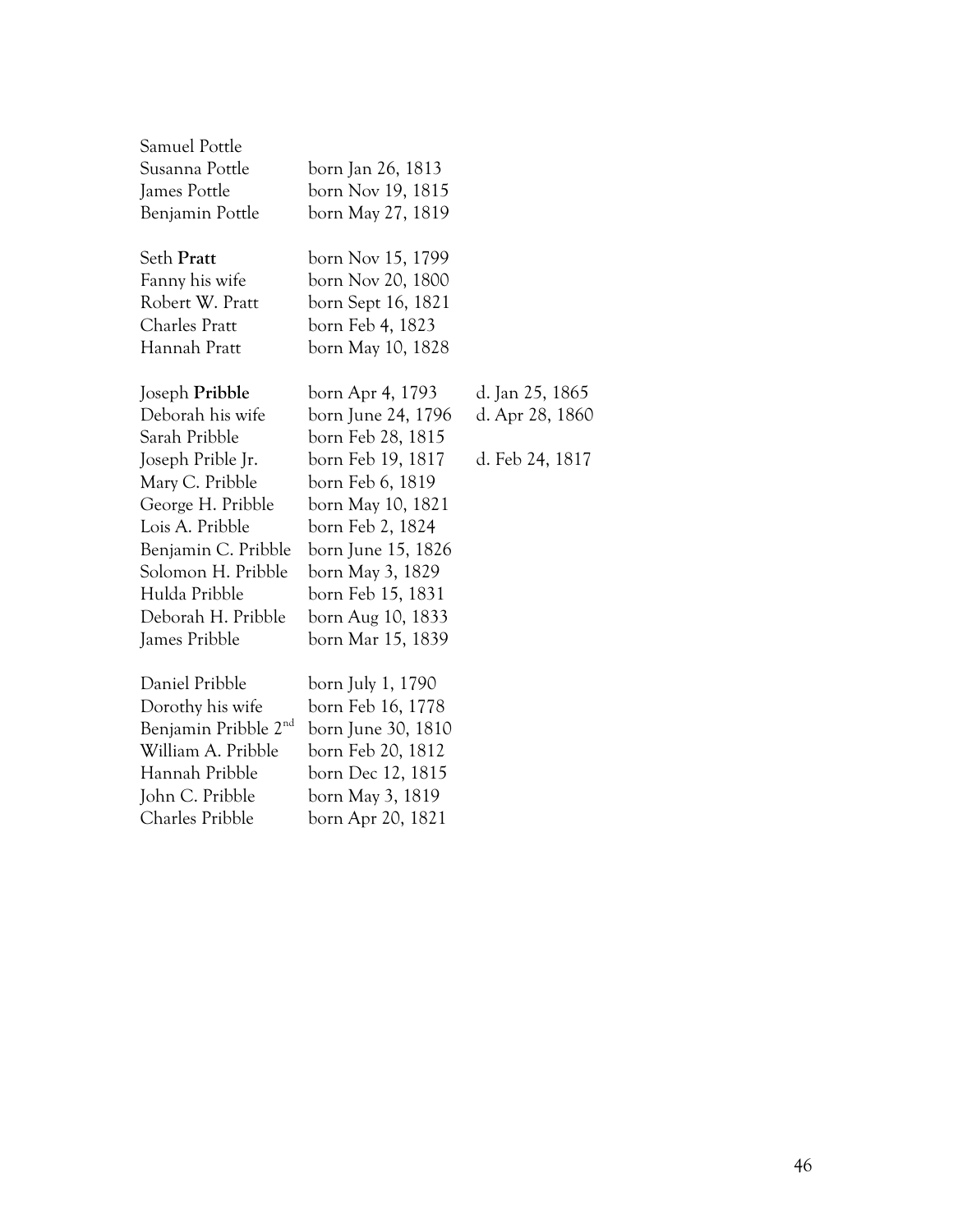| Jedediah Pribble               | born Aug 29, 1791  |                 |
|--------------------------------|--------------------|-----------------|
| Sarah his wife                 | born Dec 29, 1790  |                 |
| William Prible 2 <sup>nd</sup> | born May 18, 1814  |                 |
| Jedediah Pribble Jr.           | born Feb 20, 1816  |                 |
| Abram Pribble 2 <sup>nd</sup>  | born May 17, 1817  |                 |
| Sarah Ann Prible               | born Jan 6, 1819   |                 |
| Harriet Pribble                | born Apr 14, 1820  |                 |
| Hannah Pribble                 | born Jan 6, 1822   |                 |
| Olive Pribble                  | born Sept 6, 1823  |                 |
| James L. Pribble               | born Oct 4, 1825   |                 |
| Solomon Pribble                | born Feb 1, 1827   |                 |
| Charles Prible                 | born July 16, 1828 |                 |
| David Pribble                  | born June 3, 1799  |                 |
| Jane his wife                  | born Feb 23, 1800  |                 |
| James Pribble 2 <sup>nd</sup>  | born Apr 19, 1826  |                 |
| Lorishamy Pribble              | born June 11, 1828 |                 |
| Galen Pribble Children         |                    |                 |
| John K. Pribble                | born Jan 20, 1836  | d. Feb 13, 1836 |
| Annabella Pribble              | born Feb 20, 1837  |                 |
| Samuel H. Pribble              | born Sept 2, 1840  |                 |
| Elonzo Pribble                 | born June 15, 1846 |                 |
| Pribble                        | born July 20, 1848 |                 |
| William Pribble                | born Aug 27, 1796  |                 |
| Ann his wife                   | born Feb 15, 1802  |                 |
| Emily Pribble                  | born Aug 12, 1822  |                 |
| Niles M. Pribble               | born May 22, 1825  |                 |
| Ann Pribble                    | born Jan 25, 1827  |                 |
| William L. Pribble             | born May 30, 1828  |                 |
| Elmyra Pribble                 | born Dec 17, 1829  |                 |
| Caroline W. Pribble            | born Apr 1, 1832   |                 |
| Franklin Pribble               | born Mar 21, 1835  |                 |
| Paulena Pribble                | born Dec 13, 1836  |                 |
| Rosa L. Pribble                | born May 13, 1838  |                 |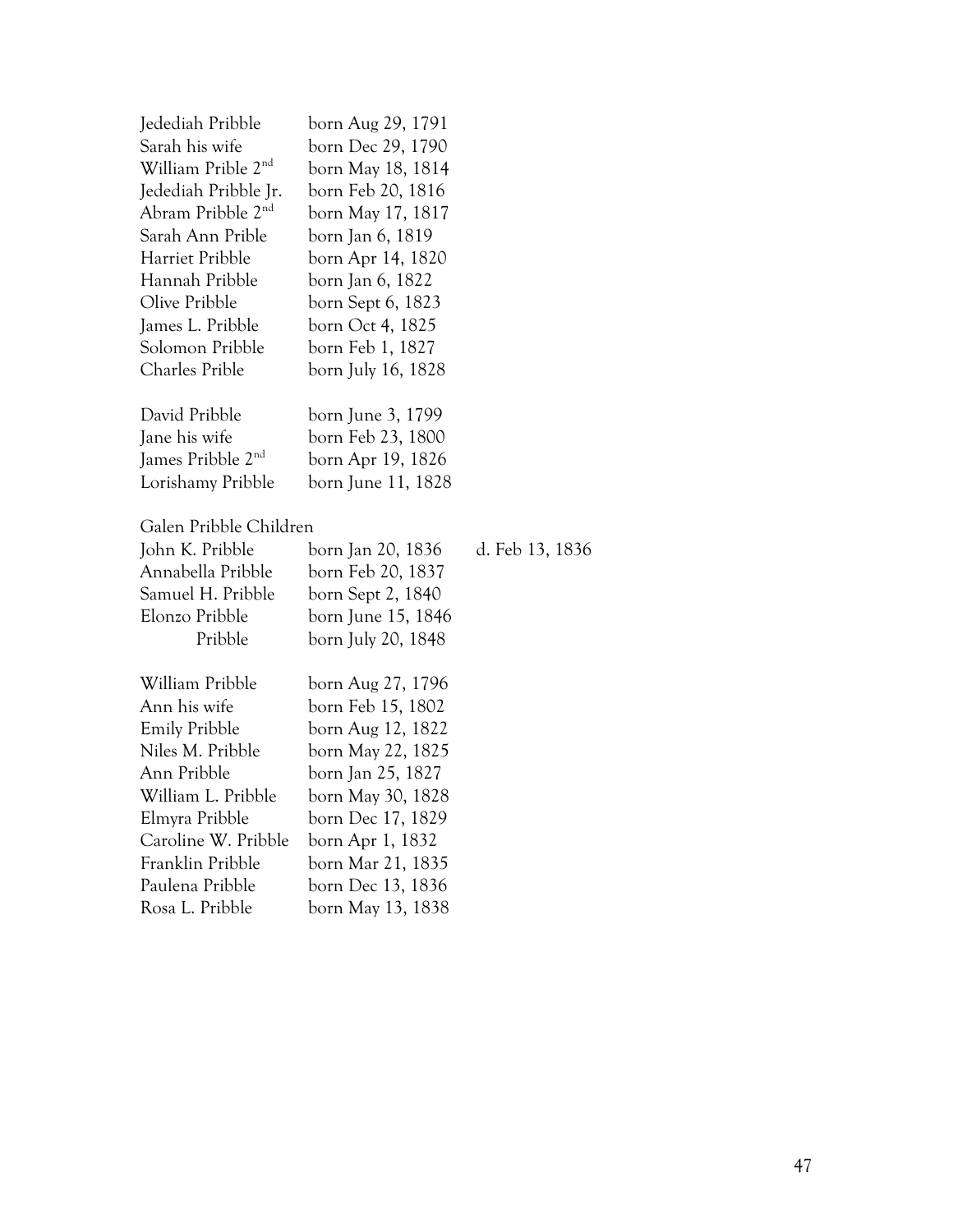| Abram Pribble                          | born Aug 23, 1784                 |                 |  |
|----------------------------------------|-----------------------------------|-----------------|--|
| Mary his wife                          | born Mar 11, 1787                 |                 |  |
| Olive Pribble                          | born Feb 10, 1812                 |                 |  |
| Galin Pribble                          | born May 10, 1815                 |                 |  |
| Austin Pribble                         | born Jan 6, 1717 (must mean 1817) |                 |  |
| Nancy H. Pribble                       | born Sept 13, 1818                | d. Aug 28, 1846 |  |
| Laurinda Pribble                       | born Mar 21, 1821                 |                 |  |
| Sabra Pribble                          | born Aug 23, 1823                 | d. Jan 1824     |  |
| Abram Pribble Jr.                      | born July 21, 1825                |                 |  |
| David H. Pribble                       | born July 22, 1827                |                 |  |
| Sabra Ann Pribble                      | born June 1, 1829                 |                 |  |
| Paul E. Pribble                        | born Sept 28, 1831                |                 |  |
| David S. Rairden                       | born Mar 29, 1802                 |                 |  |
| Rachel his wife                        | born Mar 30, 1797                 |                 |  |
| Levi Rairden                           | born May 13, 1821                 |                 |  |
| Millvil Rairden                        | born Oct 8, 1823                  |                 |  |
| Susan F. Rairden                       | born Feb 27, 1826                 |                 |  |
| Samuel S. Rairden                      | born July 28, 1828                |                 |  |
|                                        |                                   |                 |  |
| Dr. Abiel Reed                         |                                   |                 |  |
| Martha Reed                            | born Apr 9, 1829                  | d. Apr 23, 1829 |  |
| William Rhoony                         | born 1787                         |                 |  |
| Phebe his wife                         | born July 17, 1787                |                 |  |
| John Rhoony                            | born Nov 30, 1808                 |                 |  |
| William Rhoony Jr.                     | born Nov, 1811                    |                 |  |
| Mary Rhoony                            | born Dec 15, 1813                 |                 |  |
| Margaret Rhoony                        | born Dec 1815                     |                 |  |
| Michael Rhoony                         | born Sept 8, 1822                 |                 |  |
| Katharine Rhoony                       | born Aug 7, 1827                  |                 |  |
| Francis Rhoony                         | born Feb 3, 1830                  |                 |  |
| Smith Richardson                       | born Feb 4, 1789                  |                 |  |
| Eunice his wife                        | born Apr 2, 1790                  |                 |  |
| Mary J. Richardson                     | born Oct 12, 1818                 |                 |  |
| Joseph Richardson                      | born Apr 19, 1820                 |                 |  |
| Caroline Richardson                    | born Aug 12, 1822                 |                 |  |
| Franklin Richardson                    | born Oct 18, 1824                 |                 |  |
| Martha Richardson                      | born Sept 9, 1827                 |                 |  |
| George W. Richardson born Sept 9, 1827 |                                   |                 |  |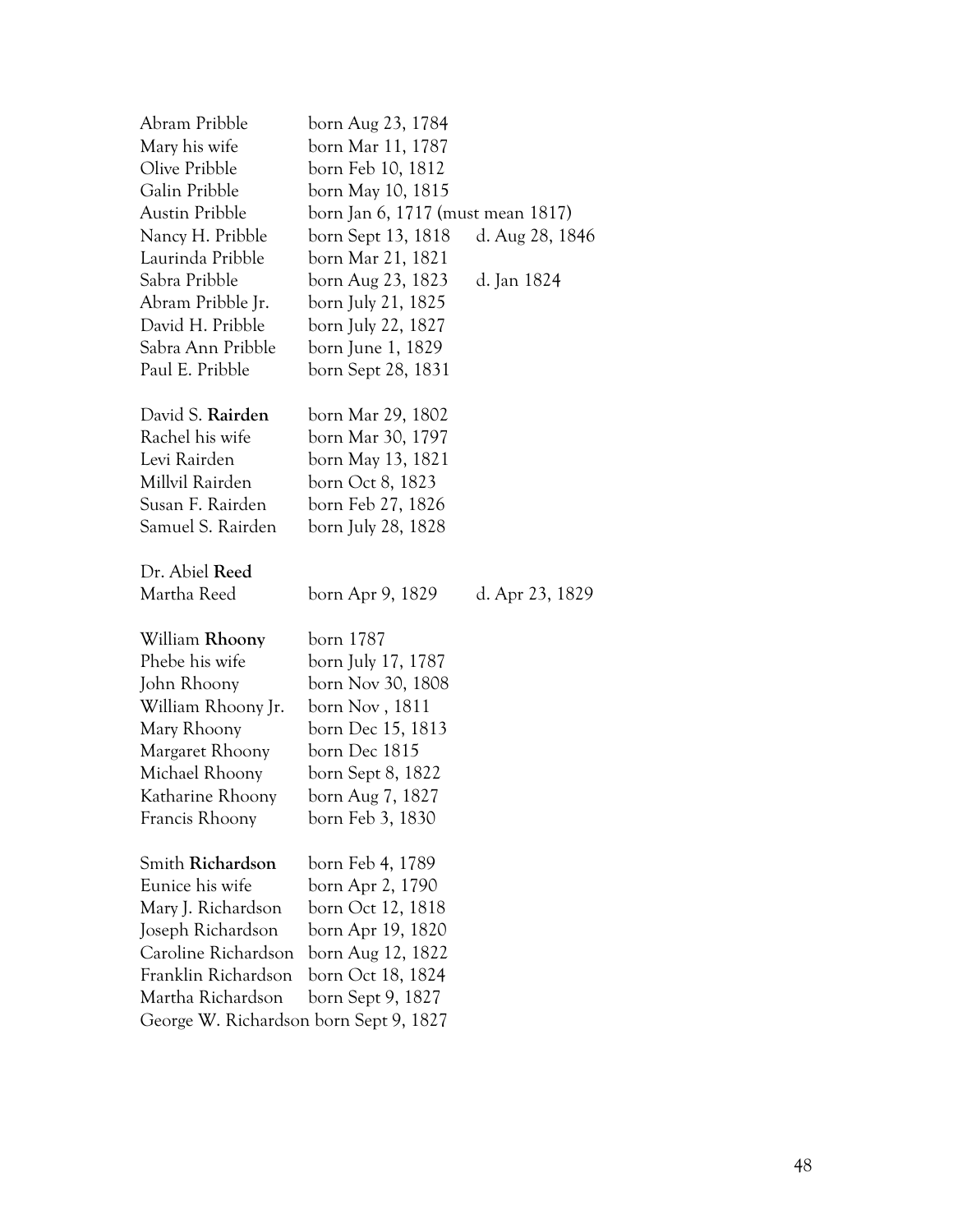| Michael Roads               |                    |    |
|-----------------------------|--------------------|----|
| Nancy his wife              | born June 13, 1787 |    |
| Margaret Roads              | born June 18, 1808 |    |
| Sarah Roads                 | born June 1, 1815  |    |
| Jacob Roads                 | born May 2, 1819   |    |
| William Roads               | born Jan 4, 1822   |    |
| Nancy Roads                 | born June 4, 1824  |    |
| Agnes Roads                 | born Aug 22, 1826  |    |
| John <b>Ryan</b>            |                    |    |
| Dennis Ryan 2 <sup>nd</sup> | born Oct 26, 1828  |    |
| Thomas Ryan                 |                    |    |
| Bridget his wife            |                    |    |
| Mary Ryan                   | born Nov 20, 1821  |    |
| Lot Ryan                    | born Mar 25, 1824  |    |
| Juda Ryan                   | born Aug 15, 1825  |    |
| Margaret Ryan               | born Aug 15, 1827  |    |
| William St. Ledges          | born Oct 23, 1770  |    |
| Ann his wife                | born Feb 16, 1774  |    |
| Katharine St. Ledges        | born Apr 4, 1821   |    |
| Obediah H. Sawtell Children |                    |    |
| Harriet P. Sawtill          | born May 18, 1838  |    |
| Georgeanna Sawtill          | born Jan 19, 1842  |    |
| Helen A. Sawtill            | born Aug 7, 1844   |    |
| Eugene Sawtill              | born Dec 13, 1846  |    |
| Sawtill                     | born Feb 16, 1849  |    |
| Peter Senate                |                    |    |
| Margaret his wife           |                    |    |
| James Senate                | born July 8, 1814  |    |
| <b>Arthur Senate</b>        | born Dec 18, 1815  |    |
| John Senate                 | born Sept 16, 1818 |    |
| Mary A. Senate              | born Mar 21, 1824  |    |
| Nicholas Senate             | born June 22, 1826 |    |
| John Senate                 | born Dec 25, 1785  | d. |
| Caroline his wife           | born Sept 2, 1788  | d. |
| Ann Mariah Senate           | born Aug 12, 1823  |    |

Peter Senate  $2<sup>nd</sup>$  born July 16, 1827 Francis **Sennet** born Jan 1, 1831

Dec 4, 1848 Nov 21, 1848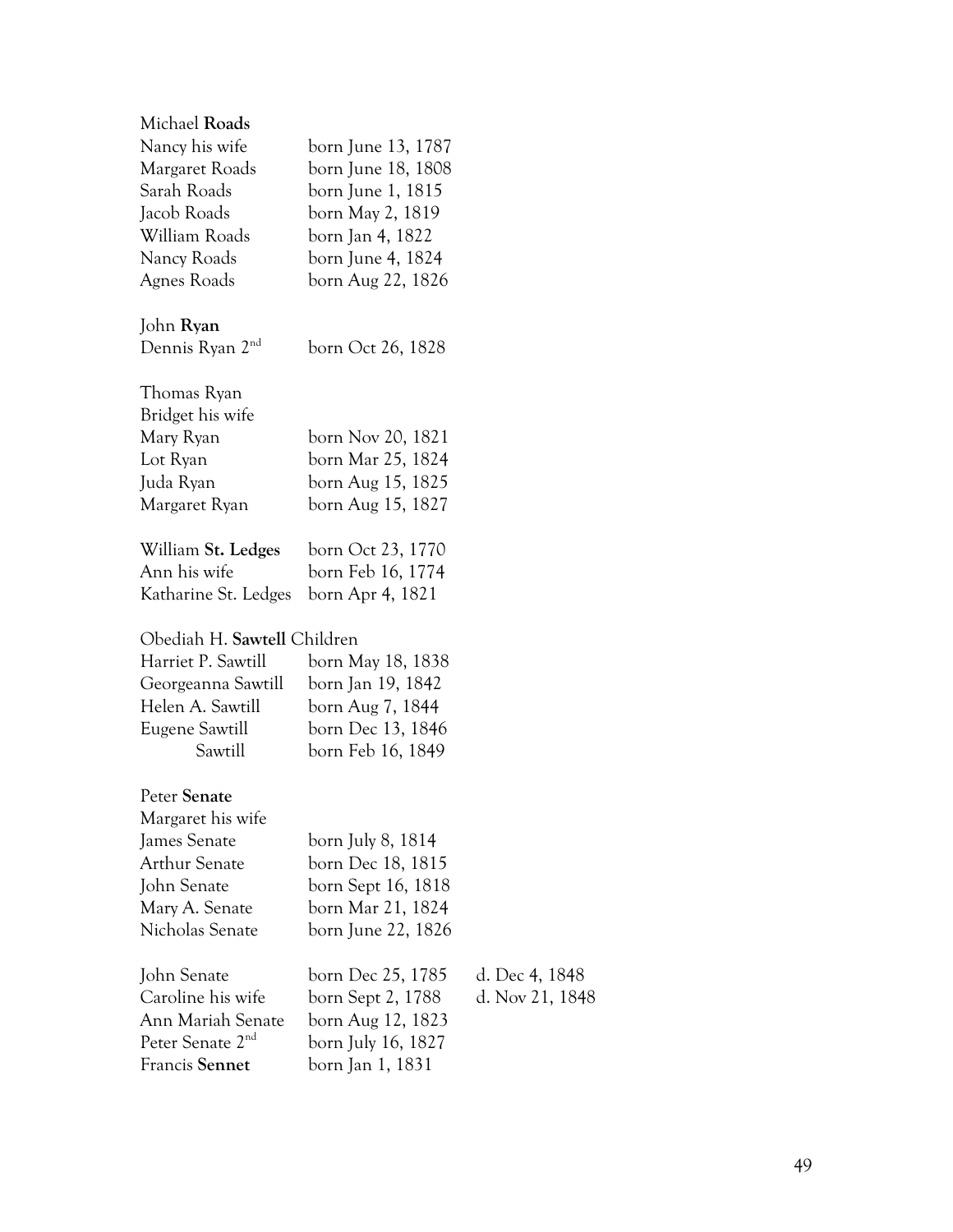| Michael Shee                            | born Sept 26, 1784 |                 |
|-----------------------------------------|--------------------|-----------------|
| Anastasia his wife                      | born Apr 11, 1784  |                 |
| Patrick Shee                            | born Jan 1807      |                 |
| Mary Shee                               | born Nov 15, 1811  |                 |
| John Shee                               | born June 5, 1813  |                 |
| Martin Shee                             | born Aug 29, 1821  |                 |
| Thomas Shee                             | born Apr 27, 1823  |                 |
| Margaret Shee                           | born Apr 27, 1825  | d. June 1825    |
| Samuel Smith                            | born Jan 27, 1787  |                 |
| Lydia his wife                          | born Apr 3, 1787   |                 |
| Susan Smith                             | born Aug 23, 1817  |                 |
| Stinson Smith                           | born Oct 3, 1818   | d. Oct 6, 1818  |
| John F. Smith                           | born Mar 16, 1821  |                 |
| Gideon S. Smith                         | born Aug 7, 1823   |                 |
| Lydia Ann Smith                         | born Oct 7, 1825   |                 |
| Samuel Smith Jr.                        | born June 24, 1828 |                 |
| Samuel Sweatt                           | born June 17, 1795 |                 |
| Lucy his wife                           | born Nov 21, 1798  |                 |
| Caroline Sweatt                         | born Apr 8, 1817   |                 |
| <b>Eunice Sweatt</b>                    | born Oct 26, 1818  |                 |
| Washington D. Sweatt born July 12, 1824 |                    |                 |
| William Sweatt                          | born Sept 7, 1800  |                 |
| Jane his wife                           | born Mar 10, 1808  |                 |
| Thomas B. Sweatt                        | born Oct 19, 1824  |                 |
| Charles Henry Sweatt born May 6, 1828   |                    |                 |
| Christopher Tarr                        | born Dec 8, 1786   | d. 1858         |
| Mary his wife                           | born Feb 28, 1797  |                 |
| Seth Tarr                               | born Sept 19, 1817 | d. Dec 17, 1824 |
| James Tarr                              | born Apr 17, 1820  |                 |
| Rosanna Tarr                            | born Dec 21, 1821  |                 |
| Abram Tarr 3rd                          | born Oct 26, 1823  |                 |
| Seth Tarr                               | born Apr 11, 1826  |                 |
| Mary Tarr                               | born Mar 16, 1828  | d. Apr 20, 1828 |
| Mary Elizabeth Tarr                     | born Feb 11, 1835  |                 |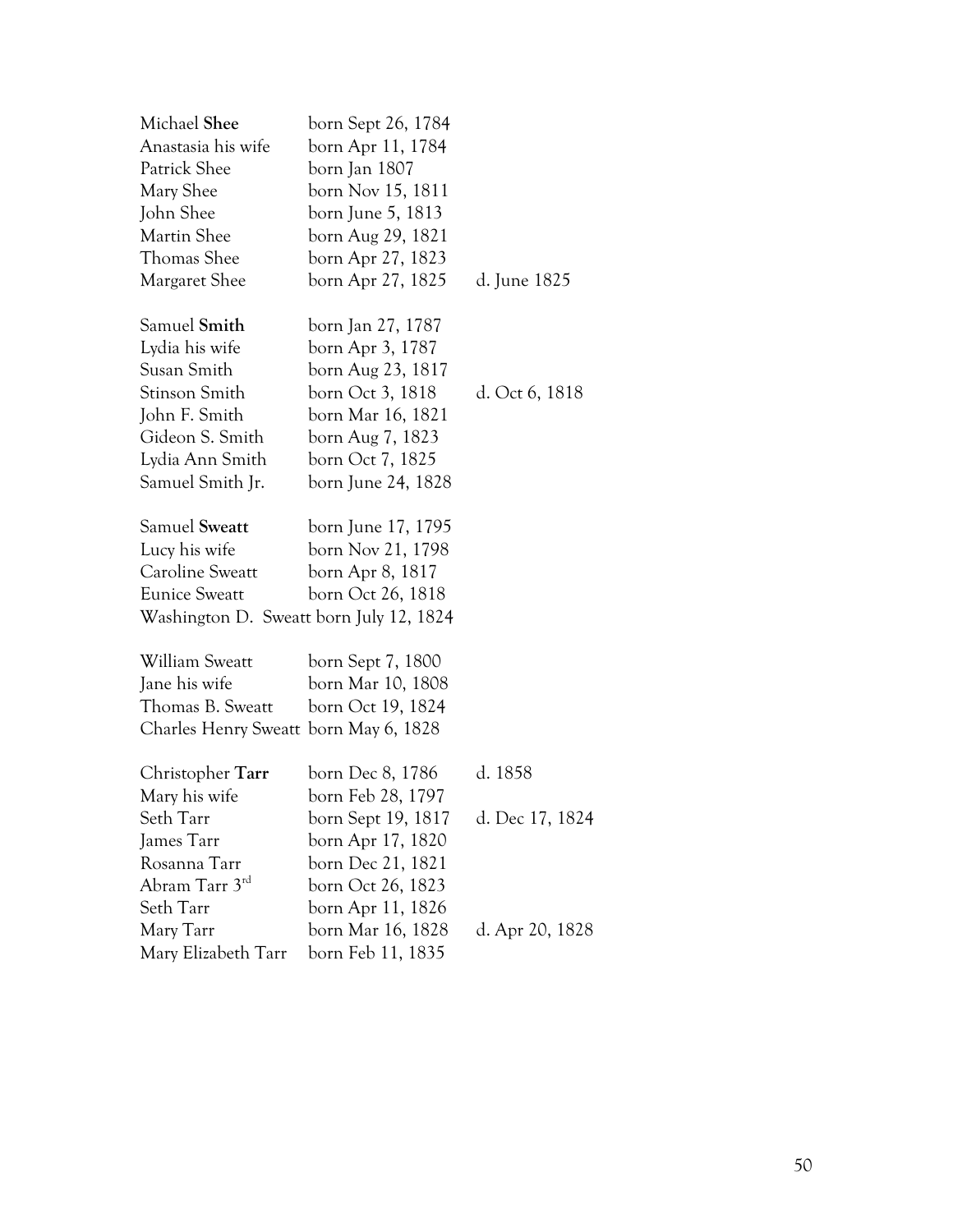| Jeremiah Tarr          | born Nov 23, 1797                       |                                               |
|------------------------|-----------------------------------------|-----------------------------------------------|
| Lucynda his wife       | born May 29, 1802                       |                                               |
| Elizabeth Tarr         | born Aug 22, 1822                       |                                               |
| Daniel Tarr            | born Sept 12, 1824                      |                                               |
| Hanna L. Tarr          | born Jan 7, 1827                        | d. Aug 24, 1841                               |
| John Tarr              | born Aug 22, 1829                       |                                               |
| Jefferson Tarr         | born Aug 22, 1829                       |                                               |
| Mary E. Tarr           | born July 19, 1834                      |                                               |
| Jonathan Tarr          | born Oct 28, 1838                       |                                               |
| Warington F. Tarr      | born Apr 6, 1840                        |                                               |
| George W. Tarr         | born Sept 3, 1843                       | d. Aug 24, 1845                               |
| Jesse Tarr             | born July 23, 1795                      |                                               |
| Sarah his wife         | born Mar 13, 1802                       |                                               |
| Ann Tarr               | born Nov 7, 1823                        |                                               |
| Aaron Tarr             | born Aug 18, 1825                       |                                               |
| Jane A. Tarr           | born Sept 12, 1827                      |                                               |
| William G. Tarr        | born Sept 23, 1829                      |                                               |
| David Terrey           |                                         | d. June 8, 1828                               |
| John Terry             |                                         |                                               |
| Susanna Terry          | born May 11, 1792                       |                                               |
| Sarah Terry            | born May 2, 1794                        |                                               |
| Ann Terry              | born May 2, 1796                        |                                               |
| Rebecca Terry          |                                         | born Mar 28, 1898 (probably meant to be 1798) |
| William Terry          | born Jan 17, 1800                       |                                               |
| John Terry Jr.         | born Sept 11, 1806                      |                                               |
| Naomi Terry            | born Dec 4, 1808                        |                                               |
| David Terry            | born Apr 7, 1809                        |                                               |
| Eliza Terry            | born Aug 26, 1811                       |                                               |
| Mary Terry             | born Nov 20, 1815                       |                                               |
|                        | Adolphus Eugene Terry born Aug 30, 1833 |                                               |
| Nathaniel Tibbits      | born Feb 27, 1797                       |                                               |
| Clarissa his wife      | born Oct 6, 1800                        |                                               |
| Rebecca Tibbits        | born Mar 22, 1819                       |                                               |
| <b>Adalin Tibbits</b>  | born Jan 9, 1821                        |                                               |
| Mary Ann Tibbits       | born July 7, 1822                       |                                               |
| <b>Emeline Tibbits</b> | born Mar 15, 1824                       |                                               |
| Lorenzo Tibbits        | born Feb 14, 1825                       | d. Mar 4, 1825                                |
| James Tibbits          | born Feb 12, 1827                       | d. Mar 9, 1829                                |
| Ambrose J. Tibbits     | born Feb 14, 1829                       |                                               |
| Silas C. Tibbets       | born Mar 12, 1831                       |                                               |
|                        |                                         |                                               |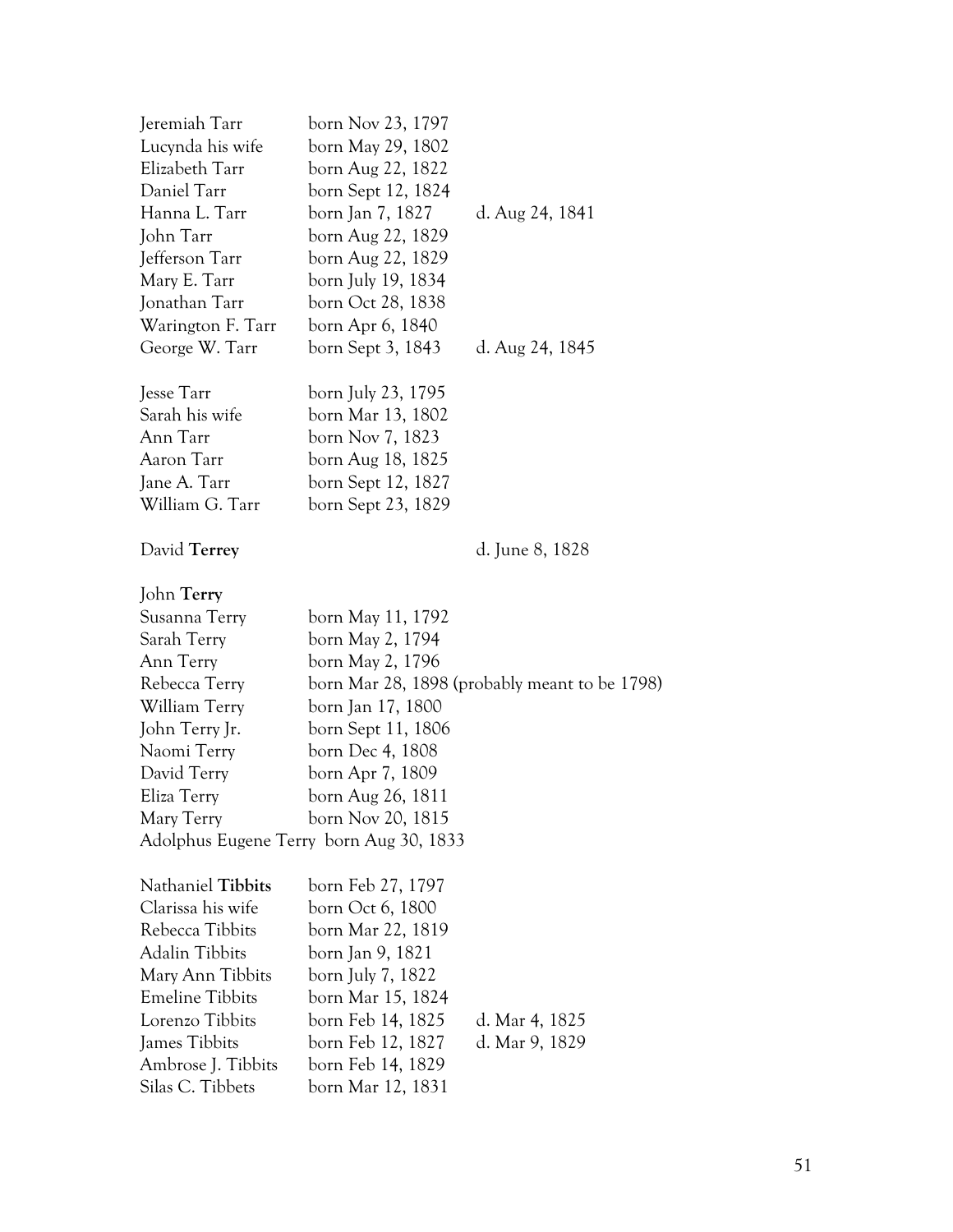| Isaac Tibbits            | born Jan 13, 1792  |                 |
|--------------------------|--------------------|-----------------|
| Sally his wife           | born May 3, 1796   |                 |
| <b>Andrew Tibbits</b>    | born June 3, 1815  |                 |
| Julia Tibbits            | born Nov 17, 1816  |                 |
| <b>Frederick Tibbits</b> | born Apr 11, 1818  |                 |
| Lewis Tibbits            | born Apr 20, 1819  |                 |
| <b>Frances Tibbits</b>   | born Oct 3, 1822   |                 |
| <b>Sally Tibbits</b>     | born June 23, 1824 |                 |
| Elmyra Tibbits           | born May 18, 1825  |                 |
| Isaac Tibbits Jr.        | born Nov 30, 1829  |                 |
| Matilda Tibbits          | born May 6, 1834   |                 |
| Caroline Tibbits         | born Apr 15, 1837  |                 |
| <b>Andrew Tibbits</b>    |                    |                 |
| Frederick H. Tibbits     | born July 26, 1841 |                 |
| Nancy A. Tibbits         | born July 26, 1843 |                 |
| Ann E. Tibbits           | born May 21, 1846  |                 |
| Benjamin Toby            | born Aug 26, 1771  |                 |
| Betsey his wife          | born Aug 16, 1780  |                 |
| Elbridge Toby            | born Oct 6, 1811   |                 |
| Thomas Toby              | born Feb 28, 1815  |                 |
| Joseph Toby              | born Sept 20, 1816 |                 |
| Timothy Toby             | born Oct 21, 1818  |                 |
| Harvey Toby              | born Mar 8, 1821   |                 |
| Franklin Toby            |                    | d. June 6, 1827 |
| Sylvanus Toby            | born Mar 14, 1793  |                 |
| Jane his wife            | born Sept 16, 1795 |                 |
| Hugh Toby                | born June 5, 1823  |                 |
| Isaac Toby               | born May 13, 1825  |                 |
| Eleanor G. Toby          | born Nov 22, 1826  |                 |
| James Toby               | born Aug 19, 1828  |                 |
| Lewis Toby               | born Sept 12, 1788 |                 |
| Phebe his wife           | born Apr 2, 1800   |                 |
| Mary Toby                | born July 10, 1828 |                 |
| Lydia Ann Toby           | born Dec 8, 1829   |                 |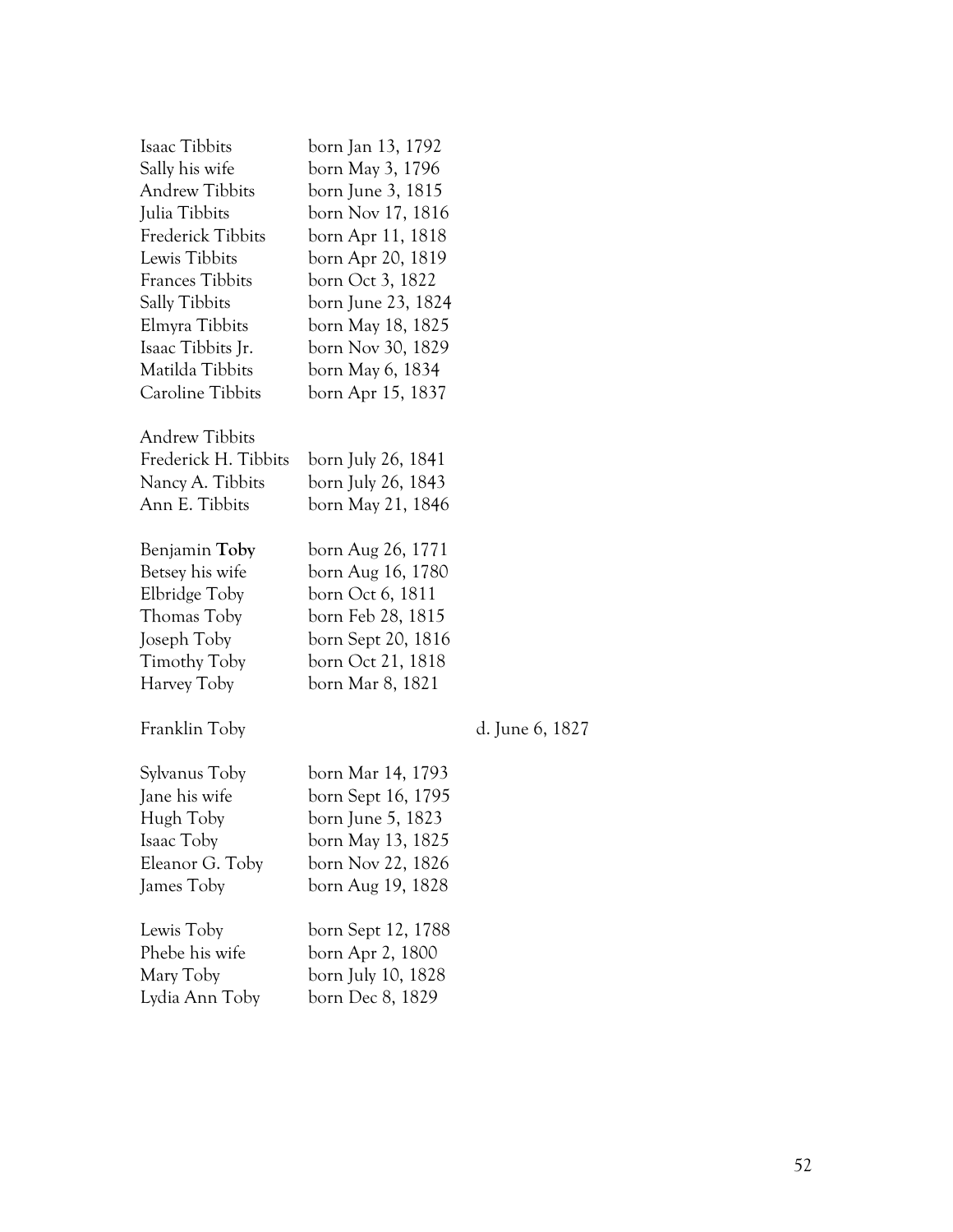| Daniel Trask         |                    |                 |
|----------------------|--------------------|-----------------|
| Dorothy his wife     | born Sept 14, 1792 |                 |
| Eliza A. Trask       | born Sept 27, 1813 |                 |
| <b>Emeline Trask</b> | born Aug 5, 1816   |                 |
| Octava Trask         | born July 18, 1819 |                 |
| Lucitta Trask        | born Mar 12, 1823  |                 |
| Margaret Trask       | born Apr 8, 1825   |                 |
| Daniel Trask Jr.     | born Mar 30, 1827  |                 |
| Joshua R. T. Trask   | born Mar 30,1827   |                 |
| Elizabeth Trask      | born Sept 25, 1829 |                 |
| <b>Briggs Turner</b> | born May 15, 1785  |                 |
| Comfort his wife     | born Mar 25, 1792  |                 |
| Mary Ann Turner      | born Aug 6, 1810   |                 |
| Sarah Turner         | born Nov 6, 1812   |                 |
| Louisa Turner        | born Nov 26, 1814  |                 |
| Julia Ann Turner     | born Mar 22, 1817  | d. Mar 7, 1833  |
| George J. Turner     | born Mar 20, 1819  | d. Apr 8, 1842  |
| Warren D. Turner     | born May 16, 1821  |                 |
| Caroline Turner      | born July 13, 1823 |                 |
| Marcellus R. Turner  | born Jan 17, 1825  |                 |
| Henry A. Turner      | born June 13, 1826 |                 |
| Alfred Turner        | born Feb 2, 1828   |                 |
| Lucinda Turner       | born Aug 15, 1830  | d. Oct 31, 1833 |
| Paulena Turner       | born Dec 18, 1831  |                 |
| Capt John Turner     |                    |                 |
| Rebecca his wife     | born June 1, 1800  |                 |
| Charles Turner       | born Apr 1, 1817   |                 |
| Mariah Turner        | born Sept 7, 1818  |                 |
| Benjamin Turner      | born Sept 7, 1818  |                 |
| Wyman Turner         | born Dec 26, 1819  |                 |
| Jason Turner         | born Feb 14, 1821  |                 |
| Orrinda Turner       | born June 18, 1822 |                 |
| Sally Turner         | born Jan 1, 1826   | d. Jan 9, 1826  |
| Leonard C. Turner    | born July 13, 1829 |                 |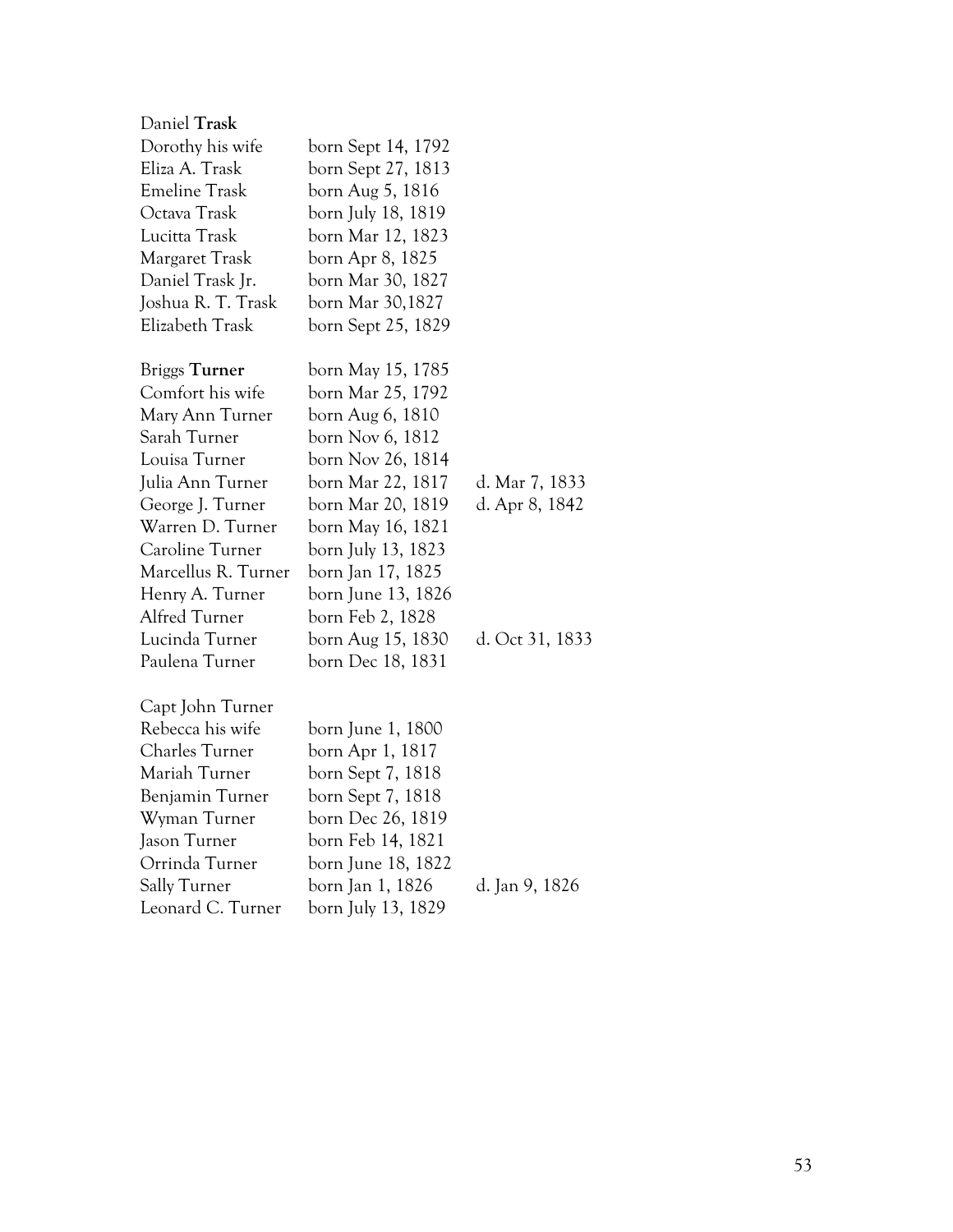| Joseph Turner<br>Julia his wife<br>Harriet C. Turner<br>Hannah C. Turner<br>Abbot Turner<br>Laura A. S. Turner<br>Isaac C. Turner<br><b>Emily Turner</b><br>Jacob Turner                   | born May 30, 1794<br>born July 17, 1799<br>born Apr 23, 1819<br>born July 9, 1821<br>born Apr 27, 1823<br>born March 4, 1829<br>born Jan 15, 1829<br>born Sept 16, 1833<br>born May 4, 1799                                         |                  |
|--------------------------------------------------------------------------------------------------------------------------------------------------------------------------------------------|-------------------------------------------------------------------------------------------------------------------------------------------------------------------------------------------------------------------------------------|------------------|
| Mina his wife<br><b>Antionette Turner</b><br>Birtha Ann Turner<br>Eliza Jane Turner                                                                                                        | born Aug 9, 1803<br>born Feb 27, 1823<br>born May 22, 1826<br>born Apr 12, 1829                                                                                                                                                     |                  |
| Nicholas Turner<br>Elizabeth his wife                                                                                                                                                      |                                                                                                                                                                                                                                     | d. June 27, 1814 |
| <b>Briggs Turner</b>                                                                                                                                                                       |                                                                                                                                                                                                                                     | d. Apr 30, 1829  |
| Joseph Ware<br>Hannah his wife<br>Obed Ware<br>Nathan Ware<br>Timothy Ware<br>Lois W. Ware<br>Mellville C. Ware<br>Joseph Ware Jr.<br>Abigail P. Ware<br>Adaline B. Ware<br>Hannah J. Ware | born Feb 24, 1788<br>born Aug 26, 1795<br>born Apr 28, 1816<br>born May 27, 1818<br>born Oct 26, 1820<br>born Jan 15, 1823<br>born July 15, 1825<br>born Nov 8, 1827<br>born June 6, 1830<br>born Oct 22, 1833<br>born June 5, 1836 |                  |
| Benjamin Ware<br>Salley his wife<br>Mary Ware<br>Hannah Ware<br>Ann Ware<br>Ezekiel Ware<br>Lucia Lewis Ware<br>Elijah Ware                                                                | born June 5, 1794<br>born Oct 7, 1784<br>born Oct 16, 1817<br>born Mar 12, 1819<br>born Nov 1820<br>born Dec 26, 1821<br>born Mar 1, 1823<br>born May 16, 1825                                                                      | d. Nov 1820      |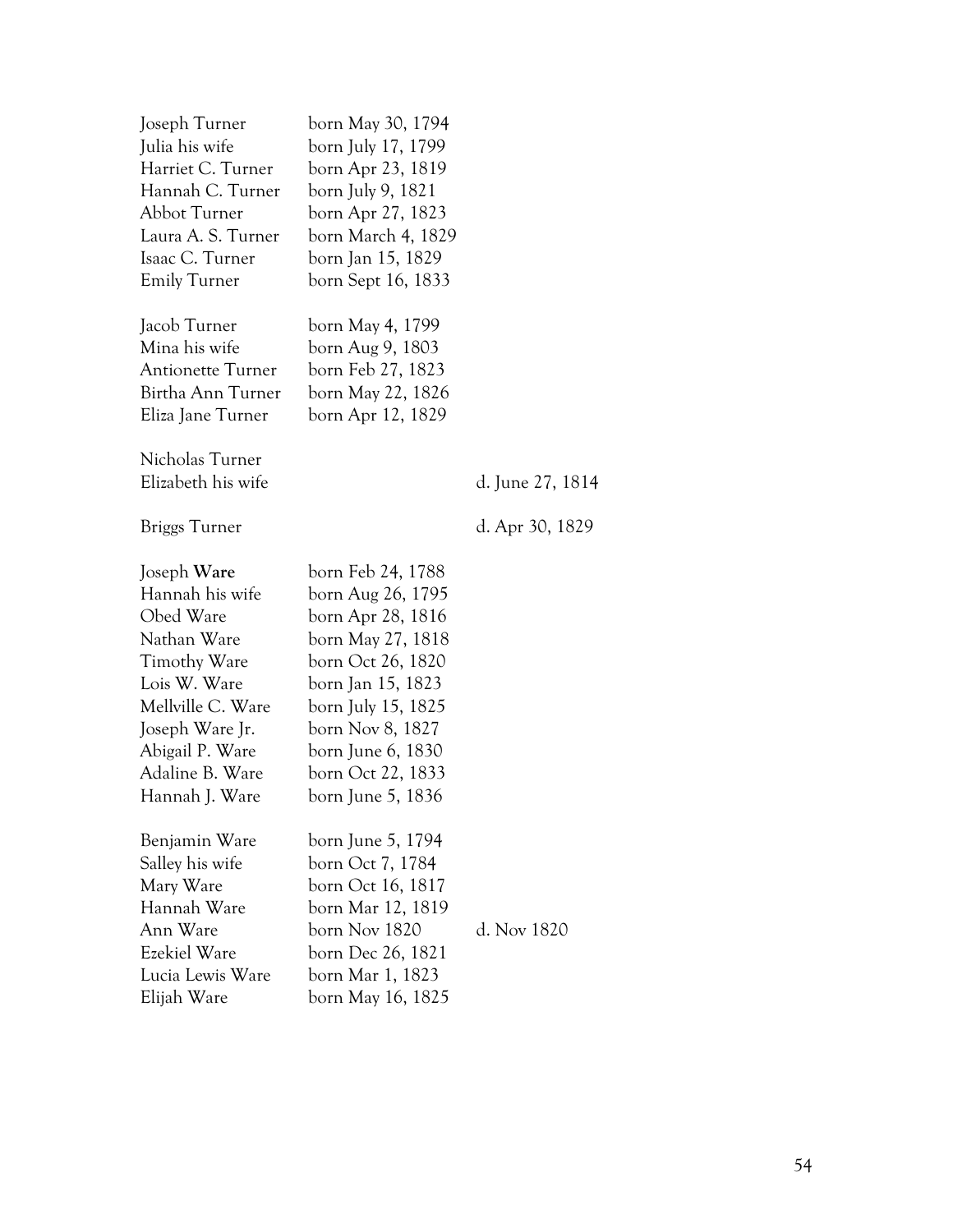| Everit Ware<br>Margaret his wife<br>Mira G. Ware<br>William Ware 2 <sup>nd</sup><br>Rufus Ware 2 <sup>nd</sup><br>Ester Ann Ware                                       | born Apr 24, 1789<br>born Nov 5, 1796<br>born June 29, 1819<br>born Sept 21, 1824<br>born Jan 2, 1829<br>born Apr 14, 1834                                                                                 |                                                                                            |
|------------------------------------------------------------------------------------------------------------------------------------------------------------------------|------------------------------------------------------------------------------------------------------------------------------------------------------------------------------------------------------------|--------------------------------------------------------------------------------------------|
| Harriet L. Ware                                                                                                                                                        | born Oct 10, 1837                                                                                                                                                                                          |                                                                                            |
| Obed Ware<br>Polly his wife                                                                                                                                            |                                                                                                                                                                                                            | d. Apr 3, 1816<br>d. May 1824                                                              |
| Nathan Ware Jr.<br>Mary his wife<br>William Ware<br>Otis Ware<br>Hartwell Ware<br>Cordelia Ware<br><b>Westley Ware</b><br>Sanford Ware<br>Peter B. Ware                | born Sept 24, 1786<br>born Sept 12, 1790<br>born Dec 12, 1815<br>born Jan 12, 1818<br>born Apr 5, 1820<br>born Apr 27, 1822<br>born Jan 28, 1825<br>born Jan 9, 1827<br>born Aug 8, 1829                   | d. Sept 29, 1848                                                                           |
| Obed Ware<br>Mary A. his wife<br>Mary Nancy Ware<br>John M. F. Ware<br>Charles W. F. Ware<br>Obed A. Ware                                                              | born Apr 28, 1816<br>born June 5, 1821<br>born Feb 19, 1841<br>born Aug 4, 1842<br>born Feb 20, 1845<br>born Nov 27, 1847                                                                                  | d. May 10, 1841                                                                            |
| Josiah Weeks<br>Nancy his wife<br>Abigail Weeks<br>George Weeks<br>Lucy Ann Weeks<br>John Weeks<br>Mary Jane Weeks<br>Hudson Weeks<br>Nancy E. Weeks<br>Susan E. Weeks | born June 11, 1791<br>born Nov 6, 1790<br>born Nov 20, 1815<br>born Jan 27, 1820<br>born Aug 24, 1821<br>born Jan 16, 1824<br>born Jan 16, 1826<br>born Dec 10, 1827<br>born Aug 1829<br>born Apr 12, 1832 | d. May 25, 1843<br>d. July 17, 1828<br>d. Aug 27, 1844<br>d. May 8, 1842<br>d. Aug 8, 1844 |
| Caroline T. Weeks<br>John E. Weeks                                                                                                                                     | born Nov 3, 1834<br>born Mar 7, 1837                                                                                                                                                                       | d. June 19, 1844                                                                           |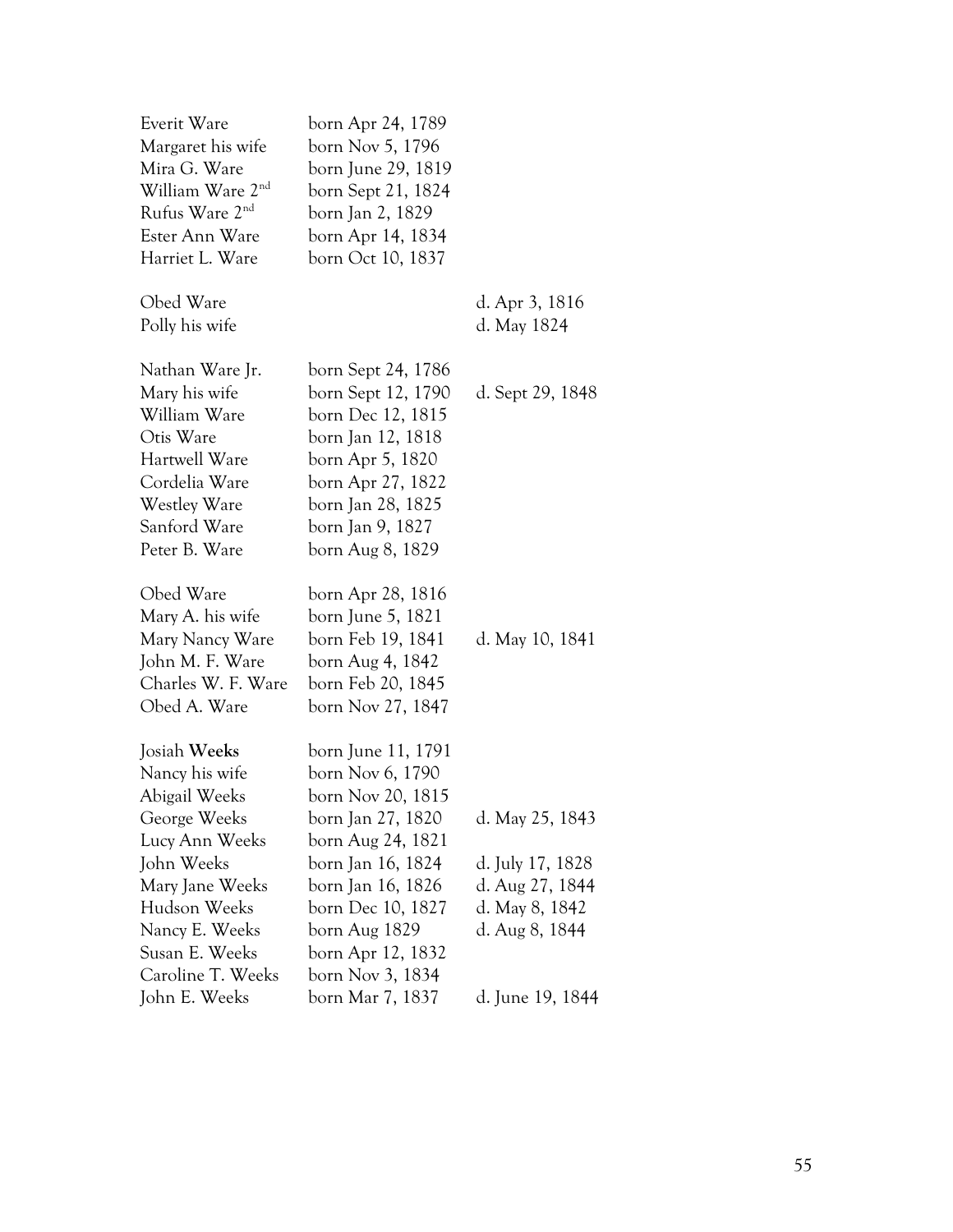| Thomas Welch                           |                    |                                                                                            |
|----------------------------------------|--------------------|--------------------------------------------------------------------------------------------|
| Betsy his wife                         | born Dec 23, 1801  |                                                                                            |
| John Welch                             | born May 23, 1826  |                                                                                            |
| Elizabeth Welch                        | born Aug 2, 1827   |                                                                                            |
| Mary Welch                             | born Apr 12, 1829  |                                                                                            |
| Patrick Wheeland Children              |                    |                                                                                            |
| Elizabeth A. Wheeland born Oct 8, 1840 |                    |                                                                                            |
| Mary A. Wheeland                       | born Aug 10, 1842  | d. Jan 19, 1844                                                                            |
| John C. Wheeland                       | born Mar 29, 1844  |                                                                                            |
| Catharine Wheeland                     | born Feb 27, 1846  |                                                                                            |
| Martha Wheeland                        | born Feb 21, 1848  |                                                                                            |
| Simeon Wheeler                         |                    |                                                                                            |
| Jeremiah Wheeler                       |                    |                                                                                            |
| Caroline Wheeler                       | born Mar 6, 1812   |                                                                                            |
|                                        | born Feb 17, 1814  | d. Oct 27, 1833                                                                            |
| Franklin Wheeler                       | born Dec 24, 1815  | d. Apr 3, 1844                                                                             |
| Henry Wheeler                          | born Aug 23, 1817  | d. June 8, 1836                                                                            |
| Seth Wheeler                           | born July 22, 1819 |                                                                                            |
| Isabella C. Wheeler                    | born Nov 4, 1821   |                                                                                            |
| Clarissa Wheeler                       | born Mar 20, 1825  |                                                                                            |
| George Wheeler Children                |                    |                                                                                            |
| Horace Wheeler                         | born Aug 21, 1835  |                                                                                            |
| Vesta A. Wheeler                       | born May 11, 1840  |                                                                                            |
| Clara H. Wheeler                       | born Mar 20, 1844  |                                                                                            |
| Warren Wheeler                         | born Sept 21, 1826 |                                                                                            |
| William White                          |                    | d. Mar 5, 1897                                                                             |
|                                        |                    |                                                                                            |
| Joseph White                           |                    |                                                                                            |
| Mary his wife                          | born May 3, 1803   | d. Oct 30, 1817                                                                            |
| Samuel White                           | born Oct 12, 1814  |                                                                                            |
| Betsey White                           | born June 10, 1816 | d. June 13, 1816                                                                           |
| Betsey his $2nd$ wife                  | born Nov 26, 1788  |                                                                                            |
| Mary White                             | born Jan 11, 1820  |                                                                                            |
| William White                          | born Feb 18, 1823  |                                                                                            |
| Susan P. White                         | born Aug 23, 1825  |                                                                                            |
| John P. White                          | born May 14, 1828  |                                                                                            |
|                                        |                    | (note: the dates of Mary, his first wife, are as written in the record book, making her 11 |
| when she had her first child P.B.)     |                    |                                                                                            |